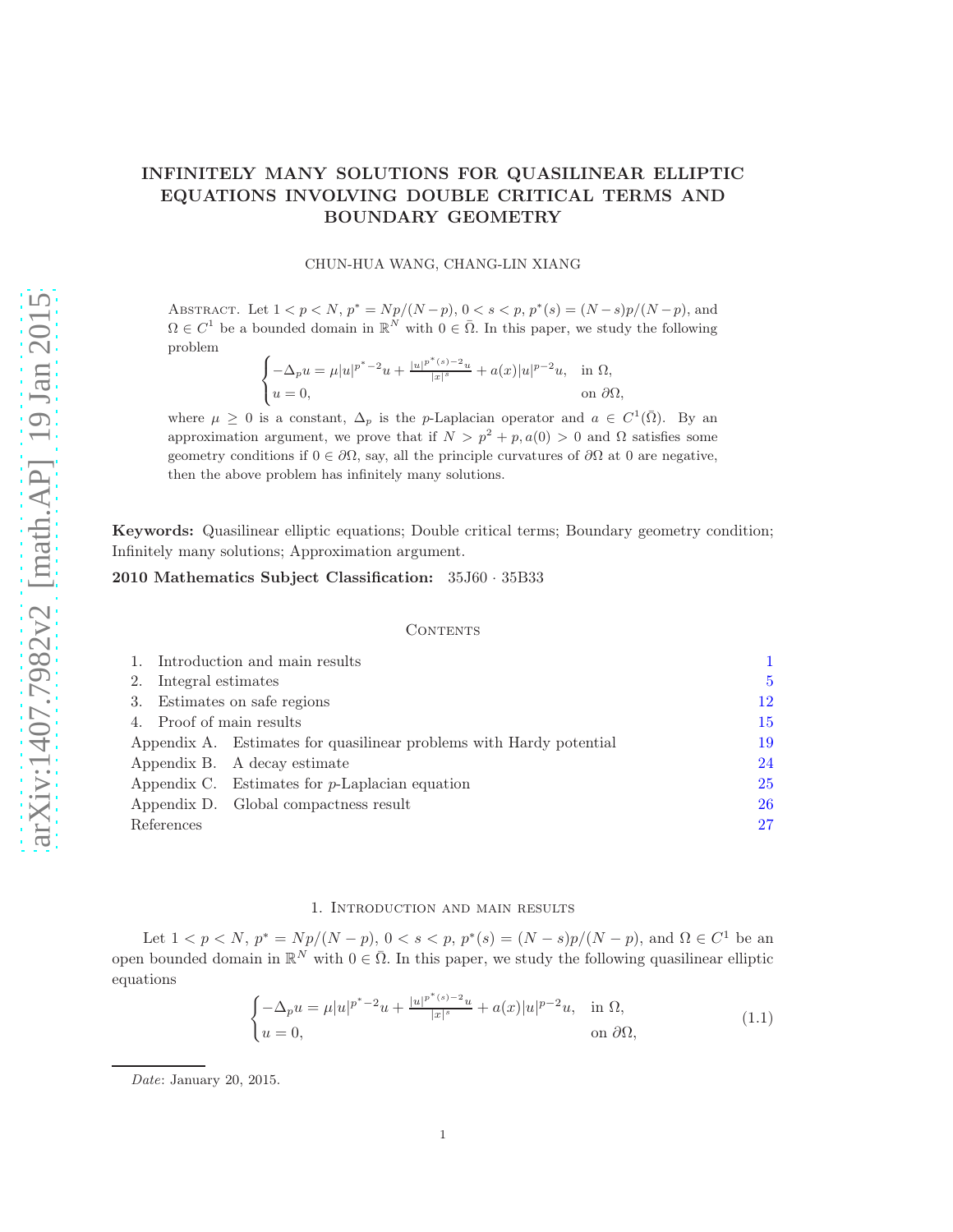where  $\mu \geq 0$  is a constant,

$$
\Delta_p u = \sum_{i=1}^N \partial_{x_i} (|\nabla u|^{p-2} \partial_{x_i} u), \quad \nabla u = (\partial_{x_1} u, \cdots, \partial_{x_N} u)
$$

is the *p*-Laplacian operator and  $a \in C^1(\overline{\Omega})$ .

The functional corresponding to equation [\(1.1\)](#page-0-1) is

<span id="page-1-0"></span>
$$
I(u) = \frac{1}{p} \int_{\Omega} \left( |\nabla u|^p - a(x)|u|^p \right) dx - \frac{\mu}{p^*} \int_{\Omega} |u|^{p^*} dx - \frac{1}{p^*(s)} \int_{\Omega} \frac{|u|^{p^*(s)}}{|x|^s} dx, \tag{1.2}
$$

for  $u \in W_0^{1,p}(\Omega)$ . All of the integrals in energy functional I are well defined, due to the Sobolev inequality

$$
C\left(\int_{\mathbb{R}^N}|\varphi|^{p^*}dx\right)^{\frac{p}{p^*}}\leq \int_{\mathbb{R}^N}|\nabla\varphi|^pdx,\qquad \forall\,\varphi\in W^{1,p}_0(\Omega),
$$

for  $C = C(N, p) > 0$ , and due to the Caffarelli-Kohn-Nirenberg inequality (see [\[5\]](#page-26-1))

$$
C\left(\int_{\Omega}\frac{|\varphi|^{p^*(s)}}{|x|^s}dx\right)^{\frac{p}{p^*(s)}} \leq \int_{\mathbb{R}^N}|\nabla \varphi|^pdx, \qquad \forall \varphi \in W_0^{1,p}(\Omega),
$$

for  $C = C(N, p, s) > 0$ .

Since the pioneer work of Brézis and Nirenberg [\[4\]](#page-26-2), there are enormous results on semilinear problems e.g. [\[2,](#page-26-3) [3,](#page-26-4) [9,](#page-26-5) [10,](#page-26-6) [14,](#page-26-7) [16,](#page-26-8) [28\]](#page-27-0) and on quasilinear problems e.g. [\[6,](#page-26-9) [12,](#page-26-10) [13,](#page-26-11) [15,](#page-26-12) [17,](#page-26-13) [20,](#page-26-14) [21,](#page-26-15) [25,](#page-27-1) [31\]](#page-27-2) with Sobolev exponents.

Without the presence of the Hardy term  $|x|^{-s}|u|^{p^*(s)-2}u$  in equation [\(1.1\)](#page-0-1), Devillanova and Solimini [\[16\]](#page-26-8) considered equation [\(1.1\)](#page-0-1) in the semilinear case  $(p = 2)$ . With the assumptions that  $\mu > 0$  and  $a \equiv \lambda$  in  $\Omega$  for some constant  $\lambda > 0$ , they proved the existence of infinitely many solutions to equation [\(1.1\)](#page-0-1) if  $N > 6$ . Then Cao, Peng and Yan [\[6\]](#page-26-9) generalized their result to the quasilinear case, that is,  $1 < p < N$ . Under the same assumptions on  $\mu$  and  $\alpha$  as that of Devillanova and Solimini [\[16\]](#page-26-8), they proved the existence of infinitely many solutions to equation  $(1.1)$  if  $N > p^2 + p$ .

In the presence of the Hardy term  $|x|^{-s}|u|^{p^*(s)-2}u$  in equation [\(1.1\)](#page-0-1), Yan and Yang [\[30\]](#page-27-3) considered equation [\(1.1\)](#page-0-1) in the semilinear case. Under the assumption that  $a(0) > 0$  and the following geometry assumption imposed on  $\Omega$ :  $\Omega \in C^3$  and

<span id="page-1-2"></span>all the principle curvatures of 
$$
\partial\Omega
$$
 at 0 are negative if  $0 \in \partial\Omega$ ,  $(1.3)$ 

they proved the existence of infinitely many solutions for equation [\(1.1\)](#page-0-1) if  $N > 6$ .

So a natural problem is whether in the quasilinear case equation  $(1.1)$  has infinitely many solutions. The functional  $I$  defined by  $(1.2)$  does not satisfy the Palais-Smale condition at large energy level. So it is impossible to apply the mountain pass lemma [\[1\]](#page-26-16) directly to obtain the existence of infinitely many solutions for equation  $(1.1)$ . In this paper, we follow the idea of Devillanova and Solimini [\[16\]](#page-26-8) to study the following perturbed problem:

<span id="page-1-1"></span>
$$
\begin{cases}\n-\Delta_p u = \mu |u|^{p^*-2-\epsilon} u + \frac{|u|^{p^*(s)-2-\epsilon} u}{|x|^s} + a(x)|u|^{p-2}u, & \text{in } \Omega, \\
u = 0, & \text{on } \partial\Omega,\n\end{cases}
$$
\n(1.4)

where  $\epsilon > 0$  is a small constant. See also [\[6,](#page-26-9) [8,](#page-26-17) [30\]](#page-27-3) for applications of the same idea. The functional corresponding to equation  $(1.4)$  is

$$
I_{\epsilon}(u) = \frac{1}{p} \int_{\Omega} \left( |\nabla u|^p - a(x)|u|^p \right) dx - \frac{\mu}{p^* - \epsilon} \int_{\Omega} |u|^{p^* - \epsilon} dx - \frac{1}{p^*(s) - \epsilon} \int_{\Omega} \frac{|u|^{p^*(s) - \epsilon}}{|x|^s} dx, \qquad (1.5)
$$
  
for  $u \in W_0^{1,p}(\Omega)$ .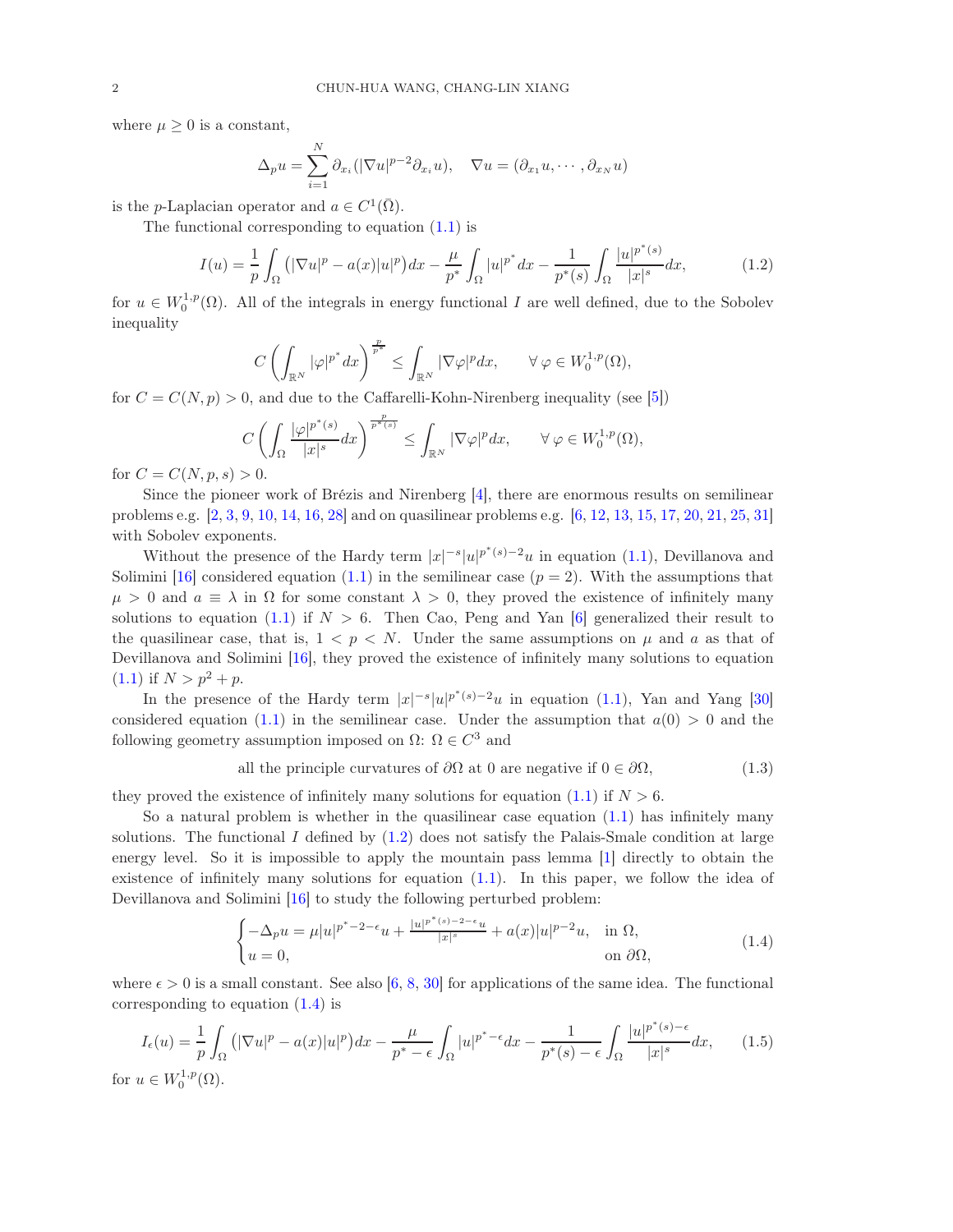Now  $I_{\epsilon}$  is an even functional and satisfies the Palais-Smale condition in all energy levels. It follows from the symmetric mountain pass lemma  $[1, 26]$  $[1, 26]$  that equation  $(1.4)$  has infinitely many solutions. See also [\[20,](#page-26-14) [27\]](#page-27-5). Precisely, for  $\epsilon > 0$  fixed, there are positive numbers  $c_{\epsilon,l}$  and critical points  $u_{\epsilon,l}$ ,  $l = 1, 2, \dots$ , such that

$$
I(u_{\epsilon,l}) = c_{\epsilon,l} \to \infty, \quad \text{as } l \to \infty.
$$

Moreover, for each  $l \geq 1$  fixed, the sequence  ${c_{\epsilon,l}}_{\epsilon>0}$  is bounded with respect to  $\epsilon$  and thus can be assumed to converge to a limit  $c_l$  as  $\epsilon \to 0$ .

To obtain the existence of infinitely many solutions for equation [\(1.1\)](#page-0-1), the first step is to investigate whether  $u_{\epsilon,l}$  converges strongly in  $W_0^{1,p}(\Omega)$  as  $\epsilon \to 0$ . That is, we need to study the compactness of the set of solutions for equation [\(1.4\)](#page-1-1) for all  $\epsilon > 0$  small. If  $u_{\epsilon,l}$  is proved to converge to some  $u_l \in W_0^{1,p}(\Omega)$  strongly in  $W_0^{1,p}(\Omega)$ , then the next step is to investigate whether  $c_l \to \infty$ as  $l \to \infty$ . If so, then we obtain infinitely many solutions for equation [\(1.1\)](#page-0-1) with arbitrarily large energy level.

Throughout the paper, we use  $\|\cdot\|$  to denote the norm of  $W_0^{1,p}(\Omega)$ . We assume that  $\Omega \in C^1$ satisfies the following condition:

<span id="page-2-0"></span>
$$
x \cdot \nu \le 0 \text{ in a neighborhood of 0 in } \partial\Omega \text{ if } 0 \in \partial\Omega,
$$
\n
$$
(1.6)
$$

where  $\nu$  is the outward unit normal of  $\partial\Omega$ . Our main result in this paper is the following theorem.

<span id="page-2-1"></span>**Theorem 1.1.** Suppose that  $a(0) > 0$  and  $\Omega \in C^1$  satisfies the condition [\(1.6\)](#page-2-0). If  $N > p^2 + p$ , then for any  $u_n$   $(n = 1, 2, \dots)$ , which is a solution to equation  $(1.4)$  with  $\epsilon = \epsilon_n \to 0$ , satisfying  $||u_n|| \leq C$  for some constant C independent of n,  $u_n$  converges strongly in  $W_0^{1,p}(\Omega)$  up to a subsequence as  $n \to \infty$ .

As an application of Theorem [1.1,](#page-2-1) we have the following existence result for equation  $(1.1)$ .

<span id="page-2-2"></span>**Theorem 1.2.** Suppose that  $a(0) > 0$  and  $\Omega \in C^1$  satisfies the condition [\(1.6\)](#page-2-0). If  $N > p^2 + p$ , then equation  $(1.1)$  has infinitely many solutions.

We remark that Theorem [1.2](#page-2-2) generalizes the result of Yan and Yang [\[30\]](#page-27-3) from the semilinear case of equation [\(1.1\)](#page-0-1) to the quasilinear case. To see this, one only needs to observe that condition [\(1.3\)](#page-1-2) is just a special case of condition [\(1.6\)](#page-2-0). Indeed, suppose that  $\Omega \in C^3$  and  $0 \in \partial \Omega$  such that the condition [\(1.3\)](#page-1-2) is satisfied. Then up to a rotation, we can find a small constant  $\delta > 0$  and a function  $\varphi \in C^3$  such that

<span id="page-2-3"></span>
$$
\Omega \cap B_{\delta}(0) = \{x \in \mathbb{R}^N; x_N > \varphi(x')\} \quad \text{and} \quad \partial\Omega \cap B_{\delta}(0) = \{x \in \mathbb{R}^N; x_N = \varphi(x')\}. \tag{1.7}
$$

Here we write  $x = (x', x_N) \in \mathbb{R}^{N-1} \times \mathbb{R}$ . By [\(1.3\)](#page-1-2) and [\(1.7\)](#page-2-3),  $\varphi$  satisfies the following Taylor expansion at  $x'=0$ :

$$
\varphi(x') = -\sum_{j=1}^{N-1} \alpha_j x_j^2 + O(|x'|^3)
$$
, for |x'| small enough,

with constants  $\alpha_j > 0$ ,  $j = 1, \dots, N - 1$ . Then the outward unit normal  $\nu$  of  $\partial\Omega$  is given by

$$
\nu(x) = \frac{(\partial_{x_1}\varphi(x'), \cdots, \partial_{x_{N-1}}\varphi(x'), -1)}{\sqrt{1 + \sum_{j=1}^{N-1} |\partial_{x_j}\varphi(x')|^2}}, \quad \text{for } x \in \partial\Omega \cap B_\delta(0).
$$

Thus

$$
x \cdot \nu(x) = -\sum_{j=1}^{N-1} \alpha_j x_j^2 + O(|x'|^3) \quad \text{for } x \in \partial\Omega \cap B_\delta(0),
$$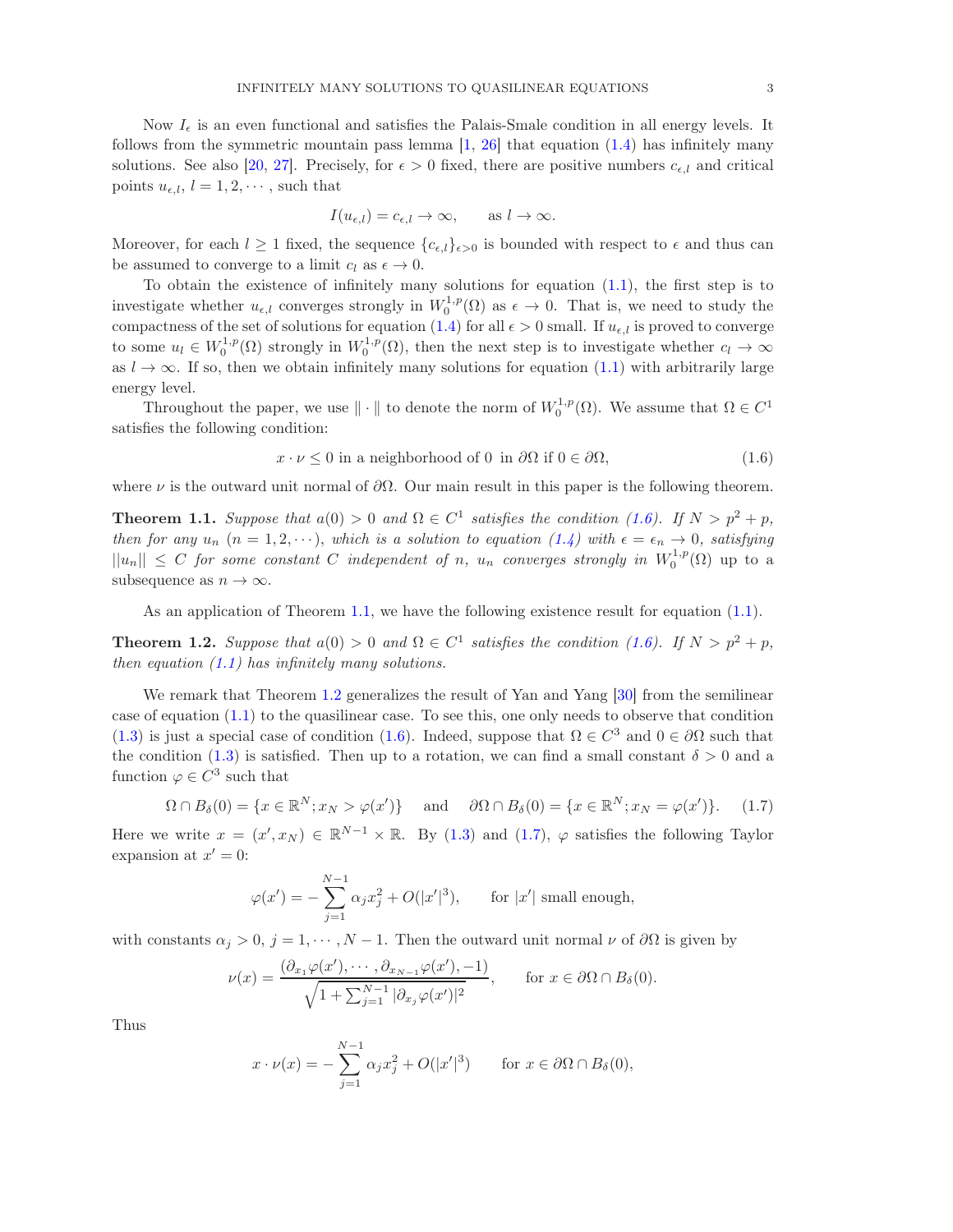which implies that

$$
x \cdot \nu(x) \le 0 \qquad \text{for } x \in \partial \Omega \cap B_{\delta'}(0),
$$

for some  $0 < \delta' < \delta$ . That is, [\(1.6\)](#page-2-0) is satisfied. So we find that condition [\(1.3\)](#page-1-2) is a special case of condition [\(1.6\)](#page-2-0).

On the other hand, condition [\(1.6\)](#page-2-0) does allow more possibilities than that of condition [\(1.3\)](#page-1-2). As an example, suppose that  $\partial\Omega$  has a piece of concave boundary close to 0 if  $0 \in \partial\Omega$ . Precisely, let  $\varphi \in C^1$  be given such that  $(1.7)$  holds, and

$$
0 = \varphi(0) \le \varphi(x') + \sum_{j=1}^{N-1} \partial_{x_j} \varphi(x') (0 - x'_j)
$$

for  $x'$  close to 0. Then we have

$$
x \cdot \nu(x) = -\frac{\varphi(x') + \sum_{j=1}^{N-1} \partial_{x_j} \varphi(x') (0 - x'_j)}{\sqrt{1 + \sum_{j=1}^{N-1} |\partial_{x_j} \varphi(x')|^2}} \le 0
$$

for x' close to 0. That is,  $(1.6)$  is satisfied. In particular, if  $\Omega$  has a piece of flat boundary in a neighborhood of 0 when  $0 \in \partial\Omega$ , then all the principle curvatures of  $\partial\Omega$  vanish at the point 0. So in this case  $(1.6)$  is satisfied while  $(1.3)$  is not satisfied.

Finally, we point out that in the case when  $0 \in \partial \Omega$ , the mean curvature of  $\partial \Omega$  at 0 plays an important role in the existence of the mountain pass solutions to equation  $(1.1)$ . See for example [\[11,](#page-26-18) [18,](#page-26-19) [19,](#page-26-20) [22,](#page-26-21) [23\]](#page-26-22).

Our paper is organized as follows. In Section 2 we obtain some integral estimates. In Section 3 we obtain estimates for solutions of equation [\(1.4\)](#page-1-1) in the region which is close to but is suitably away from the blow up point. We prove Theorems [1.1](#page-2-1) and [1.2](#page-2-2) in Section 4. In order to give a clear line of our framework, we will list some necessary estimates on solutions of quasilinear equation with Hardy potential in Appendix A, a decay estimate for critical Sobolev growth equation in Appendix B, some estimates on solutions of p-Laplacian equation by Wolff potential in Appendix C, and a global compactness result for the solution  $u_n$  of equation [\(1.4\)](#page-1-1) in Appendix D, respectively.

Our notations are standard.  $B_R(x)$  is the open ball in  $\mathbb{R}^N$  centered at x with radius R. We write

$$
\oint_{E} u dx = \frac{1}{|E|} \int_{E} u dx,
$$

whenever E is a measurable set with  $0 < |E| < \infty$ , the *n*-dimensional Lebesgue measure of E. Let D be an arbitrary domain in  $\mathbb{R}^N$ . We denote by  $C_0^{\infty}(D)$  the space of smooth functions with compact support in D. For any  $1 \leq r \leq \infty$ ,  $L^r(D)$  is the Banach space of Lebesgue measurable functions u such that the norm

$$
||u||_{r,D} = \begin{cases} \left(\int_D |u|^r\right)^{\frac{1}{r}}, & \text{if } 1 \le r < \infty\\ \text{esssup }_{D} |u|, & \text{if } r = \infty \end{cases}
$$

is finite. The local space  $L_{loc}^r(D)$  consists of functions belonging to  $L^r(D')$  for all  $D' \subset\subset D$ . We also denote  $d\mu_s = |x|^{-s} dx$  and  $||v||_{q,\mu_s} = (\int |v|^q d\mu_s)^{1/q}$  when there is no confusion on the domain of the integral. A function u belongs to the Sobolev space  $W^{1,r}(D)$  if  $u \in L^r(D)$  and its first order weak partial derivatives also belong to  $L^r(D)$ . We endow  $W^{1,r}(D)$  with the norm

$$
||u||_{1,r,D} = ||u||_{r,D} + ||\nabla u||_{r,D}.
$$

The local space  $W^{1,r}_{loc}(D)$  consists of functions belonging to  $W^{1,r}(D')$  for all open  $D' \subset\subset D$ . We recall that  $W_0^{1,r}(D)$  is the completion of  $C_0^{\infty}(D)$  in the norm  $|| \cdot ||_{1,r,D}$ . For the properties of the Sobolev functions, we refer to the monograph [\[32\]](#page-27-6).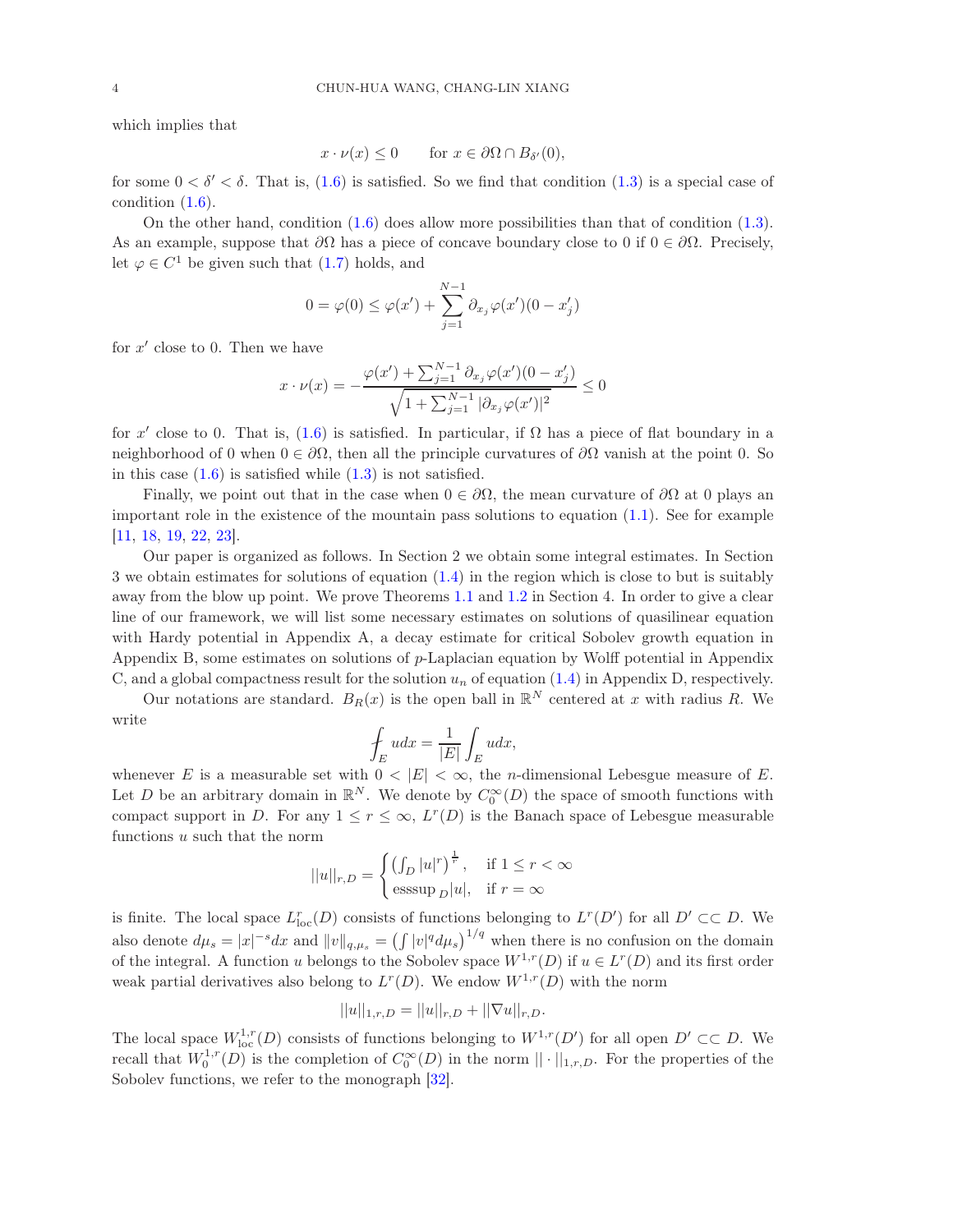#### 2. Integral estimates

<span id="page-4-0"></span>Let  $u_n, n = 1, 2, \ldots$ , be a solution of equation [\(1.4\)](#page-1-1) with  $\epsilon = \epsilon_n \to 0$ , satisfying  $||u_n|| \leq C$  for some constant C independent of n. In this section we deduce some integral estimates for  $u_n$ . For any function  $u$ , we define

<span id="page-4-7"></span>
$$
\rho_{x,\lambda}(u) = \lambda^{\frac{N-p}{p}} u(\lambda(\cdot - x)) \tag{2.1}
$$

for any  $\lambda > 0$  and  $x \in \mathbb{R}^N$ . By Proposition [D.1,](#page-25-1)  $u_n$  can be decomposed as

$$
u_n = u_0 + \sum_{j=1}^m \rho_{x_{n,j},\lambda_{n,j}}(U_j) + \omega_n.
$$

Here  $x_{n,j} = 0$  for  $j = k + 1, ..., m$ .

To prove that  $u_n$  strongly converges in  $W_0^{1,p}(\Omega)$ , we only need to show that the bubbles  $\rho_{x_{n,i},\lambda_{n,i}}(U_i)$  will not appear in the decomposition of  $u_n$ . Among all the bubbles, we can choose one bubble such that this bubble has the slowest concentration rate. That is, the corresponding  $\lambda$ is the lowest order infinity among all the  $\lambda$  appearing in the bubbles. For simplicity, we denote by  $\lambda_n$  the slowest concentration rate and by  $x_n$  the corresponding concentration point.

For any  $q > 1$ , denote

$$
||u||_{*,q} = \left(\int_{\Omega} |u|^q dx\right)^{\frac{1}{q}} + \left(\int_{\Omega} |u|^{\frac{(N-s)q}{N}} d\mu_s\right)^{\frac{N}{(N-s)q}}
$$

and  $q' = \frac{q}{q-1}$ . Recall that  $d\mu_s = |x|^{-s} dx$ .

For any  $p^*/p' < p_2 < p^* < p_1$ ,  $\alpha > 0$  and  $\lambda \ge 1$ , we consider the following relation:

<span id="page-4-1"></span>
$$
\begin{cases} \|u_1\|_{*,p_1} \le \alpha, \\ \|u_2\|_{*,p_2} \le \alpha \lambda^{\frac{N}{p^*} - \frac{N}{p_2}}, \end{cases}
$$
\n(2.2)

and define

<span id="page-4-4"></span>
$$
||u||_{*,p_1,p_2,\lambda} = \inf \alpha,\tag{2.3}
$$

where the infimum is taken over all  $\alpha > 0$  for which there exist  $u_1, u_2$  such that  $|u| \leq u_1 + u_2$  and [\(2.2\)](#page-4-1) holds. Our main result in this section is the following estimate.

<span id="page-4-2"></span>**Proposition 2.1.** Let  $u_n$ ,  $n = 1, 2, \ldots$ , be a solution of equation [\(1.4\)](#page-1-1) with  $\epsilon = \epsilon_n \to 0$ , satisfying  $||u_n|| \leq C$  for some positive constant C independent of n. Then for any  $p_1, p_2 \in (p^*/p', \infty)$ ,  $p_2 < p^* < p_1$ , there exists a constant  $C = C(p_1, p_2) > 0$ , independent of n, such that

$$
||u_n||_{*,p_1,p_2,\lambda_n} \leq C
$$

for all n. Here  $\lambda_n$  is the slowest concentration rate of  $u_n$ .

Several lemmas are needed to prove Proposition [2.1.](#page-4-2) In the rest of this section, let us fix a bounded domain D with  $\Omega \subset\subset D$  and define  $r = \frac{1}{3}$ dist $(\Omega, \partial D)$ .

<span id="page-4-6"></span>**Lemma 2.2.** Let  $w \in W_0^{1,p}(D)$ ,  $w \ge 0$ , be the solution of

<span id="page-4-3"></span>
$$
\begin{cases}\n-\Delta_p w = \left(a_1(x) + \frac{a_2(x)}{|x|^s}\right)v^{p-1}, & \text{in } D, \\
w = 0, & \text{on } \partial D,\n\end{cases}
$$
\n(2.4)

where  $a_1, a_2, v \geq 0$  are bounded functions in D. Then for any  $\frac{p^*}{p'} < p_2 < p^* < p_1$ , there is a constant  $C = C(p_1, p_2) > 0$ , such that for any  $\lambda \geq 1$ ,

<span id="page-4-5"></span>
$$
||w||_{*,p_1,p_2,\lambda} \leq C \left( ||a_1||_{\frac{N}{p}} + ||a_2||_{\frac{N-s}{p-s},\mu_s} \right)^{\frac{1}{p-1}} ||v||_{*,p_1,p_2,\lambda}.
$$
 (2.5)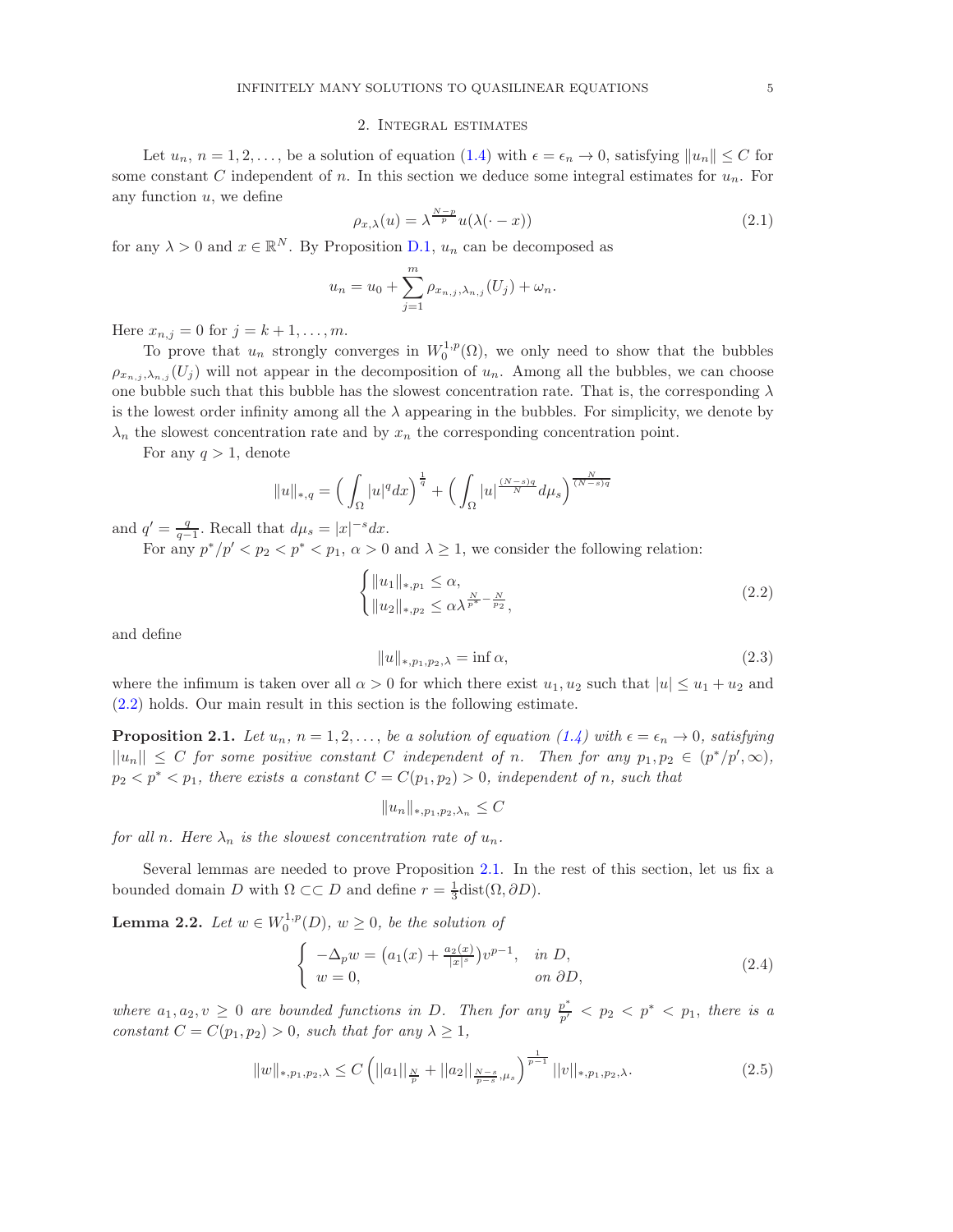*Proof.* Let  $\alpha > ||v||_{*,p_1,p_2,\lambda}$  be an arbitrary constant. Then by the definition of  $||v||_{*,p_1,p_2,\lambda}$ , there exist  $v_1, v_2$  such that  $|v| \le v_1 + v_2$  and  $(2.2)$  holds with  $u_i = v_i$ ,  $i = 1, 2$ .

Let  $w_i \in W_0^{1,p}(D)$ ,  $w_i \geq 0$ ,  $i = 1, 2$ , be the solution of equation  $(2.4)$  with  $v = 2v_i$ . Then Corollary [A.2](#page-19-0) implies that

<span id="page-5-0"></span>
$$
||w_i||_{*,p_i} \le C \left( ||a_1||_{\frac{N}{p}} + ||a_2||_{\frac{N-s}{p-s},\mu_s} \right)^{\frac{1}{p-1}} ||v_i||_{*,p_i}.
$$
\n(2.6)

Let  $\tilde{w} \in W_0^{1,p}(D)$ ,  $\tilde{w} \ge 0$ , be the solution of equation

$$
\begin{cases}\n-\Delta_p w = (a_1(x) + \frac{a_2(x)}{|x|^s}) ((2v_1)^{p-1} + (2v_2)^{p-1}), & \text{in } D, \\
w = 0, & \text{on } \partial D.\n\end{cases}
$$

Applying Corollary [A.2](#page-19-0) gives us

$$
\|\tilde{w}\|_{*,p_2} \le C \left( ||a_1||_{\frac{N}{p}} + ||a_2||_{\frac{N-s}{p-s},\mu_s} \right)^{\frac{1}{p-1}} \left\| \left( (2v_1)^{p-1} + (2v_2)^{p-1} \right)^{\frac{1}{p-1}} \right\|_{*,p_2}
$$
  

$$
\le C \left( ||a_1||_{\frac{N}{p}} + ||a_2||_{\frac{N-s}{p-s},\mu_s} \right)^{\frac{1}{p-1}} \left( ||v_1||_{*,p_2} + ||v_2||_{*,p_2} \right)
$$
  

$$
\le C \left( ||a_1||_{\frac{N}{p}} + ||a_2||_{\frac{N-s}{p-s},\mu_s} \right)^{\frac{1}{p-1}} \alpha.
$$

Thus for any  $x \in \Omega$ , we have

<span id="page-5-1"></span>
$$
\inf_{B_r(x)} \tilde{w} \le \left( \int_{B_r(x)} \tilde{w}^{p_2} dy \right)^{\frac{1}{p_2}} \le C \left( ||a_1||_{\frac{N}{p}} + ||a_2||_{\frac{N-s}{p-s}, \mu_s} \right)^{\frac{1}{p-1}} \alpha. \tag{2.7}
$$

Note that  $v^{p-1} \leq ((2v_1)^{p-1} + (2v_2)^{p-1})$ . Thus  $w \leq \tilde{w}$  by comparison principle. Applying Proposition [C.1](#page-24-1) gives us

$$
w(x) \le \tilde{w}(x) \le C \inf_{B_r(x)} \tilde{w} + Cw_1(x) + Cw_2(x), \qquad \forall x \in \Omega.
$$

Let  $\tilde{w}_1(x) = C \inf_{B_r(x)} \tilde{w} + C w_1(x)$  and  $\tilde{w}_2(x) = C w_2(x)$  for  $x \in \Omega$ . Then  $w \leq \tilde{w}_1 + \tilde{w}_2$  in  $\Omega$ . By  $(2.6)$  and  $(2.7)$ , we have that

$$
\|\tilde{w}_1\|_{*,p_1} \leq C \left( ||a_1||_{\frac{N}{p}} + ||a_2||_{\frac{N-s}{p-s},\mu_s} \right)^{\frac{1}{p-1}} \alpha,
$$

and that

$$
\|\tilde{w}_2\|_{*,p_2} \leq C \left( ||a_1||_{\frac{N}{p}} + ||a_2||_{\frac{N-s}{p-s},\mu_s} \right)^{\frac{1}{p-1}} \alpha \lambda^{\frac{N}{p^*} - \frac{N}{p_2}}.
$$

Hence by definition [\(2.3\)](#page-4-4), we obtain that

$$
||w||_{*,p_1,p_2,\lambda} \leq C \left( ||a_1||_{\frac{N}{p}} + ||a_2||_{\frac{N-s}{p-s},\mu_s} \right)^{\frac{1}{p-1}} \alpha.
$$

Since  $\alpha > ||v||_{*,p_1,p_2,\lambda}$  is arbitrary, we get [\(2.5\)](#page-4-5). This finishes the proof.

We also have the following result which will be used in the proof of Proposition [2.1.](#page-4-2)

<span id="page-5-3"></span>**Lemma 2.3.** Let  $w \in W_0^{1,p}(D)$ ,  $w \ge 0$ , be the solution of

<span id="page-5-2"></span>
$$
\begin{cases}\n-\Delta_p w = 2\mu v^{p^* - 1} + \frac{2v^{p^*(s) - 1}}{|x|^s} + \frac{A}{|x|^s}, & \text{in } D, \\
w = 0, & \text{on } \partial D,\n\end{cases}
$$
\n(2.8)

where  $v \ge 0$  is a bounded function and  $A \ge 0$  is a constant. Then for any  $p_1, p_2 \in (p^* - 1, \frac{N}{p}(p^* - 1)),$  $p_2 < p^* < p_1$ , and for any  $\lambda \geq 1$ , there exists a constant  $C = C(p_1, p_2) > 0$ , such that

$$
||w||_{*,q_1,q_2,\lambda} \le C ||v||_{*,p_1,p_2,\lambda}^{\frac{p^*-1}{p-1}} + C,
$$
\n(2.9)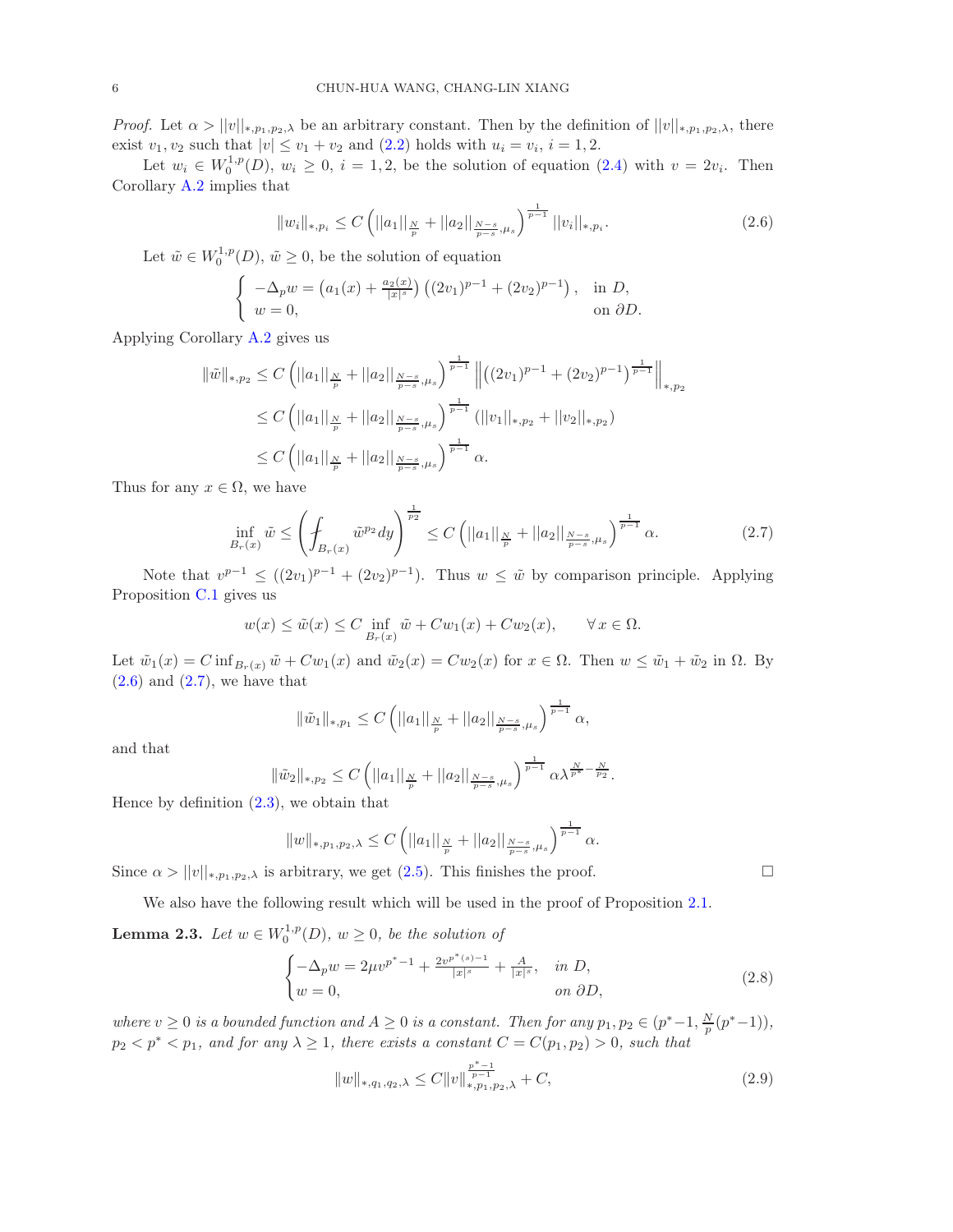where  $q_1, q_2$  are given by

$$
q_1 = \frac{(p-1)N\hat{p}_1}{N - p\hat{p}_1} \quad with \quad \hat{p}_1 = \frac{Np_1}{(p^*(s) - 1)N + sp_1},
$$

and

$$
q_2 = \frac{(p-1)N\hat{p}_2}{N - p\hat{p}_2} \quad with \quad \hat{p}_2 = \frac{p_2}{p^* - 1}.
$$

*Proof.* Let  $\alpha > ||v||_{*,p_1,p_2,\lambda}$  be an arbitrary constant. Then by the definition of  $||v||_{*,p_1,p_2,\lambda}$ , there exist  $v_1, v_2$  such that  $|v| \le v_1 + v_2$  and  $(2.2)$  holds with  $u_i = v_i$ ,  $i = 1, 2$ .

Let  $w_1 \in W_0^{1,p}(D)$ ,  $w_1 \ge 0$ , be the solution of equation [\(2.8\)](#page-5-2) with  $v = 2v_1$ . Let

$$
\hat{p}_1 = \min \left\{ \frac{p_1}{p^* - 1}, \frac{Np_1}{(p^*(s) - 1)N + sp_1} \right\}.
$$

By our assumptions on the parameters  $N, p, s$  and  $p_1$ , we get

$$
\hat{p}_1 = \frac{Np_1}{(p^*(s) - 1)N + sp_1} \in \left(1, \frac{N}{p}\right)
$$

and  $(p^* - 1)\hat{p}_1 \leq p_1$ ,  $(p^*(s) - 1)\frac{(N-s)\hat{p}_1}{N-s\hat{p}_1} = \frac{(N-s)p_1}{N}$ . Thus applying Proposition [A.1](#page-18-1) gives us

$$
||w_1||_{*,q_1} \leq C \left( ||v_1^{p^{*}-1}||_{\hat{p}_1} + ||v_1^{p^{*}(s)-1} + A||_{\frac{(N-s)\hat{p}_1}{N-s\hat{p}_1},\mu_s} \right)^{\frac{1}{p-1}}
$$
  

$$
\leq C \left( ||v_1||_{p_1}^{p^{*}-1} + ||v_1||_{\frac{(N-s)p_1}{N},\mu_s}^{p^{*}(s)-1} + 1 \right)^{\frac{1}{p-1}}
$$
  

$$
\leq C\alpha^{\frac{p^{*}-1}{p-1}} + C,
$$

where  $q_1 = (p-1)N\hat{p}_1/(N - p\hat{p}_1)$ .

Similarly, let  $w_2 \in W_0^{1,p}(D)$ ,  $w_2 \ge 0$ , be the solution of equation

$$
\begin{cases}\n-\Delta_p w = 2\mu v^{p^*-1} + \frac{2v^{p^*(s)-1}}{|x|^s}, & \text{in } D, \\
w = 0, & \text{on } \partial D.\n\end{cases}
$$

Let

$$
\hat{p}_2 = \min\left\{\frac{p_2}{p^*-1}, \frac{Np_2}{(p^*(s)-1)N + sp_2}\right\}.
$$

Then

$$
\hat{p}_2 = \frac{p_2}{p^* - 1} \in \left(1, \frac{N}{p}\right)
$$

and  $\frac{(N-s)\hat{p}_2}{N-s\hat{p}_2} \le \frac{(N-s)p_2}{N}$ ,  $(p^*-1)\hat{p}_2 = p_2$ . Applying Proposition [A.1](#page-18-1) as above, we obtain that  $||w_2||_{*,q_2} \leq \left(C\alpha^{\frac{p^*-1}{p-1}} + C\right)\lambda^{\frac{N}{p^*}-\frac{N}{q_2}},$ 

where 
$$
q_2 = (p-1)N\hat{p}_2/(N-p\hat{p}_2)
$$
. To obtain the above estimate, we used the equality

$$
\begin{pmatrix} N & N \end{pmatrix} p^* - 1
$$
 N N

$$
\left(\frac{N}{p^*} - \frac{N}{p_2}\right) \frac{p^* - 1}{p - 1} = \frac{N}{p^*} - \frac{N}{q_2}.
$$

Let  $\tilde{w} \in W_0^{1,p}(D)$ ,  $\tilde{w} \ge 0$  be the solution of equation

$$
\begin{cases}\n-\Delta_p w = 2\mu \left( (2v_1)^{p^*-1} + (2v_2)^{p^*-1} \right) + 2 \frac{(2v_1)^{p^*(s)-1} + (2v_2)^{p^*(s)-1}}{|x|^s} + \frac{A}{|x|^s}, & \text{in } D, \\
w = 0, & \text{on } \partial D.\n\end{cases}
$$

Estimating as above gives that

$$
\|\tilde{w}\|_{*,q_2} \leq C\alpha^{\frac{p^*-1}{p-1}} + C,
$$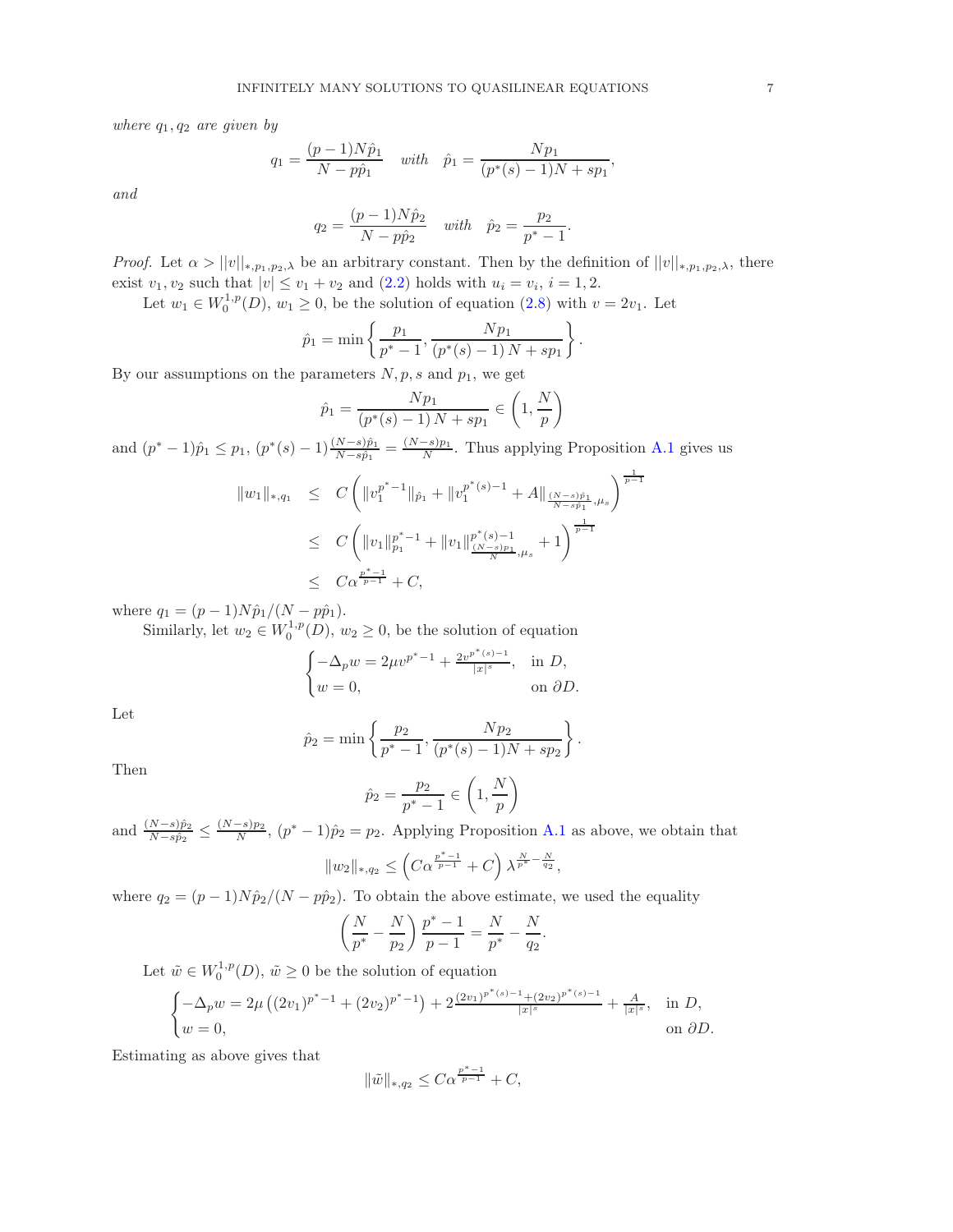which implies that

$$
\inf_{B_r(x)} \tilde{w} \le \left( \oint_{B_r(x)} \tilde{w}^{q_2} dy \right)^{\frac{1}{q_2}} \le C\alpha^{\frac{p^*-1}{p-1}} + C, \qquad \forall x \in \Omega.
$$

Note that  $w \leq \tilde{w}$  in  $\Omega$ . Applying Proposition [C.1](#page-24-1) and arguing as that of Lemma [2.2,](#page-4-6) we prove Lemma [2.3.](#page-5-3) This completes the proof.  $\square$ 

Now define  $u_n = 0$  in  $D \setminus \Omega$ . It is easy to see that

$$
\left|\mu|u|^{p^*-2-\epsilon}u + \frac{|u|^{p^*(s)-2-\epsilon}u}{|x|^s} + a(x)|u|^{p-2}u\right| \leq 2\mu|u|^{p^*-1} + \frac{2|u|^{p^*(s)-1}+A}{|x|^s}
$$

for sufficiently large constant  $A > 0$ . Let  $w_n \in W_0^{1,p}(D)$ ,  $w_n \ge 0$ , be the solution of equation

<span id="page-7-0"></span>
$$
\begin{cases}\n-\Delta_p w = 2\mu |u_n|^{p^*-1} + \frac{2|u_n|^{p^*(s)-1}}{|x|^s} + \frac{A}{|x|^s}, & \text{in } D, \\
w = 0, & \text{on } \partial D.\n\end{cases}
$$
\n(2.10)

Then by comparison principle,

<span id="page-7-1"></span>
$$
|u_n| \le w_n \qquad \text{in } \Omega. \tag{2.11}
$$

Moreover, since  $||u_n|| \leq C$ , it is easy to obtain from equation [\(2.10\)](#page-7-0) that

<span id="page-7-2"></span>
$$
||w_n||_{p^*} + ||w_n||_{p^*(s), \mu_s} \le C \tag{2.12}
$$

for some  $C > 0$  independent of n.

To prove Proposition [2.1,](#page-4-2) it is enough to prove the estimate of Proposition [2.1](#page-4-2) for  $w_n$ . We have the following result which shows that Proposition [2.1](#page-4-2) holds for  $w_n$  for some  $p_1, p_2 \in (p^*/p', \infty)$ ,  $p_2 < p^* < p_1$ .

**Lemma 2.4.** There exist  $p_1, p_2 \in (p^*/p', \infty)$ ,  $p_2 < p^* < p_1$ , and constant  $C = C(p_1, p_2) > 0$ , independent of n, such that

$$
||w_n||_{*,p_1,p_2,\lambda_n} \le C. \tag{2.13}
$$

*Proof.* By Proposition [D.1,](#page-25-1)  $u_n$  can be decomposed as

$$
u_n = u_0 + \sum_{j=1}^k \rho_{x_{n,j},\lambda_{n,j}}(U_j) + \sum_{j=k+1}^m \rho_{0,\lambda_{n,j}}(U_j) + \omega_n.
$$

Write  $x_{n,j} = 0$  for  $j = k+1, \ldots, m$ . In the following proof, we denote

$$
u_{n,0} = u_0
$$
,  $u_{n,1} = \sum_{j=1}^{m} \rho_{x_{n,j},\lambda_{n,j}}(U_j)$ , and  $u_{n,2} = \omega_n$ .

By  $(2.11)$ , we have

$$
2\mu |u_n|^{p^*-1} + \frac{2|u_n|^{p^*(s)-1}}{|x|^s} + \frac{A}{|x|^s} \leq C \sum_{i=0}^2 \left( |u_{n,i}|^{p^*-p} + \frac{|u_{n,i}|^{p^*(s)-p}}{|x|^s} \right) w_n^{p-1} + \frac{A}{|x|^s}.
$$

Let  $\tilde{w}_n \in W_0^{1,p}(D)$ ,  $\tilde{w}_n \ge 0$ , be the solution of equation

$$
\begin{cases}\n-\Delta_p w = C \sum_{i=0}^2 \left( |u_{n,i}|^{p^*-p} + \frac{|u_{n,i}|^{p^*(s)-p}}{|x|^s} \right) w_n^{p-1} + \frac{A}{|x|^s}, & \text{in } D, \\
w = 0, & \text{on } \partial D.\n\end{cases}
$$
\n(2.14)

Comparison principle implies that

$$
w_n \leq \tilde{w}_n, \quad \text{in } D.
$$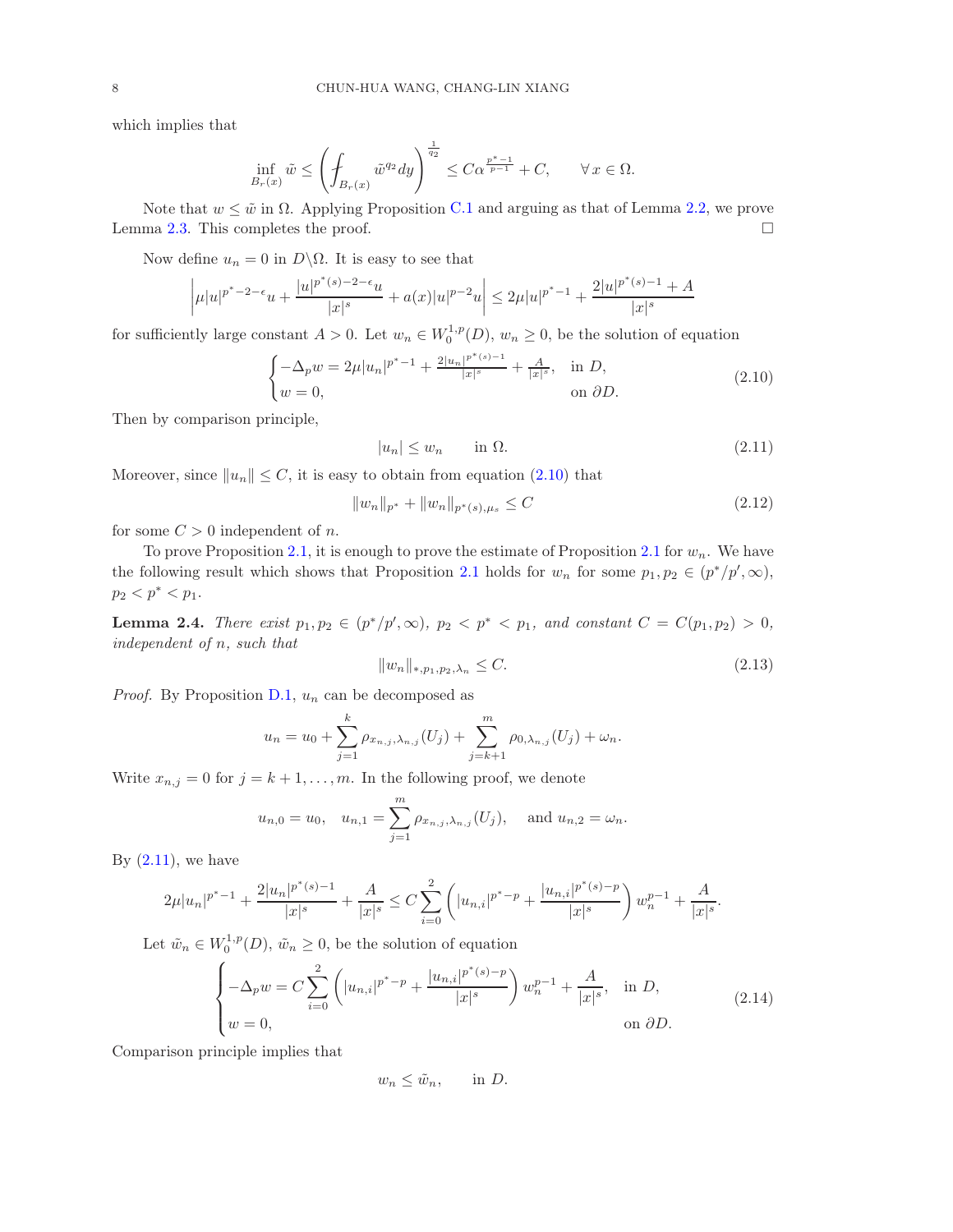By  $(2.12)$ , it is easy to derive that

$$
\|\tilde{w}_n\|_{p^*} + \|\tilde{w}_n\|_{p^*(s), \mu_s} \le C. \tag{2.15}
$$

Thus we have

<span id="page-8-0"></span>
$$
\inf_{B_r(x)} \tilde{w}_n \le C, \qquad \forall x \in \Omega.
$$
\n(2.16)

Now let  $w_i \in W_0^{1,p}(D)$ ,  $w_i \geq 0$ ,  $i = 0, 1, 2$ , be the solution of equation

$$
\begin{cases}\n-\Delta_p w = C\left(|u_{n,i}|^{p^*-p} + \frac{|u_{n,i}|^{p^*(s)-p}}{|x|^s}\right)w_n^{p-1} + \frac{A\delta_{i0}}{|x|^s}, & \text{in } D, \\
w = 0, & \text{on } \partial D,\n\end{cases}
$$

where  $\delta_{00} = 1$  and  $\delta_{10} = \delta_{20} = 0$ .

Then by Proposition  $C.1$  and  $(2.16)$ , we obtain that

<span id="page-8-2"></span>
$$
\tilde{w}_n(x) \le C + Cw_0(x) + Cw_1(x) + Cw_2(x), \qquad \forall x \in \Omega.
$$
\n
$$
(2.17)
$$

In the following we estimate  $w_i$ ,  $i = 0, 1, 2$ , term by term.

First we estimate  $w_0$ . We will use Proposition [A.1](#page-18-1) to estimate  $w_0$ . Since  $0 < s < p$ , we can choose  $q \geq 1$  such that

$$
\frac{s}{N} + \frac{p-1}{p^*} < \frac{1}{q} < \frac{p}{N} + \frac{p-1}{p^*} = \frac{p^*-1}{p^*}
$$

and that

$$
q < \frac{N}{p}.
$$

Then

$$
\frac{(p-1)Nq}{N-pq} > p^* \quad \text{and} \quad \frac{(p-1)(N-s)q}{N-sq} < p^*(s).
$$

Let  $p_1 = \frac{(p-1)Nq}{N-qa}$  $\frac{S-1/Nq}{N-pq}$ . Applying Proposition [A.1](#page-18-1) to  $w_0$  gives us

$$
\|w_0\|_{*,p_1} \leq C \left( \left\| |u_{n,0}|^{p^* - p} w_n^{p-1} \right\|_q + \left\| |u_{n,0}|^{p^*(s) - p} w_n^{p-1} + A \right\|_{\frac{(N-s)q}{N-sq},\mu_s} \right)^{\frac{1}{p-1}} \n\leq C \left( \left\| w_n^{p-1} \right\|_q + \left\| w_n^{p-1} \right\|_{\frac{(N-s)q}{N-sq},\mu_s} + 1 \right)^{\frac{1}{p-1}} \n\leq C \left( \left\| w_n \right\|_{(p-1)q} + \left\| w_n \right\|_{\frac{(p-1)(N-s)q}{N-sq},\mu_s} + 1 \right) \n\leq C \left( \left\| w_n \right\|_{p^*} + \left\| w_n \right\|_{p^*(s),\mu_s} + 1 \right) \n\leq C.
$$
\n(2.18)

Here in the second inequality we used the boundedness of  $u_{n,0} = u_0$  and in the last inequality we used  $(2.12)$ . So this gives estimate for  $w_0$ .

Next we use Corollary [A.3](#page-20-0) to estimate  $w_1$ . We will choose  $p_2 < p^*$ ,  $p_2$  close to  $p^*$  enough such that

<span id="page-8-1"></span>
$$
||w_1||_{*,p_2} \le C\lambda_n^{\frac{N}{p^*} - \frac{N}{p_2}}.
$$
\n(2.19)

Indeed, applying Corollary [A.3](#page-20-0) to  $w_1$  gives us that

$$
||w_1||_{*,p_2} \leq C \left( \left\||u_{n,1}|^{p^*-p}\right\|_{r_1} + \left\||u_{n,1}|^{p^*(s)-p}\right\|_{r_2,\mu_s} \right)^{\frac{1}{p-1}} ||w_n||_{*,p^*},
$$

where  $r_1, r_2$  are defined by

$$
\frac{1}{r_1} = (p-1)\left(\frac{1}{p_2} - \frac{1}{p^*}\right) + \frac{p}{N} \quad \text{and} \quad \frac{1}{r_2} = (p-1)\left(\frac{N}{(N-s)p_2} - \frac{1}{p^*(s)}\right) + \frac{p-s}{N-s}.
$$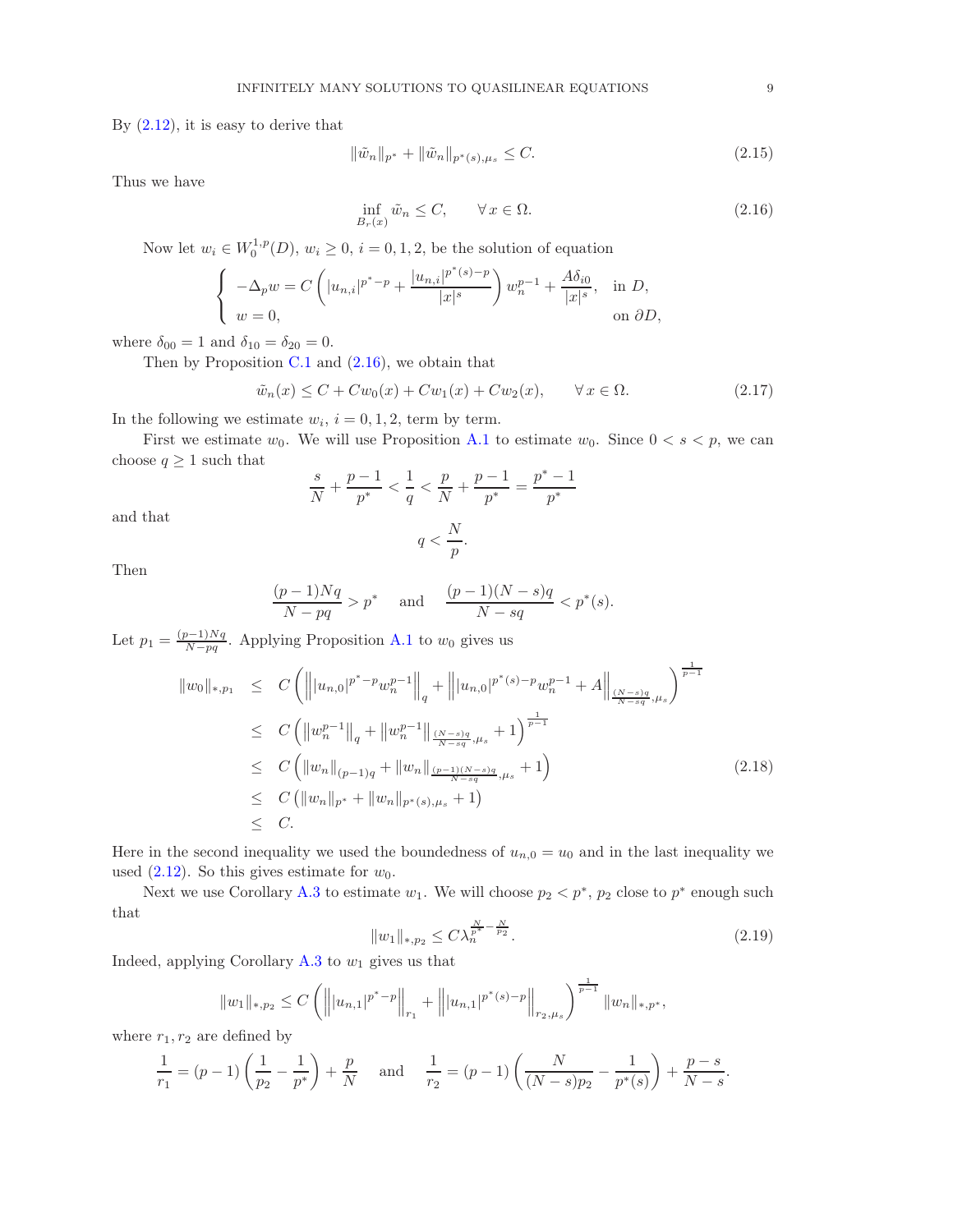By  $(2.12)$ , we have

<span id="page-9-1"></span>
$$
||w_1||_{*,p_2} \le C \left( \left\| |u_{n,1}|^{p^* - p} \right\|_{r_1} + \left\| |u_{n,1}|^{p^*(s) - p} \right\|_{r_2, \mu_s} \right)^{\frac{1}{p-1}}.
$$
\n(2.20)

We only need to estimate  $|||u_{n,1}|^{p^* - p}||_{r_1}$  and  $|||u_{n,1}|^{p^*(s) - p}||_{r_2,\mu_s}$ . For all  $1 \leq j \leq m$ , it is easy to see that

$$
\int_{\mathbb{R}^N} |\rho_{x_{n,j},\lambda_{n,j}}(U_j)|^{(p^*-p)r_1} dy = \lambda_{n,j}^{pr_1-N} \int_{\mathbb{R}^N} |U_j|^{(p^*-p)r_1} dy.
$$

By Proposition [B.1,](#page-23-1) for all  $1 \leq j \leq m$ ,

$$
|U_j(y)| \le \frac{C}{1+|y|^{\frac{N-p}{p-1}}}, \quad \forall y \in \mathbb{R}^N.
$$

Since  $\frac{N-p}{p-1}(p^* - p)r_1 \to \frac{pN}{p-1}$  as  $p_2 \to p^*$ , we can choose  $p_2$  close to  $p^*$  enough such that  $\frac{N-p}{p-1}(p^* - p)r_1 \to \frac{pN}{p-1}$  $p)r_1 > N$ . Then

$$
\int_{\mathbb{R}^N} |U_j|^{(p^*-p)r_1} dy < \infty.
$$

Thus for all  $1 \leq j \leq m$ ,

$$
\int_{\mathbb{R}^N} |\rho_{x_{n,j},\lambda_{n,j}}(U_j)|^{(p^*-p)r_1} dy \leq C \lambda_{n,j}^{pr_1-N}.
$$

Therefore

<span id="page-9-0"></span>
$$
\left\| |u_{n,1}|^{p^* - p} \right\|_{r_1}^{\frac{1}{p-1}} = \|u_{n,1}\|_{(p^* - p)r_1}^{\frac{p^* - p}{p-1}} \leq C \sum_{j=1}^m \left\| \rho_{x_{n,j},\lambda_{n,j}}(U_j) \right\|_{(p^* - p)r_1}^{\frac{p^* - p}{p-1}}
$$
  

$$
\leq C \sum_{j=1}^m \lambda_{n,j}^{\frac{p^* - p}{(p^* - p)r_1} \cdot \frac{p^* - p}{p-1}} \leq C \lambda_n^{\frac{N}{p^*} - \frac{N}{p_2}}.
$$
\n(2.21)

We used the equality

$$
\frac{pr_1 - N}{(p^* - p)r_1} \cdot \frac{p^* - p}{p - 1} = \frac{N}{p^*} - \frac{N}{p_2}
$$

in the last inequality of [\(2.21\)](#page-9-0). This gives estimate for  $|||u_{n,1}|^{p^*-p}||_{r_1}$ .

We can also choose  $p_2$  close to  $p^*$  enough such that for all  $1 \leq j \leq m$ ,

$$
\int_{\mathbb{R}^N} |\rho_{x_{n,j},\lambda_{n,j}}(U_j)|^{(p^*(s)-p) r_2} d\mu_s \le C \lambda_{n,j}^{(p-s) r_2 - N + s}.
$$

Indeed, we have

$$
\int_{\mathbb{R}^N} |\rho_{x_{n,j},\lambda_{n,j}}(U_j)|^{(p^*(s)-p)r_2} d\mu_s = \lambda_{n,j}^{(p-s)r_2-N+s} \int_{\mathbb{R}^N} \frac{|U_j(y)|^{(p^*(s)-p)r_2}}{|y+\lambda_{n,j}x_{n,j}|^s} dy.
$$

Write  $y_{n,j} = -\lambda_{n,j} x_{n,j}$ . Let

$$
I_1 = \int_{B_1(y_{n,j})} \frac{|U_j(y)|^{(p^*(s)-p)r_2}}{|y-y_{n,j}|^s} dy, \quad \text{ and } \quad I_2 = \int_{\mathbb{R}^N \backslash B_1(y_{n,j})} \frac{|U_j(y)|^{(p^*(s)-p)r_2}}{|y-y_{n,j}|^s} dy.
$$

Since  $U_j$  is bounded and  $0 < s < N$ , we have

$$
I_1 \leq C.
$$

Let  $\delta > 0$  be a number to be determined. By Hölder's inequality, we have

$$
I_2 \leq \left( \int_{\mathbb{R}^N \backslash B_1(y_{n,j})} \frac{1}{|y - y_{n,j}|^{N+\delta}} dy \right)^{\frac{s}{N+\delta}} \left( \int_{\mathbb{R}^N \backslash B_1(y_{n,j})} |U_j(y)|^{\frac{(p^*(s) - p) r_2(N+\delta)}{N+\delta-s}} dy \right)^{\frac{N+\delta-s}{N+\delta}}
$$
  

$$
\leq C_{\delta} \left( \int_{\mathbb{R}^N} |U_j(y)|^{\frac{(p^*(s) - p) r_2(N+\delta)}{N+\delta-s}} dy \right)^{\frac{N+\delta-s}{N+\delta}}.
$$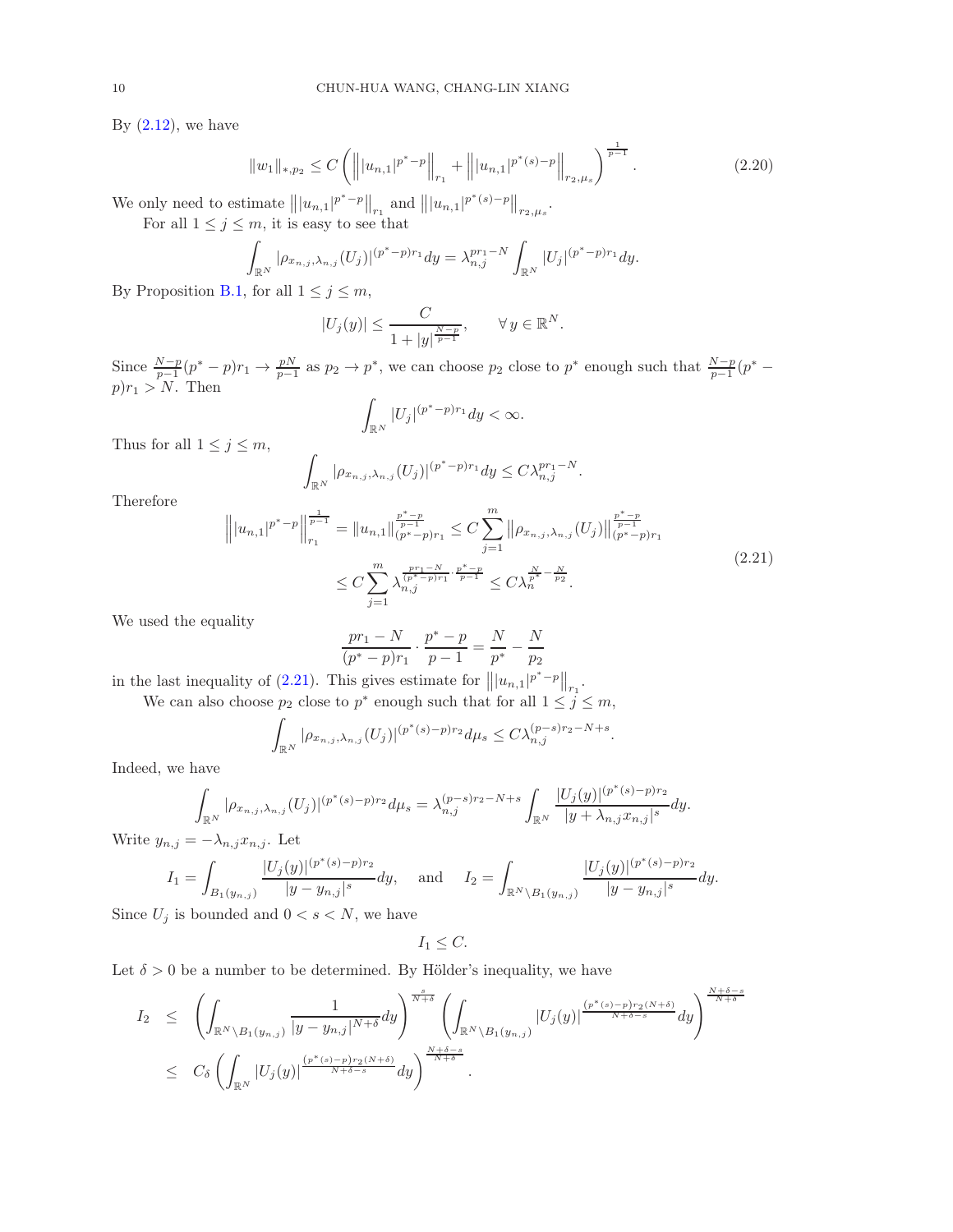Since

$$
\frac{N-p}{p-1} \frac{(p^*(s)-p) r_2(N+\delta)}{N+\delta-s} \to \frac{p(N-s)(N+\delta)}{(p-1)(N+\delta-s)} \quad \text{as } p_2 \to p^*,
$$

and

$$
\frac{p(N-s)(N+\delta)}{(p-1)(N+\delta-s)}>N\qquad\text{for }\delta>0\text{ small enough},
$$

we can  $p_2$  close to  $p^*$  enough and  $\delta > 0$  small enough such that  $\frac{N-p}{p-1}$  $\frac{(p^*(s)-p)r_2(N+\delta)}{N+\delta-s} > N.$  Then

$$
\int_{\mathbb{R}^N} |U_j(y)|^{\frac{\left(p^*(s)-p\right) r_2(N+\delta)}{N+\delta-s}}dy < \infty.
$$

Then we obtain that

$$
I_2 \leq C.
$$

Combining the estimates of  $I_1$  and  $I_2$  we obtain that

$$
\int_{\mathbb{R}^N} |\rho_{x_{n,j},\lambda_{n,j}}(U_j)|^{(p^*(s)-p)r_2} d\mu_s \le C\lambda_{n,j}^{(p-s)r_2-N+s}.
$$

Hence we have

<span id="page-10-0"></span>
$$
\left\| |u_{n,1}|^{p^*(s)-p} \right\|_{r_{2},\mu_s}^{\frac{1}{p-1}} = \|u_{n,1}\|_{(p^*(s)-p)r_2,\mu_s}^{\frac{p^*(s)-p}{p-1}} \leq C \sum_{j=1}^m \frac{\binom{p-s}{r}r_2-N+s}{\binom{p^*(s)-p}{r}r_2} \cdot \frac{\binom{p^*(s)-p}{p^*(s)-p}}{p-1} \leq C \lambda_n^{\frac{N}{p^*}-\frac{N}{p^2}}.
$$
\n(2.22)

In the above inequality we used the equality

$$
\frac{(p-s)r_2 - N + s}{(p^*(s) - p) r_2} \cdot \frac{p^*(s) - p}{p - 1} = \frac{N}{p^*} - \frac{N}{p_2}.
$$

Combining [\(2.20\)](#page-9-1)-[\(2.22\)](#page-10-0) gives [\(2.19\)](#page-8-1).

Finally we use Lemma  $2.2$  to estimate  $w_2$ . By Lemma  $2.2$ , we have

<span id="page-10-1"></span>
$$
||w_2||_{*,p_1,p_2,\lambda_n} \leq C \left( |||u_{n,2}|^{p^*-p}||_{\frac{N}{p}} + |||u_{n,2}|^{p^*(s)-p}||_{\frac{N-s}{p-s},\mu_s} \right)^{\frac{1}{p-1}} ||w_n||_{*,p_1,p_2,\lambda_n}
$$
  

$$
\leq \frac{1}{2C'} ||w_n||_{*,p_1,p_2,\lambda_n},
$$
\n(2.23)

since  $\omega_n \to 0$  in  $W_0^{1,p}(\Omega)$ , where the constant C' is given by [\(2.17\)](#page-8-2).

Now combining  $(2.12)$ ,  $(2.17)-(2.19)$  $(2.17)-(2.19)$  and  $(2.23)$ , we obtain that

$$
\|\tilde{w}_n\|_{*,p_1,p_2,\lambda_n} \leq C + C \|w_0\|_{*,p_1,p_2,\lambda_n} + C \|w_1\|_{*,p_1,p_2,\lambda_n} + C \|w_2\|_{*,p_1,p_2,\lambda_n}
$$
  
\n
$$
\leq C + C \|w_0\|_{*,p_1} + C \|w_1\|_{*,p_1} + \frac{1}{2} \|w_n\|_{*,p_1,p_2,\lambda_n}
$$
  
\n
$$
\leq C + \frac{1}{2} \|\tilde{w}_n\|_{*,p_1,p_2,\lambda_n},
$$

which completes the proof.  $\Box$ 

Now we can prove Proposition [2.1.](#page-4-2)

*Proof of Proposition [2.1.](#page-4-2)* Since  $w_n$  is a solution to equation [\(2.10\)](#page-7-0), we can use Lemma [2.2](#page-4-6) and Lemma [2.3](#page-5-3) to prove Proposition [2.1.](#page-4-2) See details in e.g. [\[6\]](#page-26-9). This finishes the proof of Proposition [2.1.](#page-4-2)  $\Box$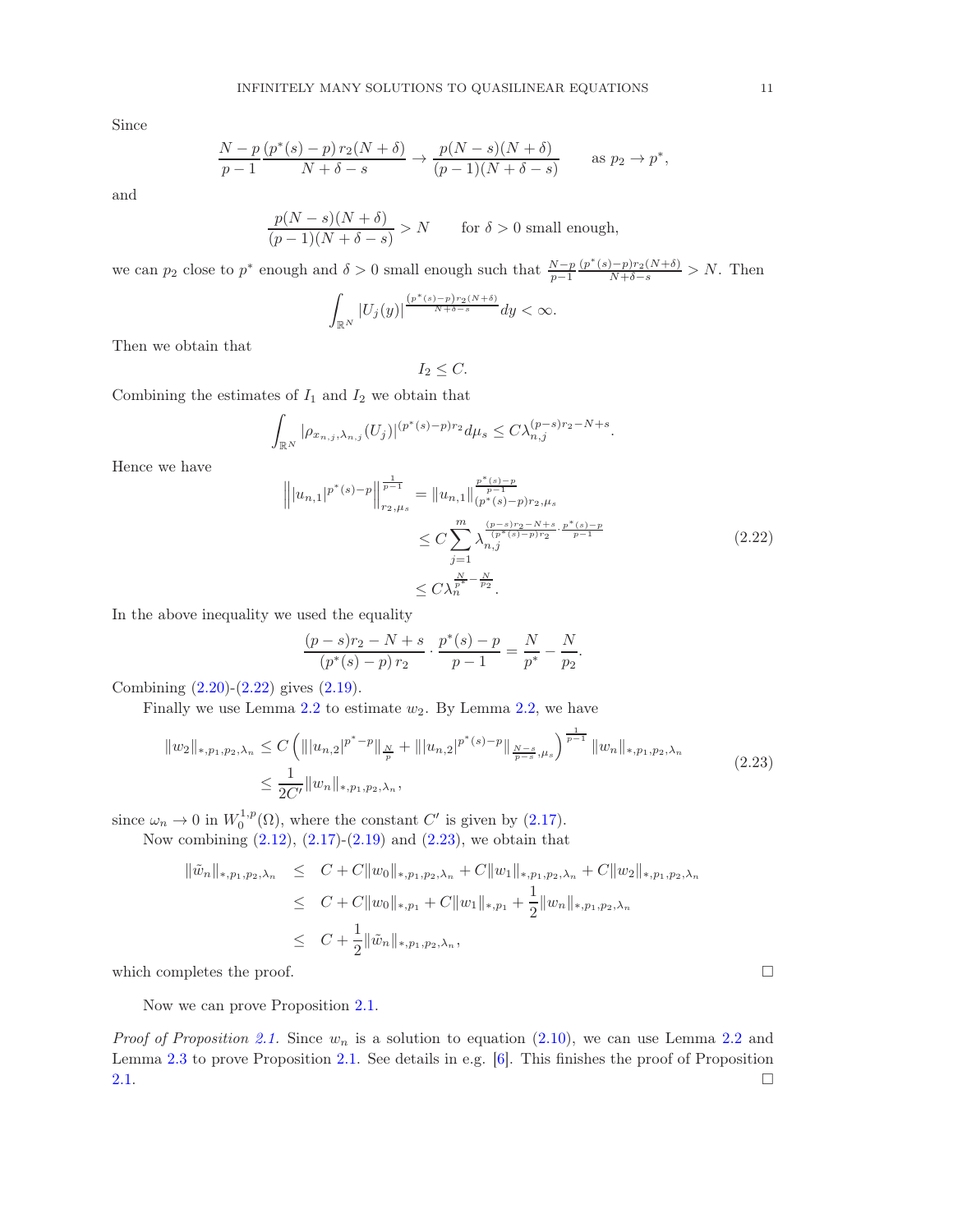#### 3. Estimates on safe regions

<span id="page-11-0"></span>Since the number of the bubbles of  $u_n$  is finite, by Proposition [D.1](#page-25-1) we can always find a constant  $\overline{C} > 0$ , independent of n, such that the region

$$
\mathcal{A}_n^1 = \left( B_{(\bar{C} + 5)\lambda_n^{-\frac{1}{p}}}(x_n) \backslash B_{\bar{C}\lambda_n^{-\frac{1}{p}}}(x_n) \right) \cap \Omega
$$

does not contain any concentration point of  $u_n$  for any n. We call this region a safe region for  $u_n$ . Let

$$
\mathcal{A}_n^2 = \left( B_{\left(\bar{C}+4\right)\lambda_n^{-\frac{1}{p}}}(x_n) \backslash B_{\left(\bar{C}+1\right)\lambda_n^{-\frac{1}{p}}}(x_n) \right) \cap \Omega.
$$

In this section, we prove the following result.

<span id="page-11-1"></span>**Proposition 3.1.** Let  $u_n$  be a solution of equation [\(1.4\)](#page-1-1) with  $\epsilon = \epsilon_n \to 0$ , satisfying  $||u_n|| \leq C$ for some positive constant C independent of n. Then for any constant  $q \geq p$ , there is a constant  $C > 0$  independent of n, such that

$$
\int_{\mathcal{A}_n^2} |u_n|^q dx \leq C \lambda_n^{-\frac{N}{p}}.
$$

In order to prove Proposition [3.1,](#page-11-1) we need the following lemma.

<span id="page-11-2"></span>**Lemma 3.2.** Let D be a bounded domain with  $\Omega \subset\subset D$  and  $w_n$  the solution of equation [\(2.10\)](#page-7-0). Then there exist a number  $\gamma > p-1$  and a constant  $C > 0$  independent of n, such that

$$
\left(\frac{1}{r^N}\int_{B_r(y)\cap\Omega}w_n^{\gamma}dx\right)^{\frac{1}{\gamma}}\leq C, \qquad \forall y\in\Omega,
$$

for all  $r \geq \bar{C} \lambda_n^{-\frac{1}{p}}$ .

*Proof.* We will combine Proposition [2.1](#page-4-2) and Proposition [C.2](#page-25-2) to prove Lemma [3.2.](#page-11-2) Since  $w_n$  is the solution of equation [\(2.10\)](#page-7-0), applying proposition [C.2](#page-25-2) gives us a number  $\gamma \in (p-1,(p-1)N/(N-1))$  $(p+1)$ ) and a constant  $C = C(N, p, \gamma)$  such that

$$
\left(\frac{1}{r^N} \int_{B_r(y)\cap\Omega} w_n^{\gamma} dx\right)^{\frac{1}{\gamma}} \le C + C \int_r^R \left(\frac{1}{t^{N-p}} \int_{B_t(y)} \left(2\mu |u_n|^{p^*-1} + \frac{2|u_n|^{p^*(s)-1}}{|x|^s} + \frac{A}{|x|^s}\right) dx\right)^{\frac{1}{p-1}} \frac{dt}{t}
$$
  

$$
\le C + C \int_r^R \left(\frac{1}{t^{N-p}} \int_{B_t(y)} \left(|u_n|^{p^*-1} + \frac{|u_n|^{p^*(s)-1}}{|x|^s}\right) dx\right)^{\frac{1}{p-1}} \frac{dt}{t},
$$

for all  $0 < r < R$ , where  $R = \text{dist}(\Omega, \partial D)$ . Let

$$
I_1 = \int_r^R \left( \frac{1}{t^{N-p}} \int_{B_t(y)} |u_n|^{p^*-1} dx \right)^{\frac{1}{p-1}} \frac{dt}{t}
$$

and

$$
I_2 = \int_r^R \left( \frac{1}{t^{N-p}} \int_{B_t(y)} \frac{|u_n|^{p^*(s)-1}}{|x|^s} dx \right)^{\frac{1}{p-1}} \frac{dt}{t}
$$

such that

<span id="page-11-3"></span>
$$
\left(\frac{1}{r^N} \int_{B_r(y)\cap\Omega} w_n^{\gamma} dx\right)^{\frac{1}{\gamma}} \le C + C I_1 + C I_2.
$$
\n(3.1)

We now estimate  $I_1$  and  $I_2$  for  $r \geq \bar{C} \lambda_n^{-1/p}$ .

By Proposition [2.1,](#page-4-2)  $||u_n||_{*,p_1,p_2,\lambda} \leq C$  for any  $p_1, p_2 \in (p^*/p', \infty)$ ,  $p_2 < p^* < p_1$ .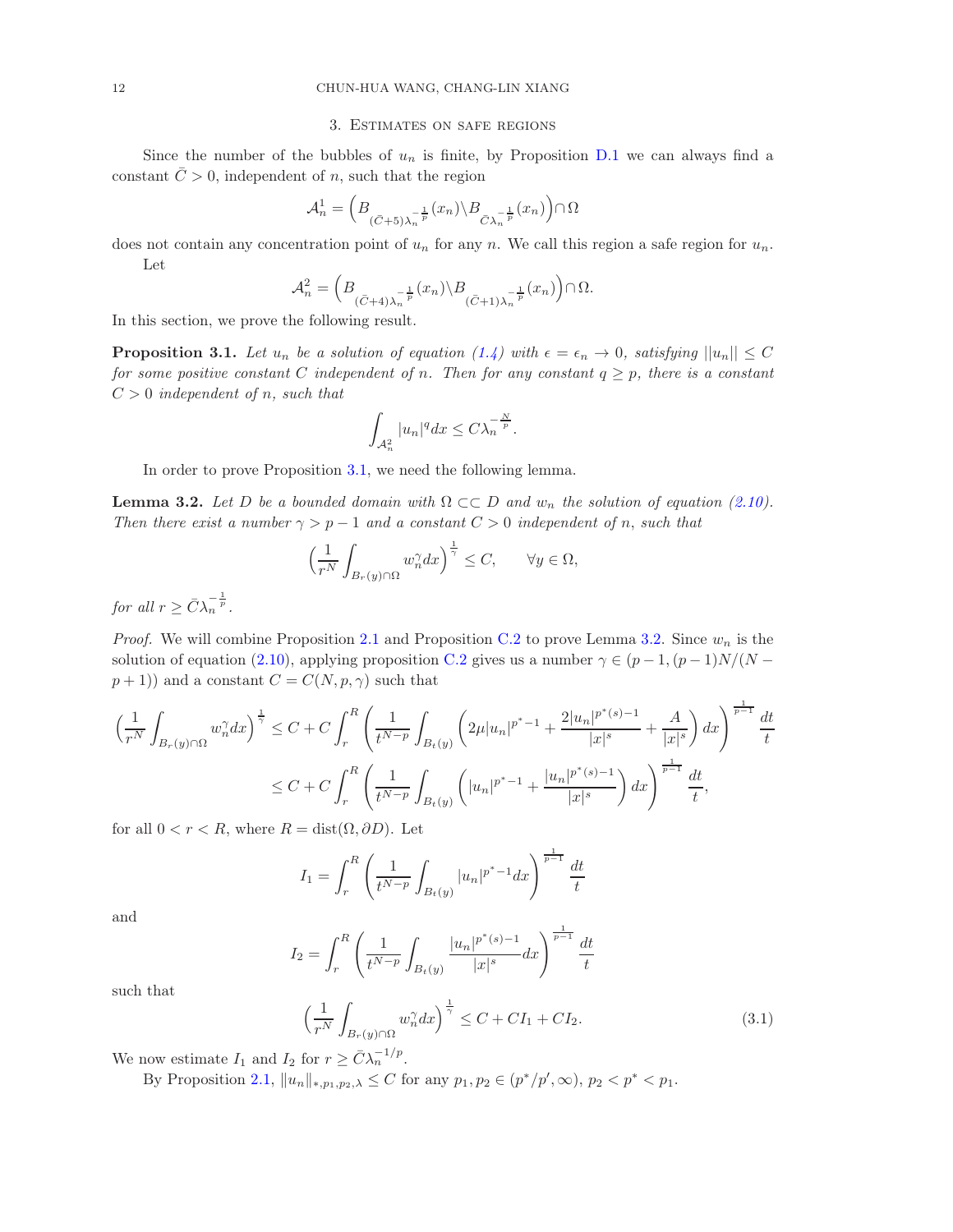Let  $p_1 > p^*$  be a number to be determined and  $p_2 = p^* - 1$ . There exist  $u_{n,1}, u_{n,2}$  with  $|u_n| \leq u_{n,1} + u_{n,2}$  such that  $||u_{n,1}||_{*,p_1} \leq C$  and  $||u_{n,2}||_{*,p_2} \leq C \lambda_n^{\frac{N}{2^{*}} - \frac{N}{p_2}}$ . Then

$$
\int_{B_t(y)} |u_{n,1}|^{p^*-1} dx \le C \left( \int_{B_t(y)} |u_{n,1}|^{p_1} dx \right)^{\frac{p^*-1}{p_1}} |B_t(y)|^{1-\frac{p^*-1}{p_1}} \le C t^{(1-\frac{p^*-1}{p_1})N},
$$

and

$$
\int_{B_t(y)} |u_{n,2}|^{p^*-1} dx = \int_{B_t(y)} |u_{n,2}|^{p_2} dx \le C \lambda_n^{\left(\frac{N}{p^*} - \frac{N}{p_2}\right)p_2} = C \lambda_n^{\frac{p-N}{p}}.
$$

Thus

$$
\int_{B_t(y)} |u_n|^{p^*-1} dx \le C \int_{B_t(y)} |u_{n,1}|^{p^*-1} dx + C \int_{B_t(y)} |u_{n,2}|^{p^*-1} dx
$$
\n
$$
\le C t^{\left(1 - \frac{p^*-1}{p_1}\right)N} + C \lambda_n^{\frac{p-N}{p}}.
$$

Since  $\frac{N}{p-1}\left(1-\frac{p^*-1}{p_1}\right)$  $\left(\frac{p-1}{p_1}\right) + \frac{p-N}{p-1} \to \frac{p}{p-1}$  as  $p_1 \to \infty$ , we can choose  $p_1 > p^*$  large enough such that  $\frac{N}{p-1}\left(1-\frac{p^*-1}{p_1}\right)$  $\left(\frac{p-1}{p_1}\right) + \frac{p-N}{p-1} > 0$ . Then

$$
\int_0^R t^{\left(1-\frac{p^*-1}{p_1}\right)\frac{N}{p-1}+\frac{p-N}{p-1}}\frac{dt}{t} < C.
$$

Note also that for  $r \geq \bar{C} \lambda_n^{-1/p}$ , we have

$$
\int_r^{\infty} t^{\frac{p-N}{p-1}} \frac{dt}{t} \leq C \lambda_n^{\frac{N-p}{p(p-1)}}.
$$

Therefore

$$
I_{1} \leq \int_{r}^{R} \left( Ct^{\left(1-\frac{p^{*}-1}{p_{1}}\right)N} + C\lambda_{n}^{\frac{p-N}{p}} \right)^{\frac{1}{p-1}} t^{\frac{p-N}{p-1}} \frac{dt}{t}
$$
  
\n
$$
\leq C \int_{0}^{R} t^{\frac{N}{p-1}\left(1-\frac{p^{*}-1}{p_{1}}\right) + \frac{p-N}{p-1}} \frac{dt}{t} + C\lambda_{n}^{\frac{p-N}{p(p-1)}} \int_{r}^{\infty} t^{\frac{p-N}{p-1}} \frac{dt}{t}
$$
  
\n
$$
\leq C.
$$
 (3.2)

This gives estimate for  $I_1$ .

Next we estimate  $I_2$ . Let  $p_1 > p^*$  to be determined and  $p_2 = N(p^*(s) - 1)/(N - s)$ . There exist  $\bar{u}_{n,1}, \bar{u}_{n,2}$  with  $|u_n| \leq \bar{u}_{n,1} + \bar{u}_{n,2}$  such that  $\|\bar{u}_{n,1}\|_{*,p_1} \leq C$  and  $\|\bar{u}_{n,2}\|_{*,p_2} \leq C \lambda_n^{\frac{N}{2^*} - \frac{N}{p_2}}$ . Then

$$
\int_{B_t(y)} |\bar{u}_{n,1}|^{p^*(s)-1} d\mu_s \leq \left( \int_{B_t(y)} |\bar{u}_{n,1}|^{\frac{N-s}{N}p_1} d\mu_s \right)^{\frac{(p^*(s)-1)N}{(N-s)p_1}} \left( \int_{B_t(y)} d\mu_s \right)^{1-\frac{(p^*(s)-1)N}{(N-s)p_1}} \leq C t^{N-s-\frac{(p^*(s)-1)N}{p_1}},
$$

and

$$
\int_{B_t(y)} |\bar{u}_{n,2}|^{p^*(s)-1} d\mu_s = \int_{B_t(y)} |\bar{u}_{n,2}|^{\frac{N-s}{N}p_2} d\mu_s \leq C \lambda_n^{\frac{p-N}{p}}.
$$
 yields that

Arguing as above y

<span id="page-12-0"></span>
$$
I_2 \le C,\tag{3.3}
$$

if we choose  $p_1$  large enough. This gives estimate for  $I_2$ .

Combining  $(3.1)-(3.3)$  $(3.1)-(3.3)$ , we complete the proof of Lemma [3.2.](#page-11-2)

Now we can prove Proposition [3.1.](#page-11-1)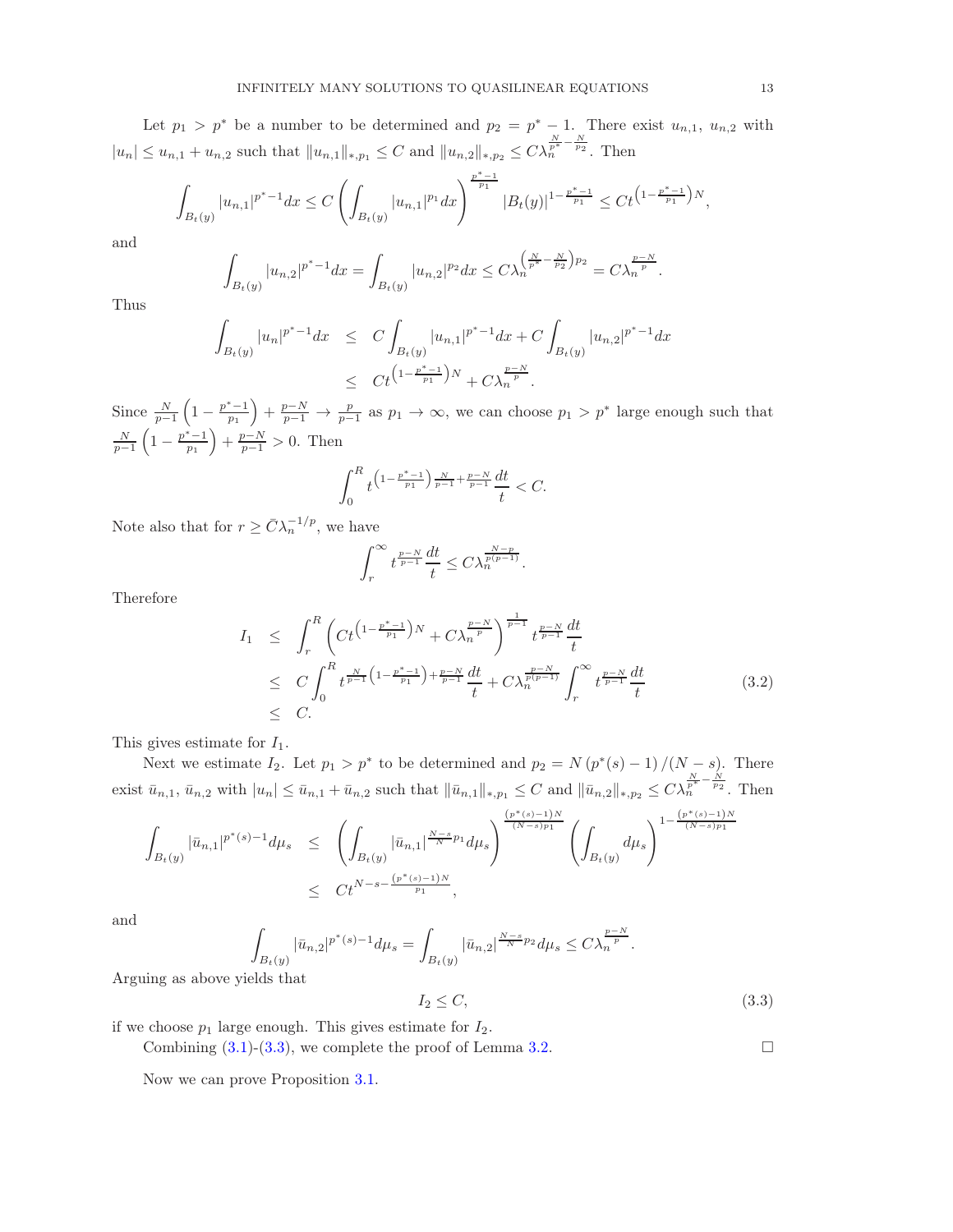*Proof of Proposition [3.1.](#page-11-1)* Let  $\gamma > p - 1$  be as in Lemma [3.2.](#page-11-2) Since  $|u_n| \leq w_n$ , we have

<span id="page-13-0"></span>
$$
\int_{B_{\lambda_n^{-1/p}}(y)} |u_n|^\gamma dx \le C\lambda_n^{-\frac{N}{p}}, \qquad \forall y \in \mathcal{A}_n^2.
$$
\n(3.4)

Let  $v_n(x) = u_n(\lambda_n^{-\frac{1}{p}}x), x \in \Omega_n = \{x; \lambda_n^{-\frac{1}{p}}x \in \Omega\}$ . Then  $v_n$  is a solution to equation

$$
\begin{cases}\n-\Delta_p v_n = \lambda_n^{-1} \left( \mu |v_n|^{p^* - p - \epsilon_n} + \frac{\lambda_n^{\frac{s}{p}} |v_n|^{p^*(s) - p - \epsilon_n}}{|x|^s} + a(\lambda_n^{-\frac{1}{p}} x) \right) |v_n|^{p-2} v_n, & x \in \Omega_n, \\
v_n = 0, & \text{on } \partial\Omega_n.\n\end{cases}
$$

Let  $z = \lambda_n^{\frac{1}{p}} y$ ,  $y \in \mathcal{A}_n^2$ . Since  $B_{\lambda_n^{-1/p}}(y)$  does not contain any concentration point of  $u_n$ , we can deduce that

$$
\int_{B_1(z)} |\lambda_n^{-1} (\mu |v_n|^{p^* - p - \epsilon_n} + a(\lambda_n^{-\frac{1}{p}} x))|^{p \over p} dx \leq C \int_{B_1(z)} |\lambda_n^{-1} (|v_n|^{p^* - p} + 1)|^{p \over p} dx
$$
  

$$
\leq C \int_{B_{\lambda_n^{-\frac{1}{p}}}(y)} |u_n|^{p^*} dx + C \lambda_n^{-\frac{N}{p}} \to 0,
$$

and that

$$
\begin{array}{lcl} \displaystyle\int_{B_1(z)}\frac{|\lambda_n^{-1}\lambda_n^{\frac{s}{p}}|v_n|^{p^*(s)-p-\epsilon_n}|^{\frac{N-s}{p-s}}}{|x|^s}dx&\leq& C\displaystyle\int_{B_1(z)}\frac{|\lambda_n^{\frac{s-p}{p}}(|v_n|^{p^*(s)-p}+1)|^{\frac{N-s}{p-s}}}{|x|^s}dx\\&\leq& C\displaystyle\int_{B_{\frac{1}{\lambda_n}}\frac{1}{p}}(y)\frac{|u_n|^{p^*(s)}}{|x|^s}dx+C\lambda_n^{-\frac{N-s}{p}}\to 0, \end{array}
$$

as  $n \to \infty$ .

Thus for any  $q > p^*$ , we obtain by Lemma [A.4](#page-21-0) and [\(3.4\)](#page-13-0) that,

$$
||v_n||_{q, B_{1/2}(z)} \leq C \left( \int_{B_1(z)} |v_n|^\gamma dx \right)^{\frac{1}{\gamma}} = C \left( \int_{B_{\lambda_n^{-1/p}}(y)} |u_n|^\gamma dx \right)^{\frac{1}{\gamma}} \leq C.
$$

Equivalently, we arrive at

$$
\int_{B_{\frac{1}{2}\lambda_n^{-1/p}}(y)} |u_n|^q dx \le C\lambda_n^{-\frac{N}{p}}, \qquad \forall y \in \mathcal{A}_n^2.
$$

Now a simple covering argument proves Proposition [3.1](#page-11-1) in the case when  $q > p^*$ .

If  $p \le q \le p^*$ , we apply Hölder's inequality to obtain that

$$
\left(\int_{\mathcal{A}_n^2} |u_n|^q dx\right)^{\frac{1}{q}} \le \left(\int_{\mathcal{A}_n^2} |u_n|^{2p^*} dx\right)^{\frac{1}{2p^*}} \le C.
$$

We complete the proof of Proposition [3.1.](#page-11-1)

Let

$$
\mathcal{A}_n^3 = \left( B_{(\bar{C}+3)\Lambda_n^{-\frac{1}{p}}}(x_n) \backslash B_{(\bar{C}+2)\Lambda_n^{-\frac{1}{p}}}(x_n) \right) \cap \Omega.
$$

In the end of this section, we prove the following estimate for  $u_n$ .

Proposition 3.3. We have

<span id="page-13-1"></span>
$$
\int_{\mathcal{A}_n^3} |\nabla u_n|^p dx \le C \int_{\mathcal{A}_n^2} \left( |u_n|^{p^*} + \frac{|u_n|^{p^*(s)}}{|x|^s} + 1 \right) dx + C\lambda_n \int_{\mathcal{A}_n^2} |u_n|^p dx. \tag{3.5}
$$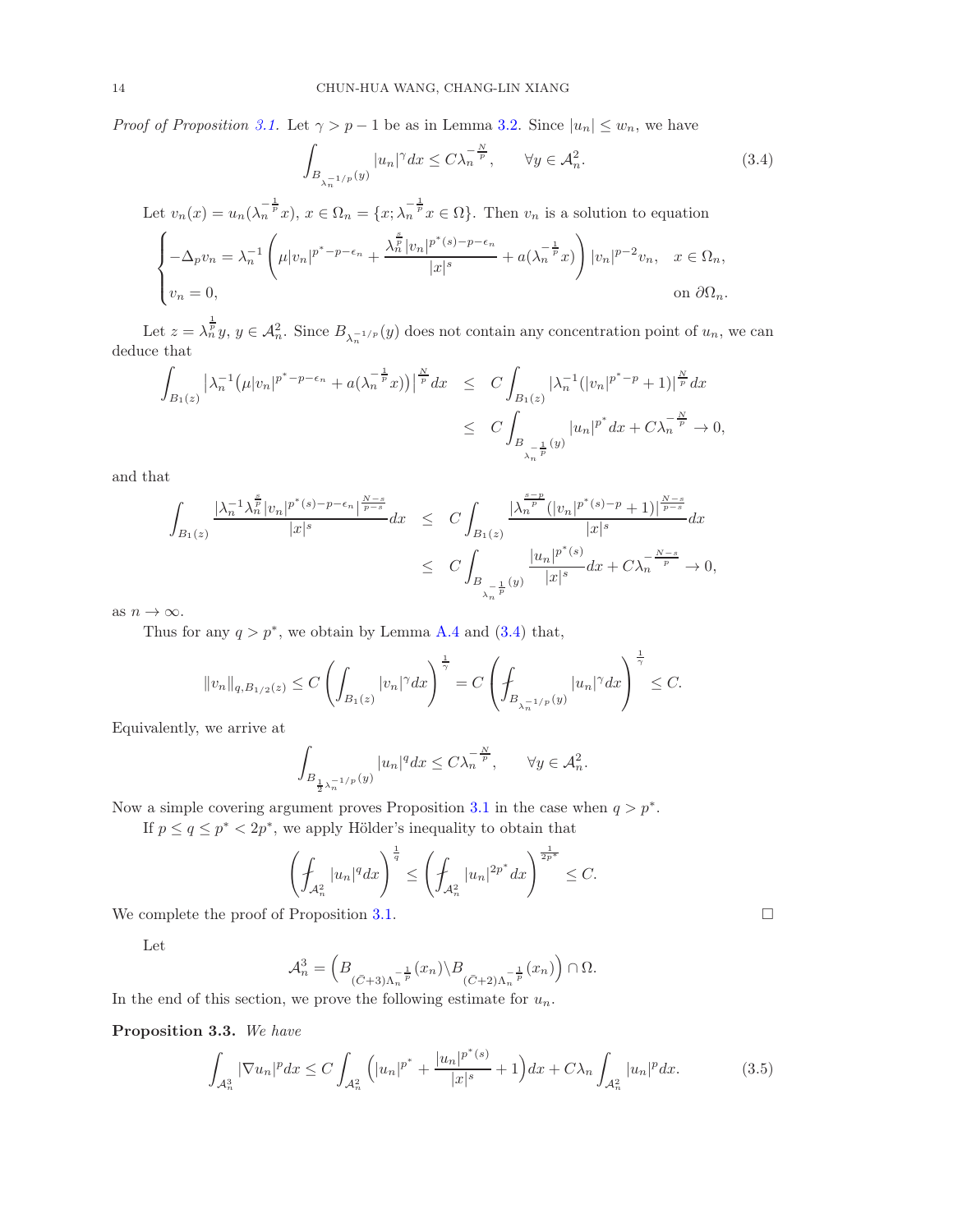In particular, we have

<span id="page-14-2"></span>
$$
\int_{\mathcal{A}_n^3} |\nabla u_n|^p dx \le C \lambda_n^{\frac{p-N}{p}}.
$$
\n(3.6)

Proof. Let  $\phi \in C_0^{\infty}(\mathcal{A}_n^2)$  be a cut-off function with  $\phi = 1$  in  $\mathcal{A}_n^3$ ,  $0 \le \phi \le 1$  and  $|\nabla \phi| \le C\lambda_n^{\frac{1}{p}}$ . Multiplying the equation of  $u_n$  by  $\phi^p u_n$  yields that

$$
\int_{\mathcal{A}_n^2} |\nabla u_n|^{p-2} \nabla u_n \cdot \nabla (\phi^p u_n) dx = \int_{\mathcal{A}_n^2} \left( \mu |u_n|^{p^* - 2 - \epsilon_n} u_n + \frac{|u_n|^{p^*(s) - 2 - \epsilon_n} u_n}{|x|^s} + a |u_n|^{p-2} u_n \right) \phi^p u_n dx.
$$

It is easy to derive [\(3.5\)](#page-13-1) from the equality above.

Let  $q > p^*(s)$ . By Proposition [3.1,](#page-11-1) we have

<span id="page-14-1"></span>
$$
\int_{\mathcal{A}_n^2} \frac{\phi^p |u_n|^{p^*(s)}}{|x|^s} dx \le \left( \int_{\mathcal{A}_n^2} \phi^p |u_n|^q dx \right)^{\frac{p^*(s)}{q}} \left( \int_{\mathcal{A}_n^2} \phi^p |x|^{-\frac{sq}{q-p^*(s)}} dx \right)^{\frac{q-p^*(s)}{q}}
$$
\n
$$
\le C\lambda_n^{\frac{p^*(s)N}{pq}} \lambda_n^{-\frac{1}{p}\left(N - \frac{sq}{q-p^*(s)}\right)\left(\frac{q-p^*(s)}{q}\right)} \left( \frac{q-p^*(s)}{q} \right)
$$
\n
$$
= C\lambda_n^{\frac{s-N}{p}}.
$$
\n(3.7)

Now from  $(3.7)$ ,  $(3.5)$  and Proposition [3.1,](#page-11-1) we obtain that

$$
\int_{\mathcal{A}_n^3} |\nabla u_n|^p dx \le C\lambda_n^{-\frac{N}{p}} + C\lambda_n^{\frac{p-N}{p}} + C\lambda_n^{\frac{s-N}{p}} \le C\lambda_n^{\frac{p-N}{p}}.
$$

This proves  $(3.6)$ . We finish the proof.

#### 4. Proof of main results

<span id="page-14-0"></span>In this section we prove Theorem [1.1](#page-2-1) and Theorem [1.2.](#page-2-2) For simplicity, write  $p_n = p^* - \epsilon_n$  and  $p_n(s) = p^*(s) - \epsilon_n$ . Choose  $t_n \in [\bar{C} + 2, \bar{C} + 3]$  such that

$$
\int_{\partial B_{t_{n}\lambda_{n}}^{-1} \atop t_{n}\lambda_{n}} \left( \mu |u_{n}|^{p_{n}} + |u_{n}|^{p} + \lambda_{n}^{-1} |\nabla u_{n}|^{p} + \lambda_{n}^{-\frac{s}{p}} \frac{|u_{n}|^{p_{n}(s)}}{|x|^{s}} \right) d\sigma
$$
\n
$$
\leq C\lambda_{n}^{\frac{1}{p}} \int_{\mathcal{A}_{n}^{3}} \left( \mu |u_{n}|^{p_{n}} + |u_{n}|^{p} + \lambda_{n}^{-1} |\nabla u_{n}|^{p} + \lambda_{n}^{-\frac{s}{p}} \frac{|u_{n}|^{p_{n}(s)}}{|x|^{s}} \right) dx.
$$
\n
$$
(4.1)
$$

By Proposition [3.1,](#page-11-1)  $(3.6)$  and  $(3.7)$ , we obtain that

<span id="page-14-3"></span>
$$
\int_{\partial B_{t_{n}\lambda_{n}^{-\frac{1}{p}}}(x_{n})} \left( \mu |u_{n}|^{p_{n}} + |u_{n}|^{p} + \lambda_{n}^{-1} |\nabla u_{n}|^{p} + \lambda_{n}^{-\frac{s}{p}} \frac{|u_{n}|^{p_{n}(s)}}{|x|^{s}} \right) d\sigma \leq C\lambda_{n}^{\frac{1-N}{p}}.
$$
 (4.2)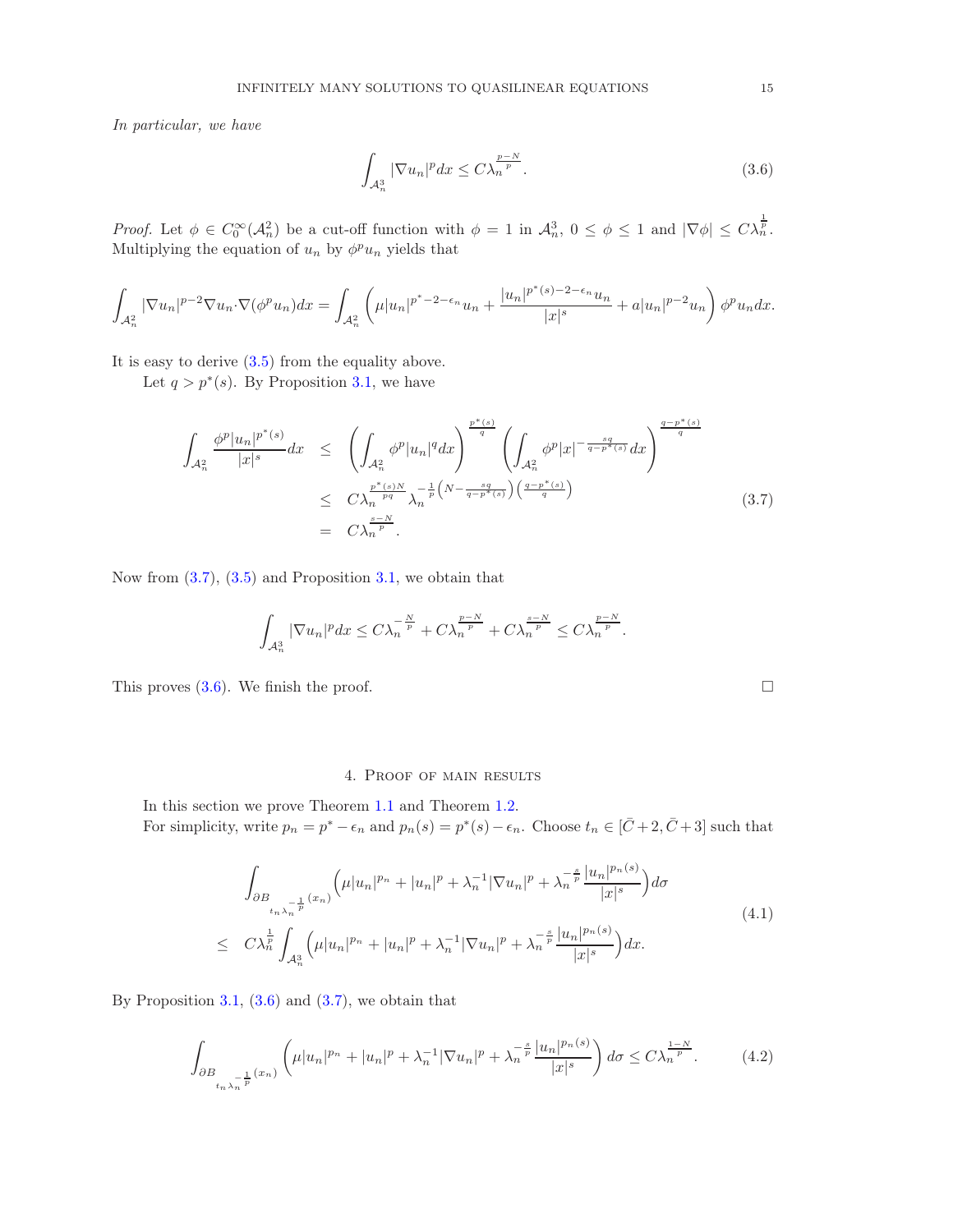We also have the following Pohozaev identity for  $u_n$  on  $B_n = B_{t_n \lambda_n^{-\frac{1}{p}}}(x_n) \cap \Omega$ 

$$
\left(\frac{N}{p_n} - \frac{N-p}{p}\right) \mu \int_{B_n} |u_n|^{p_n} dx + \int_{B_n} \left[a(x) - \frac{1}{p} \nabla a(x) \cdot (x - x_0)\right] |u_n|^{p} dx \n+ \left(\frac{N-s}{p_n(s)} - \frac{N-p}{p}\right) \int_{B_n} \frac{|u_n|^{p_n(s)}}{|x|^s} dx + \frac{s}{p_n(s)} \int_{B_n} \frac{|u_n|^{p_n(s)}}{|x|^{2+s}} (x_0 \cdot x) dx \n= \frac{N-p}{p} \int_{\partial B_n} |\nabla u_n|^{p-2} \frac{\partial u_n}{\partial \nu} u_n d\sigma + \int_{\partial B_n} |\nabla u_n|^{p-2} \nabla u_n \cdot (x - x_0) \frac{\partial u_n}{\partial \nu} d\sigma \n- \frac{1}{p} \int_{\partial B_n} |\nabla u_n|^{p} (x - x_0) \cdot \nu d\sigma \n+ \int_{\partial B_n} (x - x_0) \cdot \nu \left[\frac{1}{p_n} |u_n|^{p_n} + \frac{1}{p_n(s)} \frac{|u_n|^{p_n(s)}}{|x|^s} + \frac{1}{p} a(x) |u_n|^{p}\right] d\sigma,
$$

where  $\nu$  is the outward unit normal to  $\partial B_n$  and  $x_0 \in \mathbb{R}^N$ . Since  $p_n < p^*$  and  $p_n(s) < p^*(s)$ , we have the following inequality from above

<span id="page-15-0"></span>
$$
\int_{B_n} \left[ a(x) - \frac{1}{p} \nabla a(x) \cdot (x - x_0) \right] |u_n|^p dx + \frac{s}{p_n(s)} \int_{B_n} \frac{|u_n|^{p_n(s)}}{|x|^{2+s}} (x_0 \cdot x) dx
$$
\n
$$
\leq \frac{N-p}{p} \int_{\partial B_n} |\nabla u_n|^{p-2} \frac{\partial u_n}{\partial \nu} u_n d\sigma + \int_{\partial B_n} |\nabla u_n|^{p-2} \nabla u_n \cdot (x - x_0) \frac{\partial u_n}{\partial \nu} d\sigma
$$
\n
$$
- \frac{1}{p} \int_{\partial B_n} |\nabla u_n|^p (x - x_0) \cdot \nu d\sigma
$$
\n
$$
+ \int_{\partial B_n} (x - x_0) \cdot \nu \Big[ \frac{1}{p_n} |u_n|^{p_n} + \frac{1}{p_n(s)} \frac{|u_n|^{p_n(s)}}{|x|^s} + \frac{1}{p} a(x) |u_n|^p \Big] d\sigma.
$$
\n(4.3)

Now we can prove Theorem [1.1.](#page-2-1)

*Proof of Theorem [1.1.](#page-2-1)* Since  $\{x_n\} \subset \Omega$  is a bounded sequence, we may assume that  $x_n \to x^* \in \overline{\Omega}$ as  $n \to \infty$ . We have two cases:

Case 1.  $x^* = 0$ ;

*Case 2.*  $x^* \neq 0$ .

In Case 1, choose  $x_0 = 0$  in [\(4.3\)](#page-15-0). Then we obtain that

<span id="page-15-1"></span>
$$
\int_{B_n} \left[ a(x) - \frac{1}{p} \nabla a(x) \cdot x \right] |u_n|^p dx
$$
\n
$$
\leq \frac{N-p}{p} \int_{\partial B_n} |\nabla u_n|^{p-2} \frac{\partial u_n}{\partial \nu} u_n d\sigma + \int_{\partial B_n} |\nabla u_n|^{p-2} \nabla u_n \cdot x \frac{\partial u_n}{\partial \nu} d\sigma
$$
\n
$$
- \frac{1}{p} \int_{\partial B_n} |\nabla u_n|^p x \cdot \nu d\sigma + \int_{\partial B_n} x \cdot \nu \left[ \frac{1}{p_n} |u_n|^{p_n} + \frac{1}{p_n(s)} \frac{|u_n|^{p_n(s)}}{|x|^s} + \frac{1}{p} a(x) |u_n|^p \right] d\sigma.
$$
\n(4.4)

Decompose  $\partial B_n$  by  $\partial B_n = \partial_i B_n \cup \partial_e B_n$ , where  $\partial_i B_n = \partial B_n \cap \Omega$  and  $\partial_e B_n = \partial B_n \cap \partial \Omega$ .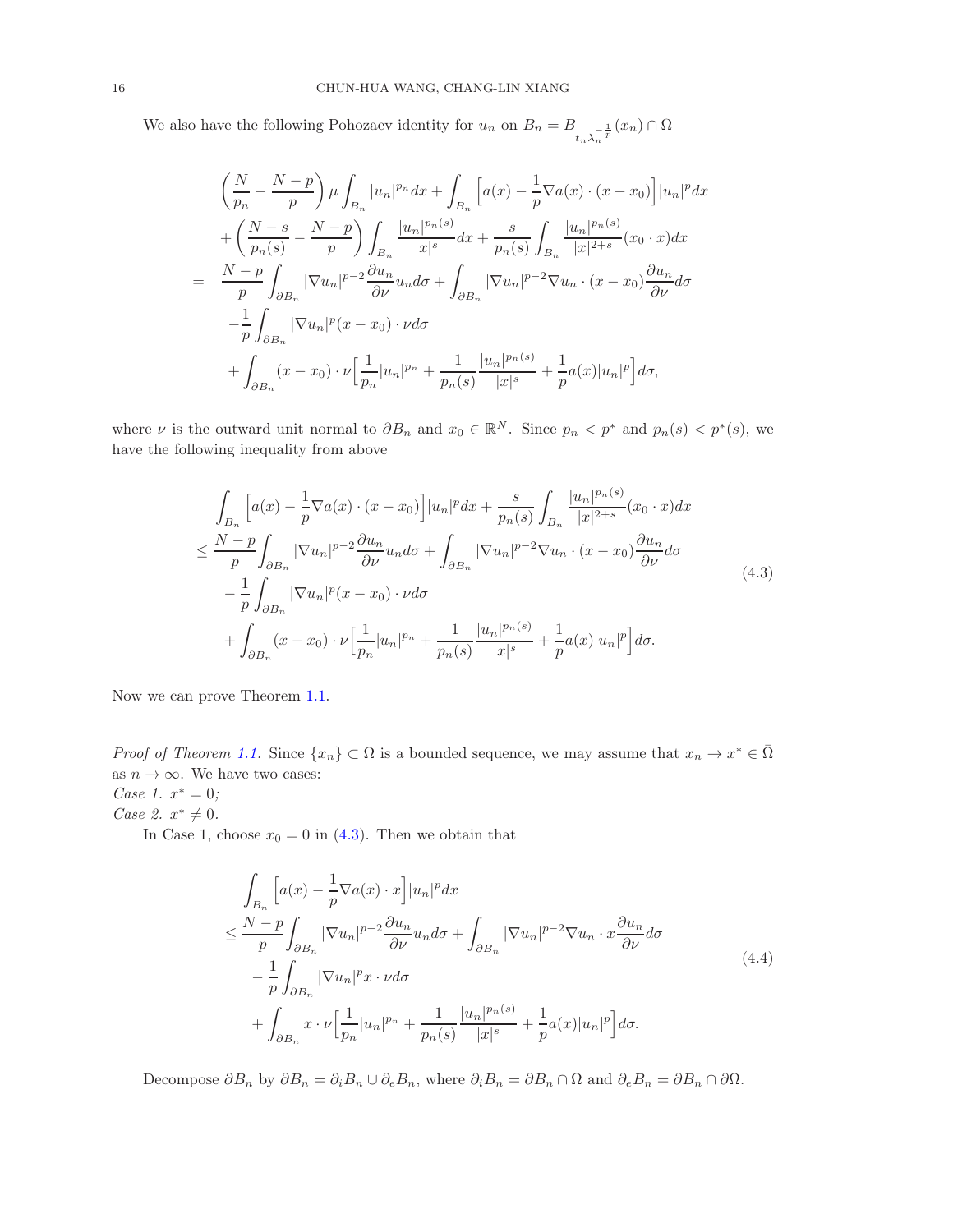Consider the case  $0 \in \partial\Omega$  first. Observe that  $u_n = 0$  on  $\partial\Omega$ . Thus [\(4.4\)](#page-15-1) implies that

<span id="page-16-0"></span>
$$
L_{1} := \int_{B_{n}} \left[ a(x) - \frac{1}{p} \nabla a(x) \cdot x \right] |u_{n}|^{p} dx - \left( 1 - \frac{1}{p} \right) \int_{\partial_{e} B_{n}} |\nabla u_{n}|^{p} x \cdot \nu d\sigma
$$
  
\n
$$
\leq \frac{N-p}{p} \int_{\partial_{i} B_{n}} |\nabla u_{n}|^{p-2} \frac{\partial u_{n}}{\partial \nu} u_{n} d\sigma + \int_{\partial_{i} B_{n}} |\nabla u_{n}|^{p-2} \nabla u_{n} \cdot x \frac{\partial u_{n}}{\partial \nu} d\sigma
$$
  
\n
$$
- \frac{1}{p} \int_{\partial_{i} B_{n}} |\nabla u_{n}|^{p} x \cdot \nu d\sigma
$$
  
\n
$$
+ \int_{\partial_{i} B_{n}} x \cdot \nu \Big[ \frac{1}{p_{n}} |u_{n}|^{p_{n}} + \frac{1}{p_{n}(s)} \frac{|u_{n}|^{p_{n}(s)}}{|x|^{s}} + \frac{1}{p} a(x) |u_{n}|^{p} \Big] d\sigma.
$$
  
\n
$$
=: R_{1}.
$$
 (4.5)

By assumption  $(1.6)$ , we have

$$
\int_{\partial_e B_n} |\nabla u_n|^p x \cdot \nu d\sigma \le 0.
$$

Also note that  $a(0) > 0$ . Thus  $(4.5)$  gives us

<span id="page-16-1"></span>
$$
L_1 \ge \frac{1}{2}a(0) \int_{B_n} |u_n|^p dx.
$$
\n(4.6)

On the other hand, since  $|x| \leq C \lambda_n^{-1/p}$  for  $x \in \partial B_n$ , by [\(4.2\)](#page-14-3), we have

<span id="page-16-2"></span>
$$
R_1 \leq C \lambda_n^{-\frac{1}{p}} \int_{\partial_i B_n} \left( |u_n|^{p_n} + |u_n|^p + |\nabla u_n|^p + \frac{|u_n|^{p_n(s)}}{|x|^s} \right) d\sigma
$$
  
+ 
$$
C \int_{\partial_i B_n} |\nabla u_n|^{p-1} |u_n| d\sigma
$$
  

$$
\leq C \lambda_n^{\frac{p-N}{p}}.
$$
 (4.7)

Thus combining  $(4.5)$ ,  $(4.6)$  and  $(4.7)$  implies that

$$
\int_{B_n} |u_n|^p dx \le C \lambda_n^{\frac{p-N}{p}}.
$$
\n(4.8)

Now arguing as that of  $[6]$ , we have

$$
\int_{B_n} |u_n|^p dx \ge C' \lambda_n^{-p}.
$$

Therefore we arrive at

<span id="page-16-3"></span>
$$
\lambda_n^{-p} \le C \lambda_n^{\frac{p-N}{p}}.\tag{4.9}
$$

Since  $\lambda_n \to \infty$ , [\(4.9\)](#page-16-3) can not happen under the assumption that

$$
N > p^2 + p.
$$

The case  $0 \in \Omega$  turns out to be easier than the previous case since  $\partial_e B_n = \emptyset$  now. So  $(4.5)$ holds as well with  $\partial_i B_n = \partial B_n$ . Arguing as above, we get a contradiction. So we complete the proof of Theorem [1.1](#page-2-1) in Case 1.

Now we consider Case 2. That is,  $x^* \neq 0$ . We have two possibilities: either  $B_{t_n\lambda_n^{-\frac{1}{p}}}(x_n) \subset\subset \Omega$ or  $B_{t_n\lambda_n^{-\frac{1}{p}}}(x_n) \cap (\mathbb{R}^N \backslash \Omega) \neq \emptyset$ .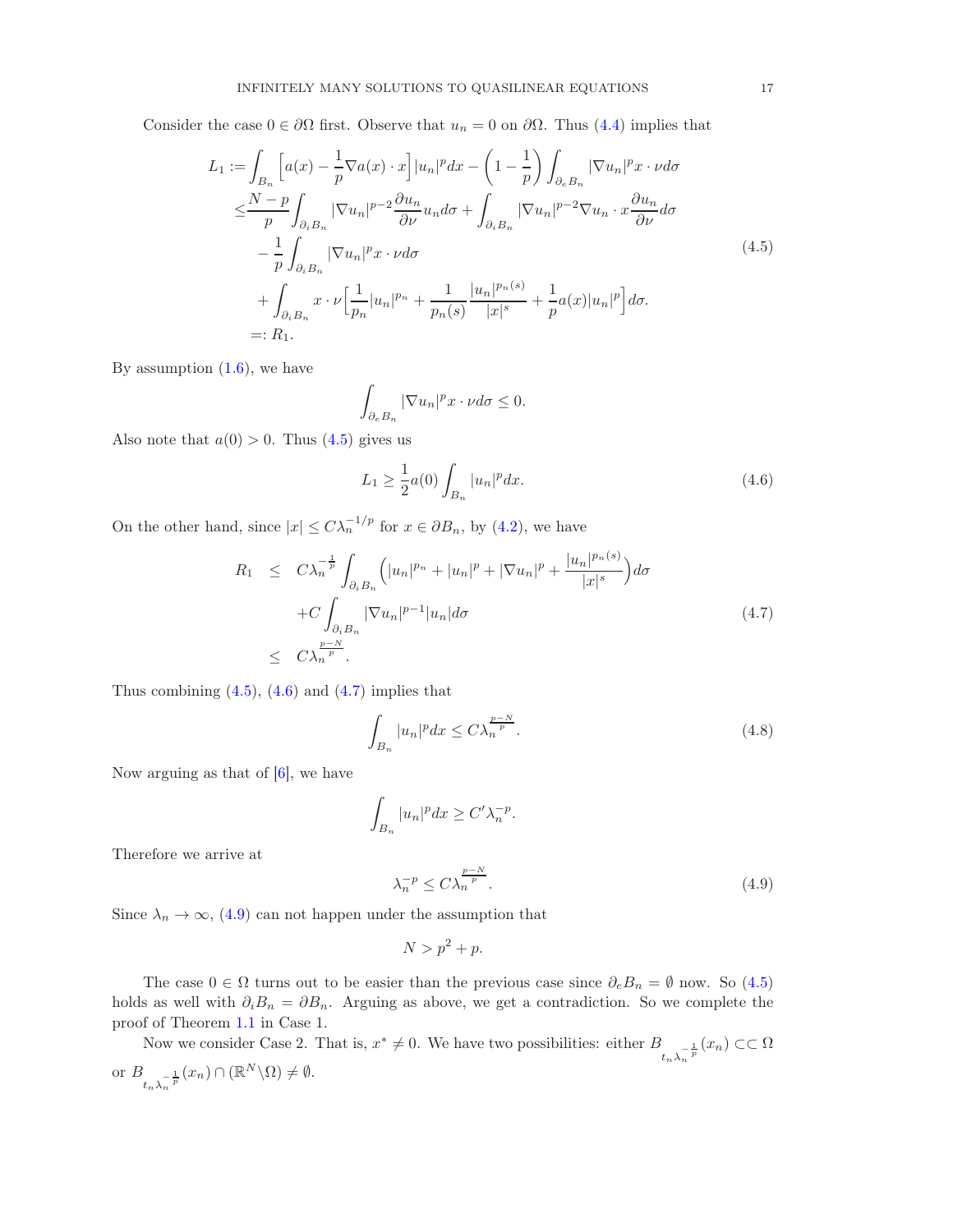Suppose that  $B_{t_n\lambda_n^{-\frac{1}{p}}}(x_n) \subset\subset \Omega$ . Then  $B_n = B_{t_n\lambda_n^{-\frac{1}{p}}}(x_n)$ . We take  $x_0 = x_n$  in [\(4.3\)](#page-15-0) and obtain that

$$
L_{2} := \frac{s}{p_{n}(s)} \int_{B_{n}} \frac{|u_{n}|^{p_{n}(s)}}{|x|^{2+s}} (x_{n} \cdot x) dx
$$
  
\n
$$
\leq - \int_{B_{n}} \left[ a(x) - \frac{1}{p} \nabla a(x) \cdot (x - x_{n}) \right] |u_{n}|^{p} dx
$$
  
\n
$$
+ \frac{N-p}{p} \int_{\partial B_{n}} |\nabla u_{n}|^{p-2} \frac{\partial u_{n}}{\partial \nu} u_{n} d\sigma + \int_{\partial B_{n}} |\nabla u_{n}|^{p-2} \nabla u_{n} \cdot (x - x_{n}) \frac{\partial u_{n}}{\partial \nu} d\sigma
$$
  
\n
$$
- \frac{1}{p} \int_{\partial B_{n}} |\nabla u_{n}|^{p} (x - x_{n}) \cdot \nu d\sigma
$$
  
\n
$$
+ \int_{\partial B_{n}} (x - x_{n}) \cdot \nu \left[ \frac{1}{p_{n}} |u_{n}|^{p_{n}} + \frac{1}{p_{n}(s)} \frac{|u_{n}|^{p_{n}(s)}}{|x|^{s}} + \frac{1}{p} a(x) |u_{n}|^{p} \right] d\sigma.
$$
  
\n=:  $R_{2}$ .

Since  $x_n \to x^*$ , we have  $x_n \cdot x \geq \frac{1}{2}|x_n|^2 \geq \frac{1}{4}|x^*|^2$ . Thus

$$
L_2 \ge C \int_{B_n} |u_n|^{p_n(s)} dx.
$$

Again, applying the same argument as that of [\[6\]](#page-26-9) gives us that

<span id="page-17-1"></span>
$$
L_2 \ge C' \lambda_n^{-N + p_n(s) \frac{N - p}{p}}.
$$
\n(4.11)

On the other hand, by arguing as before, we easily get that

$$
R_2 \le C\lambda_n^{\frac{p-N}{p}} + C \int_{B_n} |u_n|^p dx,
$$
\n(4.12)

in which the assumption  $a \in C^1(\overline{\Omega})$  was used. We claim that

<span id="page-17-0"></span>
$$
\int_{B_n} |u_n|^p dx \le C\lambda_n^{-p}.\tag{4.13}
$$

Indeed, let  $p_1 > p^*$  such that  $\frac{N}{p}(1 - \frac{p}{p_1}) > p$ . This is possible since  $N > p^2 + p$ . Also, let  $p_2 = p$ . Then we have  $p^*/p' < p_2 < p^*$ . By proposition [2.1,](#page-4-2) there exist  $v_i \geq 0, i = 1, 2$ , such that  $|u_n| \le v_1 + v_2$  and

$$
||v_1||_{*,p_1} \leq C, ||v_2||_{*,p} \leq C \lambda_n^{\frac{N-p}{p} - \frac{N}{p}} = C \lambda_n^{-1}.
$$

Hence

$$
\int_{B_n}|u_n|^pdx\leq 2^{p-1}\int_{B_n}|v_1|^pdx+2^{p-1}\int_{B_n}|v_2|^pdx\leq C\lambda_n^{-\frac{N}{p}(1-\frac{p}{p_1})}+C\lambda_n^{-p}\leq C\lambda_n^{-p}.
$$

This gives  $(4.13)$ . Now combining  $(4.11)-(4.13)$  gives us

<span id="page-17-2"></span>
$$
\lambda_n^{-N + \frac{N-p}{p}p_n(s)} \le C\lambda_n^{-p} + C\lambda_n^{\frac{p-N}{p}} \le C\lambda_n^{-p},\tag{4.14}
$$

which is impossible since  $N > p^2 + p$  and  $s < p$ .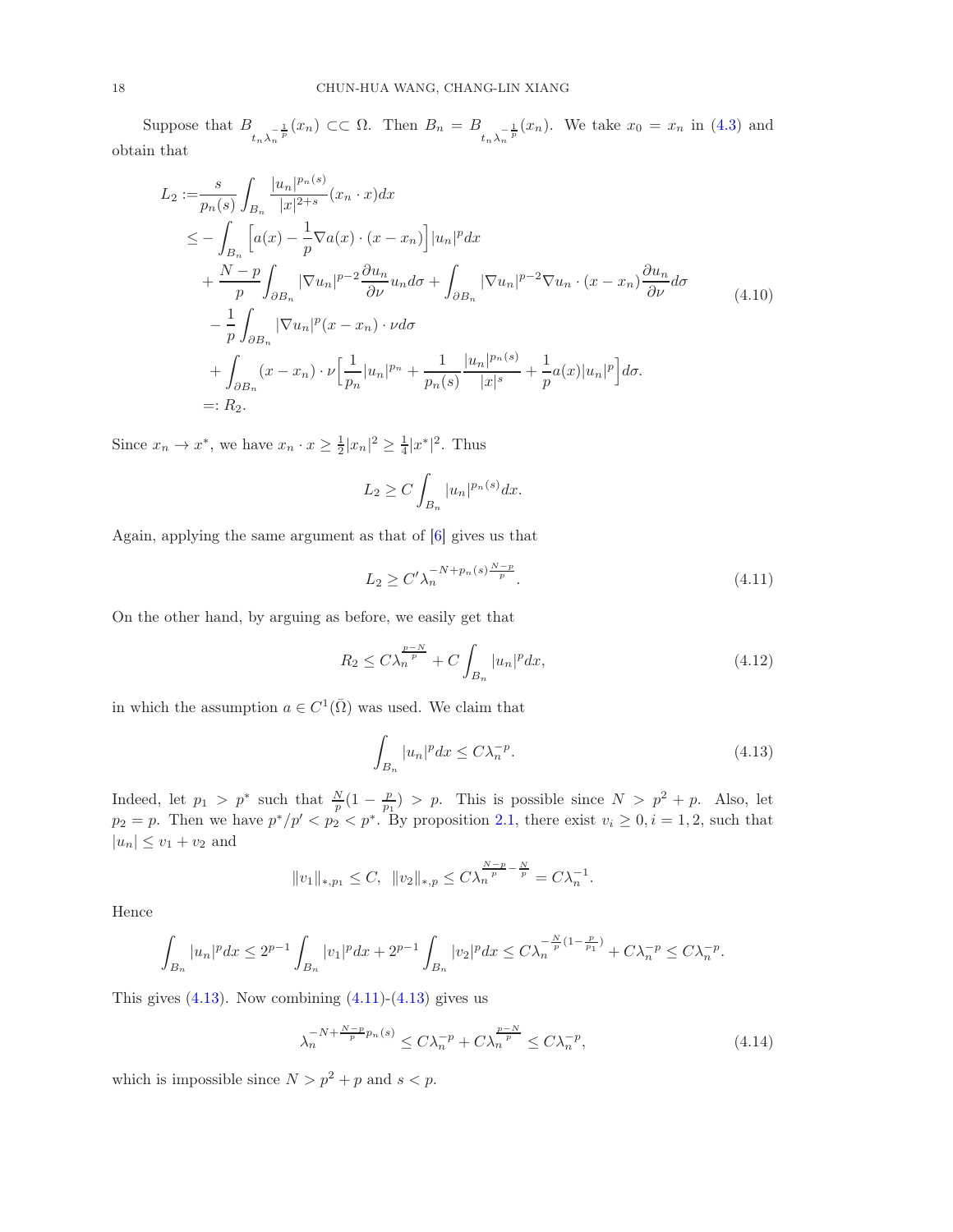It remains to consider  $B_{t_n\lambda_n^{-\frac{1}{p}}}(x_n) \cap (\mathbb{R}^N \setminus \Omega) \neq \emptyset$ . In [\(4.3\)](#page-15-0), we take  $x_0 \in \mathbb{R}^N \setminus \Omega$  with  $|x_0 - x_n| \leq 2t_n \lambda_n^{-\frac{1}{p}}$  and  $\nu \cdot (x - x_0) \leq 0$  in  $\partial \Omega \cap B_n$ . With this choice of  $x_0$ , we get from [\(4.3\)](#page-15-0),

$$
\frac{s}{p_n(s)} \int_{B_n} \frac{|u_n|^{p_n(s)}}{|x|^{2+s}} (x_n \cdot x) dx
$$
\n
$$
\leq - \int_{B_n} \left[ a(x) - \frac{1}{p} \nabla a(x) \cdot (x - x_n) \right] |u_n|^p dx
$$
\n
$$
+ \frac{N-p}{p} \int_{\partial_i B_n} |\nabla u_n|^{p-2} \frac{\partial u_n}{\partial \nu} u_n d\sigma + \int_{\partial_i B_n} |\nabla u_n|^{p-2} \nabla u_n \cdot (x - x_n) \frac{\partial u_n}{\partial \nu} d\sigma
$$
\n
$$
- \frac{1}{p} \int_{\partial_i B_n} |\nabla u_n|^p (x - x_n) \cdot \nu d\sigma
$$
\n
$$
+ \int_{\partial_i B_n} (x - x_n) \cdot \nu \Big[ \frac{1}{p_n} |u_n|^{p_n} + \frac{1}{p_n(s)} \frac{|u_n|^{p_n(s)}}{|x|^s} + \frac{1}{p} a(x) |u_n|^p \Big] d\sigma.
$$

Arguing as before, we find that [\(4.14\)](#page-17-2) still holds. Thus we get a contradiction. We complete the proof of Theorem [1.1.](#page-2-1)

Now we can prove Theorem [1.2.](#page-2-2)

<span id="page-18-0"></span>Proof of Theorem [1.2.](#page-2-2) With Theorem [1.1](#page-2-1) at hand, we can prove Theorem [1.2](#page-2-2) by the same method as that of [\[6\]](#page-26-9). So we omit the details.

Appendix A. Estimates for quasilinear problems with Hardy potential

In this section, we deduce some elementary estimates for solutions of a quasilinear elliptic problem involving a Hardy potential. Let D be a bounded domain in  $\mathbb{R}^N$  and  $0 \in D$ . For any  $0 \leq t < p$ , write  $d\mu_t = |x|^{-t} dx$  and  $||w||_{q,\mu_t}^q = \int_D |w|^q d\mu_t$ . We also use the notation  $||w||_q = ||w||_{q,\mu_0}$ . Let us recall that

$$
||w||_{*,q} = ||w||_q + ||w||_{\frac{(N-s)}{N}q,\mu_s}
$$

<span id="page-18-1"></span>**Proposition A.1.** For any  $f_i \geq 0$  and  $f_i \in L^{\infty}(D)$ ,  $i = 1, 2$ , let  $w \in W_0^{1,p}(D)$  be the solution of

$$
\begin{cases}\n-\Delta_p w = f_1(x) + \frac{f_2(x)}{|x|^s}, & x \in D, \\
w = 0, & \text{on } \partial D.\n\end{cases}
$$

Then, for any  $1 < q < N/p$ , there is  $C = C(N, p, s, q) > 0$  such that

$$
||w||_{*,\frac{(p-1)Nq}{N-pq}} \leq C \left( ||f_1||_q + ||f_2||_{\frac{(N-s)q}{N-sq},\mu_s} \right)^{\frac{1}{p-1}}.
$$

*Proof.* By the maximum principle, we find that  $w \geq 0$ . We claim that if  $r > 1/p'$ , then

<span id="page-18-3"></span>
$$
||w||_{*,p^*r}^{pr} \le C \int_D \left(f_1 + \frac{f_2}{|x|^s}\right) w^{1+p(r-1)} dx,
$$
\n(A.1)

.

for some  $C = C(r) > 0$ .

First we suppose that  $r \geq 1$ . Since  $f_1, f_2$  are bounded functions, it is standard to prove that  $w \in L^{\infty}(D)$  by Moser's iteration method [\[24\]](#page-26-23). Then we can take a test function  $\xi = w^{1+p(r-1)}$  so that

<span id="page-18-2"></span>
$$
\frac{1+p(r-1)}{r^p} \int_D |\nabla w^r|^p dx = \int_D \left( f_1 + \frac{f_2}{|x|^s} \right) w^{1+p(r-1)} dx.
$$
 (A.2)

Applying Sobolev inequality and Caffarelli-Kohn-Nirenberg inequality give us

$$
||w||_{p^*r}^{pr} + ||w||_{p^*(s)r}^{pr} \le C \int_D |\nabla w^r|^p dx
$$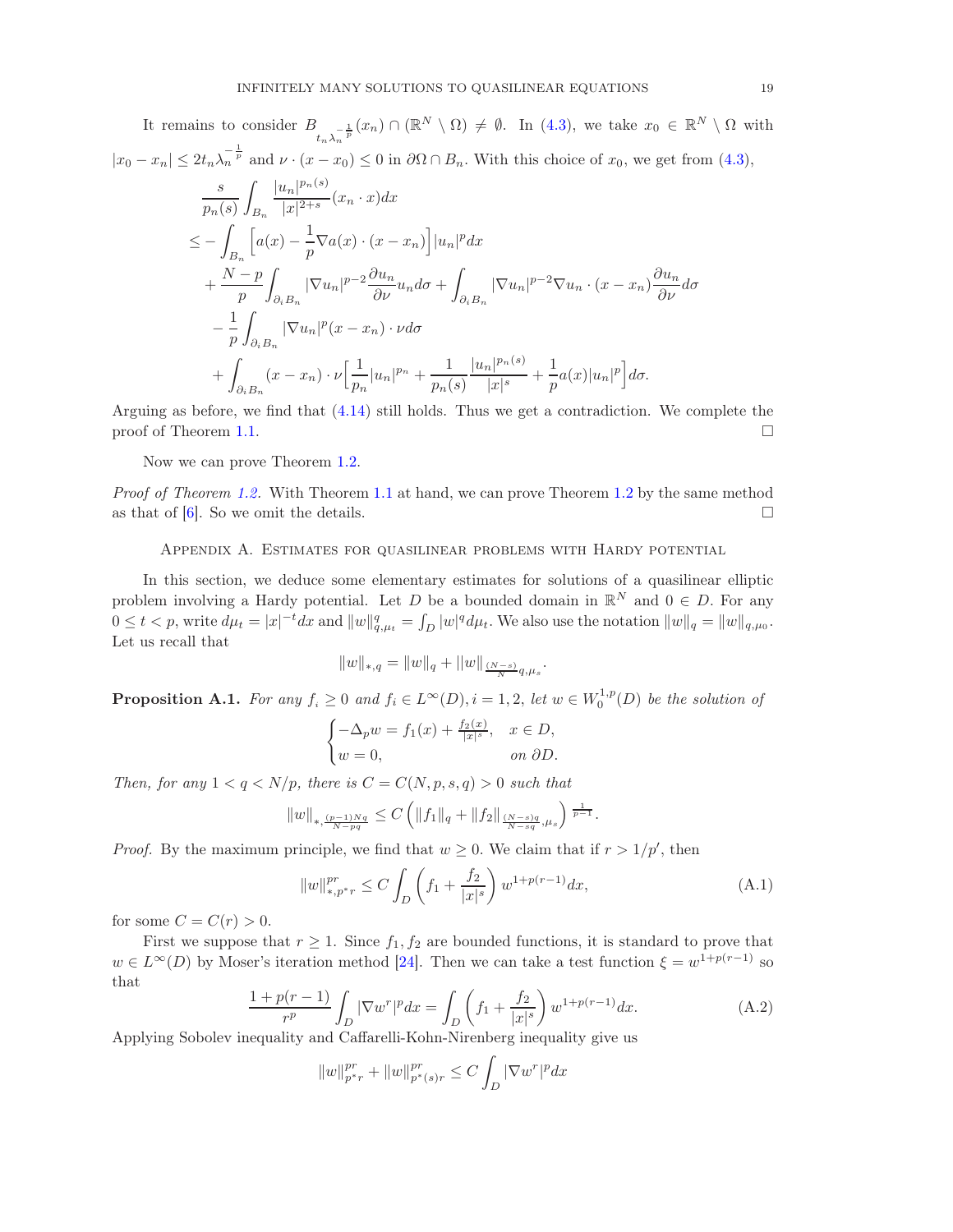for some  $C = C(N, p, s) > 0$ . Thus

<span id="page-19-1"></span>
$$
||w||_{*,p^*r}^{pr} \le C \int_D |\nabla w^r|^p dx. \tag{A.3}
$$

Therefore, combining [\(A.2\)](#page-18-2) and [\(A.3\)](#page-19-1) yields [\(A.1\)](#page-18-3).

Now let  $r \in (1/p', 1)$  and  $\epsilon > 0$ . Define  $\xi = w(w+\epsilon)^{p(r-1)}$ . It is easy to verify that  $\xi \in W_0^{1,p}(D)$ and

$$
\nabla \xi = (w + \epsilon)^{p(r-1)} \nabla w + p(r-1) w(w + \epsilon)^{p(r-1)-1} \nabla w.
$$

Take  $\xi$  as a test function. We have

$$
\int_{D} |\nabla w|^{p-2} \nabla w \cdot \nabla \xi dx = \int_{D} \left( f_1 + \frac{f_2}{|x|^s} \right) \xi dx.
$$

A simple calculation gives that

$$
\int_{D} |\nabla w|^{p-2} \nabla w \cdot \nabla \xi dx \ge (1 + p(r - 1)) \int_{D} (w + \epsilon)^{p(r-1)} |\nabla w|^{p}
$$
  

$$
= \frac{1 + p(r - 1)}{r^{p}} \int_{D} |\nabla ((w + \epsilon)^{r} - \epsilon^{r})| dx
$$
  

$$
\ge C(r) \left( \| ((w + \epsilon)^{r} - \epsilon^{r}) \|_{p^{*}}^{p} + \| ((w + \epsilon)^{r} - \epsilon^{r}) \|_{p^{*}(s), \mu_{s}}^{p} \right),
$$

for  $C = C(N, p, s, r) > 0$ .

Let  $w_{\epsilon} = ((w + \epsilon)^r - \epsilon^r)^{1/r}$ . Then there exists  $C > 0$  such that

$$
\int_D |\nabla w|^{p-2} \nabla w \cdot \nabla \xi dx \ge C(r) \|w_{\epsilon}\|_{*,p^*r}^p.
$$

Thus

$$
||w_{\epsilon}||_{*,p^*r}^{pr} \le C \int_D \left(f_1 + \frac{f_2}{|x|^s}\right) w(w+\epsilon)^{p(r-1)} dx.
$$

Letting  $\epsilon \to 0$ , we obtain  $(A.1)$  in the case when  $r \in (1/p', 1)$ .

To prove Proposition [A.1,](#page-18-1) we apply Hölder's inequality to [\(A.1\)](#page-18-3) and obtain that

$$
||w||_{*,p^*r}^{pr} \leq C \left( ||f_1||_{\frac{p^*r}{p^*r - (1+p(r-1))}} + ||f_2||_{\frac{p^*(s)r}{p^*(s)r - (1+p(r-1))},\mu_s} \right) \left( ||w||_{p^*r}^{1+p(r-1)} + ||w||_{p^*(s)r,\mu_s}^{1+p(r-1)} \right)
$$
  

$$
\leq C \left( ||f_1||_{\frac{p^*r}{p^*r - (1+p(r-1))}} + ||f_2||_{\frac{p^*(s)r}{p^*(s)r - (1+p(r-1))},\mu_s} \right) ||w||_{*,p^*r}^{1+p(r-1)},
$$

which implies that

$$
||w||_{*,p^*r} \leq C \left( ||f_1||_{p^*r - (1+p(r-1))} + ||f_2||_{p^*(s)r - (1+p(r-1))} \right)^{\frac{1}{p-1}}
$$

Give  $q \in (1, N/p)$ . Let  $r \in (1/p', \infty)$  be such that  $q = \frac{p^*r}{p^*r - (1+p(r-1))}$ . Then a simple calculation gives us

$$
\frac{p^*(s)r}{p^*(s)r - (1 + p(r-1))} = \frac{(N-s)q}{N-sq} \quad \text{and} \quad p^*r = \frac{(p-1)Nq}{N-pq}.
$$
  
We finish the proof.

As a consequence of Proposition [A.1](#page-18-1) we have the following corollary.

<span id="page-19-0"></span>**Corollary A.2.** Let  $w \in W_0^{1,p}(D)$  be the solution of

$$
\begin{cases}\n-\Delta_p w = \left(a_1(x) + \frac{a_2(x)}{|x|^s}\right)v^{p-1}, & x \in D, \\
w = 0, & \text{on } \partial D,\n\end{cases}
$$

.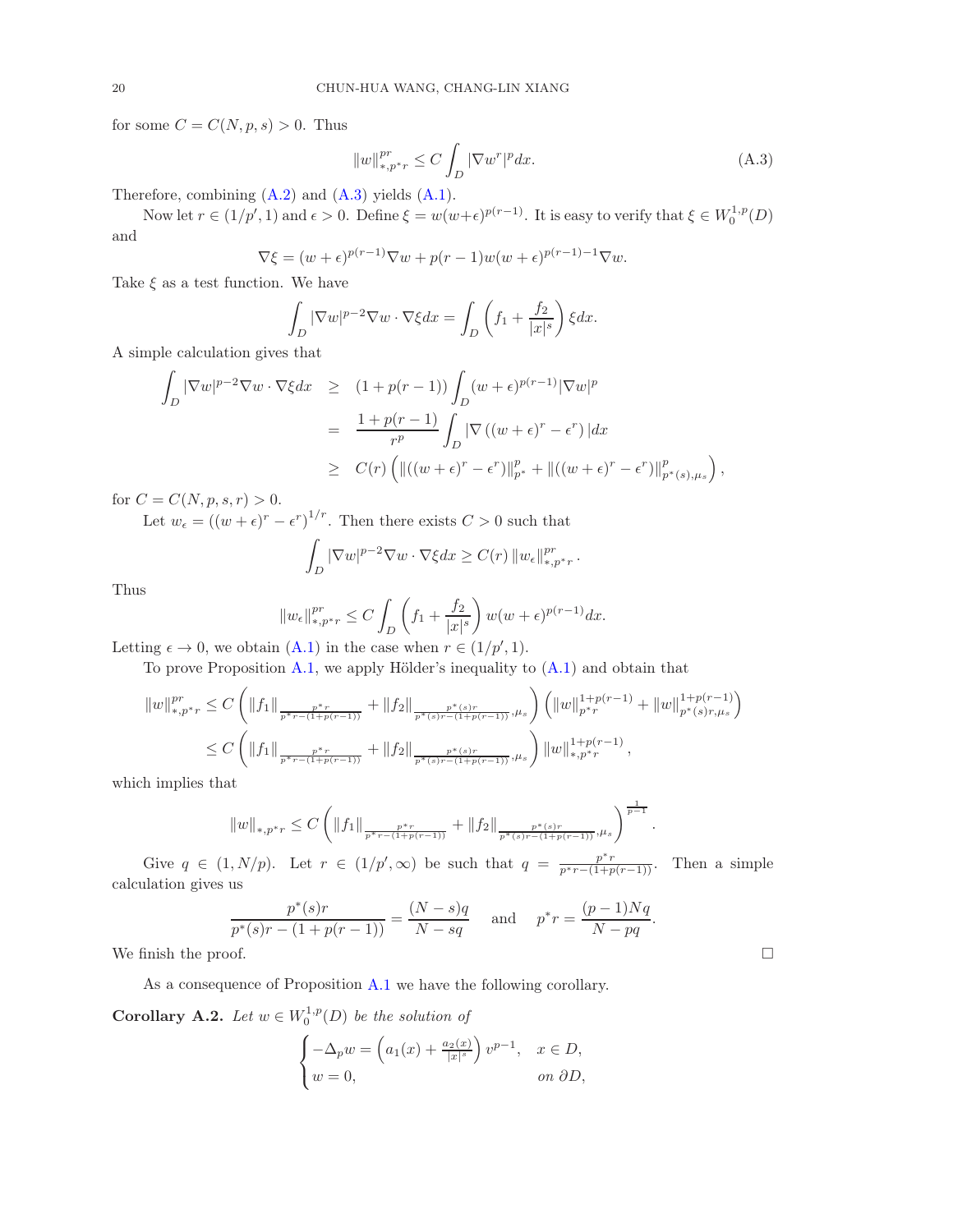where  $a_1, a_2, v \in L^{\infty}(D)$  are nonnegative functions. Then for any  $\infty > q > p^*/p'$ , there holds

$$
||w||_{*,q} \leq C \left( ||a_1||_{\frac{N}{p}} + ||a_2||_{\frac{N-s}{p-s},\mu_s} \right)^{\frac{1}{p-1}} ||v||_{*,q}
$$

for  $C = C(N, p, s, q) > 0$ .

*Proof.* Let  $\infty > q > p^*/p'$  and define  $r = Nq/(N(p-1)+pq)$ . Then  $1 < r < N/p$  and  $q =$  $(p-1)Nr/(N-pr)$ .

By applying Proposition [A.1](#page-18-1) with  $f_i = a_i v^{p-1}$ ,  $i = 1, 2$ , we obtain that

$$
||w||_{*,q} \leq C \left( ||f_1||_r + ||f_2||_{\frac{(N-s)r}{N-sr},\mu_s} \right)^{\frac{1}{p-1}},
$$

for  $C = C(N, p, s, q) > 0$ . By Hölder's inequality and the definition of  $\|\cdot\|_{*,q}$ , we have that

$$
||f_1||_r\leq ||a_1||_{\frac{N}{p}}||v||_q^{p-1}\leq ||a_1||_{\frac{N}{p}}||v||_{*,q}^{p-1}
$$

and that

$$
||f_2||_{\frac{(N-s)r}{N-sr},\mu_s} \le ||a_2||_{\frac{N-s}{p-s},\mu_s} ||v||_{\frac{(N-s)q}{N},\mu_s}^{p-1} \le ||a_2||_{\frac{N-s}{p-s},\mu_s} ||v||_{*,q}^{p-1}.
$$

Combining the above inequalities gives Corollary  $A.2$ .

We also have the following corollary.

<span id="page-20-0"></span>**Corollary A.3.** Let  $w \in W_0^{1,p}(D)$  be the solution of

$$
\begin{cases}\n-\Delta_p w = \left(a_1(x) + \frac{a_2(x)}{|x|^s}\right)v^{p-1}, & x \in D, \\
w = 0, & \text{on } \partial D,\n\end{cases}
$$

where  $a_1, a_2, v \in L^{\infty}(D)$  are nonnegative functions. Then for any  $p_2 \in (p^*/p', p^*)$ , there is a constant  $C = C(N, p, s, p_2) > 0$  such that

$$
||w||_{*,p_2} \leq C (||a_1||_{r_1} + ||a_2||_{r_2,\mu_s})^{\frac{1}{p-1}} ||v||_{*,p^*},
$$

where  $r_1, r_2$  are defined by

<span id="page-20-1"></span>
$$
\frac{1}{r_1} = (p-1)\left(\frac{1}{p_2} - \frac{1}{p^*}\right) + \frac{p}{N}, \quad \text{and} \quad \frac{1}{r_2} = (p-1)\left(\frac{N}{(N-s)p_2} - \frac{1}{p^*(s)}\right) + \frac{p-s}{N-s}.\tag{A.4}
$$

*Proof.* The proof is similar to that of Corollary [A.2.](#page-19-0) By applying Proposition [A.1](#page-18-1) with  $f_i = a_i v^{p-1}$ ,  $i = 1, 2$ , we obtain

$$
||w||_{*,p_2} \leq C \left( ||f_1||_{\frac{Np_2}{(p-1)N+p_2p}} + ||f_2||_{\frac{(N-s)p_2}{(p-1)N+(p-s)p_2},\mu_s} \right)^{\frac{1}{p-1}}.
$$

Define  $r_1, r_2$  by  $(A.4)$ . Applying Hölder's inequality gives us that

$$
||f_1||_{\frac{Np_2}{(p-1)N+p_2p}} \leq ||a_1||_{r_1} ||v||_{p^*}^{p-1},
$$

and that

$$
||f_2||_{\frac{(N-s)p_2}{(p-1)N+(p-s)p_2},\mu_s} \leq ||a_2||_{r_2,\mu_s} ||v||_{p^*(s),\mu_s}^{p-1}
$$

.

Combining the above inequalities gives Corollary  $A.3$ .

We will need the following lemma in Section 3.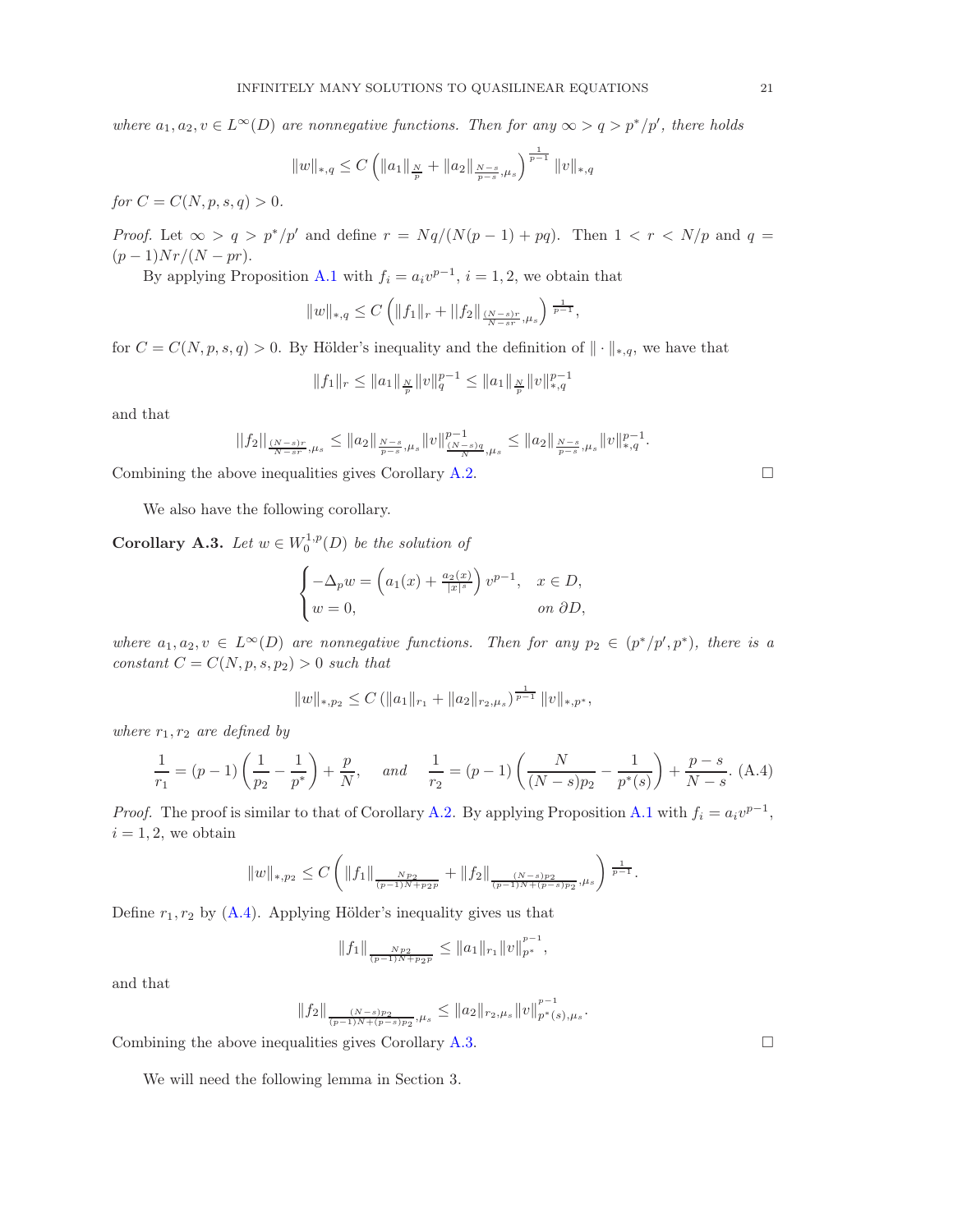<span id="page-21-0"></span>**Lemma A.4.** Let  $w \in W_{loc}^{1,p}(\mathbb{R}^N)$ ,  $w \geq 0$  be a weak solution of the equation

$$
-\Delta_p w \le \left(a_1(x) + \frac{a_2(x)}{|x|^s}\right)w^{p-1}
$$

in  $\mathbb{R}^N$ , where  $a_1, a_2 \in L^{\infty}_{loc}(\mathbb{R}^N)$  are nonnegative functions. Then for any unit ball  $B_1(y) \subset \mathbb{R}^N$ and for any  $q > p^*$ , there is a small constant  $\delta = \delta(q) > 0$  such that if

$$
\left(\int_{B_1(y)} a_1^{\frac{N}{p}} dx\right)^{\frac{p}{N}} + \left(\int_{B_1(y)} a_2^{\frac{N-s}{p-s}} d\mu_s\right)^{\frac{p-s}{N-s}} < \delta,
$$

then for any  $\gamma \in (0, p^*)$ , there has

$$
||w||_{q, B_{1/2}(y)} \leq C||w||_{\gamma, B_1(y)}
$$

for some  $C = C(N, p, s, q, \gamma) > 0$ .

*Proof.* It is standard to show that  $w \in L^{\infty}_{loc}(\mathbb{R}^{N})$  by Moser's iteration method [\[24\]](#page-26-23). Thus for any  $\eta \in C_0^{\infty}(B_1(y))$ , we can take a test function by  $\varphi = \eta^p w^{1+p(\tau-1)}$  for any  $\tau \ge 1$ . Write  $B_r = B_r(y)$ for  $r > 0$  in the following proof. Then we have

<span id="page-21-1"></span>
$$
\int_{B_1} |\nabla w|^{p-2} \nabla w \cdot \nabla \varphi dx \le \int_{B_1} \left( a_1(x) + \frac{a_2(x)}{|x|^s} \right) \eta^p w^{p\tau} dx. \tag{A.5}
$$

.

Firstly, we have

$$
\int_{B_1} |\nabla w|^{p-2} \nabla w \cdot \nabla \varphi dx \ge \frac{C}{\tau^{p-1}} \int_{B_1} |\nabla (\eta w)|^p dx - C \int_{B_1} |\nabla \eta|^p w^{p\tau} dx.
$$

Secondly, we have

$$
\int_{B_1} a_1(x) \eta^p w^{p\tau} dx \le \left( \int_{B_1} a_1^{\frac{N}{p}} dx \right)^{\frac{p}{N}} \left( \int_{B_1} (\eta w^{\tau})^{p^*} dx \right)^{\frac{p}{p^*}},
$$

and

$$
\int_{B_1} a_2(x) \eta^p w^{p\tau} d\mu_s \le \left( \int_{B_1} a_2^{\frac{N-s}{p-s}} d\mu_s \right)^{\frac{p-s}{N-s}} \left( \int_{B_1} (\eta w^{\tau})^{p^*(s)} d\mu_s \right)^{\frac{p}{p^*(s)}}
$$
   
plies that

Thus  $(A.5)$  imp

<span id="page-21-2"></span>
$$
\int_{B_1} |\nabla(\eta w)|^p dx \le C \int_{B_1} |\nabla \eta|^p w^{p\tau} dx \n+ CA \left( \left( \int_{B_1} (\eta w^{\tau})^{p^*} dx \right)^{\frac{p}{p^*}} + \left( \int_{B_1} (\eta w^{\tau})^{p^*(s)} d\mu_s \right)^{\frac{p}{p^*(s)}} \right),
$$
\n(A.6)

where  $C = C(\tau) > 0$  and A is given by

$$
A = \left(\int_{B_1} a_1^{\frac{N}{p}} dx\right)^{\frac{p}{N}} + \left(\int_{B_1} a_2^{\frac{N-s}{p-s}} d\mu_s\right)^{\frac{p-s}{N-s}}.
$$

By Sobolev inequality and Caffarelli-Kohn-Nirenberg inequality, we obtain that

<span id="page-21-3"></span>
$$
\left(\int_{B_1} (\eta w^\tau)^{p^*} dx\right)^{\frac{p}{p^*}} + \left(\int_{B_1} (\eta w^\tau)^{p^*(s)} d\mu_s\right)^{\frac{p}{p^*(s)}} \le C(N, p, s) \int_{B_1} |\nabla(\eta w)|^p dx.
$$
\n(A.7)

Combining [\(A.6\)](#page-21-2) and [\(A.7\)](#page-21-3) yields that

$$
\left(\int_{B_1} (\eta w^{\tau})^{p^*} dx\right)^{\frac{p}{p^*}} + \left(\int_{B_1} (\eta w^{\tau})^{p^*(s)} d\mu_s\right)^{\frac{p}{p^*(s)}}
$$
  
\n
$$
\leq C \int_{B_1} |\nabla \eta|^p w^{p\tau} dx + C A \left(\left(\int_{B_1} (\eta w^{\tau})^{p^*} dx\right)^{\frac{p}{p^*}} + \left(\int_{B_1} (\eta w^{\tau})^{p^*(s)} d\mu_s\right)^{\frac{p}{p^*(s)}}\right).
$$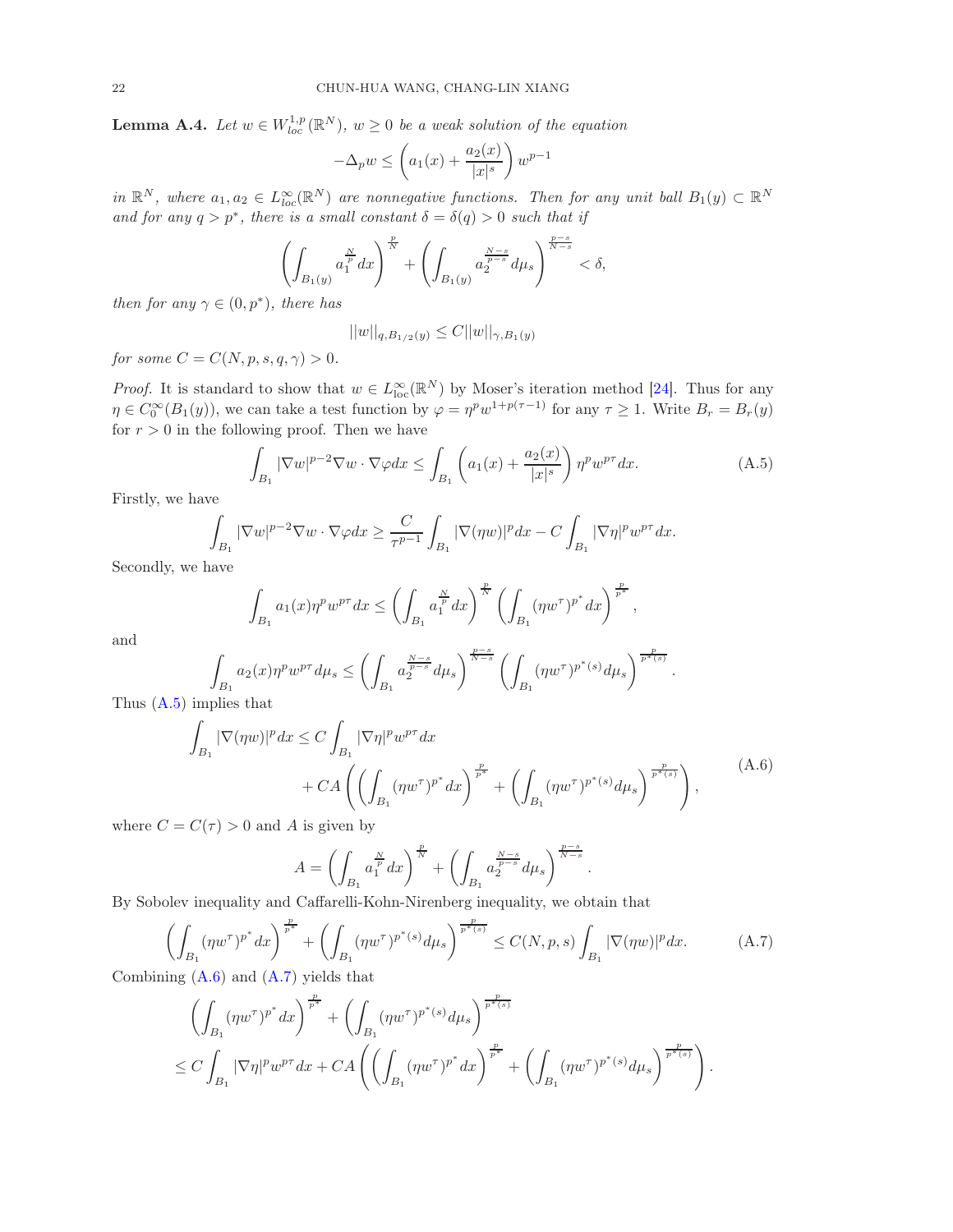Thus we can choose

<span id="page-22-1"></span>
$$
\delta = \delta(\tau) > 0 \tag{A.8}
$$

small enough such that if  $A < \delta$ , then  $CA < 1/2$  and

$$
\left(\int_{B_1} (\eta w^\tau)^{p^*} dx\right)^{\frac{p}{p^*}} + \left(\int_{B_1} (\eta w^\tau)^{p^*(s)} d\mu_s\right)^{\frac{p}{p^*(s)}} \le C \int_{B_1} |\nabla \eta|^p w^{p\tau} dx.
$$

In particular, if  $A < \delta$ , we have

<span id="page-22-0"></span>
$$
\left(\int_{B_1} (\eta w^\tau)^{p^*} dx\right)^{\frac{p}{p^*}} \le C(\tau) \int_{B_1} |\nabla \eta|^p w^{p\tau} dx. \tag{A.9}
$$

Let  $0 < r < R \leq 1$  and  $\eta \in C_0^{\infty}(R_R)$  be a cut-off function such that  $0 \leq \eta \leq 1$ ,  $\eta \equiv 1$  in  $B_r$ and  $|\nabla \eta| \leq 2/(R-r)$ . Substituting  $\eta$  into [\(A.9\)](#page-22-0) gives us that

<span id="page-22-2"></span>
$$
\left(\int_{B_r} w^{p\chi\tau} dx\right)^{\frac{1}{\chi}} \le \frac{C(\tau)}{(R-r)^p} \int_{B_R} w^{p\tau} dx,
$$
\n(A.10)

where  $\chi = p^*/p > 1$ .

Now for any fixed  $q > p^*$ , there exists  $k \in \mathbb{N}$  such that  $p\chi^k \leq q < p\chi^{k+1}$ . Let  $\tau_i = \chi^i$ ,  $i = 1, \ldots, k$  and let

$$
\delta = \min\{\delta(\tau_i)\}_{i=1}^k,
$$

where  $\delta(\tau_i)$  is defined by [\(A.8\)](#page-22-1) with  $\tau = \tau_i$ . Then if  $A < \delta$ , we obtain from [\(A.10\)](#page-22-2) that, for all  $\tau = \tau_i, i = 1, \ldots, k,$ 

$$
\left(\int_{B_r} w^{p\chi^{i+1}} dx\right)^{\frac{1}{p\chi^{i+1}}} \leq \frac{C(\tau_i)}{(R-r)^{1/\chi^i}} \left(\int_{B_R} w^{p\chi^i} dx\right)^{\frac{1}{p\chi^i}}.
$$

Let  $r_i = r + (R-r)/2^{i-1}$ ,  $i \ge 1$ . Take  $r = r_i$ ,  $R = r_{i-1}$  in the above formula and iterate for finitely many times. We obtain, for any  $0 < r < R \leq 1$ ,

$$
\left(\int_{B_r} w^{p\chi^{k+1}} dx\right)^{\frac{1}{p\chi^{k+1}}} \leq \frac{C}{(R-r)^{\sigma}} \left(\int_{B_R} w^{p^*} dx\right)^{\frac{1}{p^*}}
$$

for some constants  $C > 0$  and  $\sigma > 0$ . In particular, we have

<span id="page-22-3"></span>
$$
\left(\int_{B_r} w^q dx\right)^{\frac{1}{q}} \le \frac{C}{(R-r)^\sigma} \left(\int_{B_R} w^{p^*} dx\right)^{\frac{1}{p^*}}.
$$
\n(A.11)

Fix  $\gamma \in (0, p^*)$ . There exists  $\theta \in (0, 1)$  such that

$$
\frac{1}{p^*} = \frac{\theta}{\gamma} + \frac{1-\theta}{q}.
$$

Thus by Hölder's inequality and Young's inequality, [\(A.11\)](#page-22-3) implies that

$$
\left(\int_{B_r} w^q dx\right)^{\frac{1}{q}} \leq \frac{1}{2} \left(\int_{B_R} w^q dx\right)^{\frac{1}{q}} + \frac{C}{(R-r)^{\sigma/\theta}} \left(\int_{B_R} w^{\gamma} dx\right)^{\frac{1}{\gamma}}.
$$

Now an iteration argument gives us that

$$
\left(\int_{B_r} w^q dx\right)^{\frac{1}{q}} \le \frac{C}{(R-r)^{\sigma'}} \left(\int_{B_R} w^{\gamma} dx\right)^{\frac{1}{\gamma}}
$$

for some constants  $C, \sigma' > 0$ . Choose  $r = 1/2$  and  $R = 1$ . We complete the proof.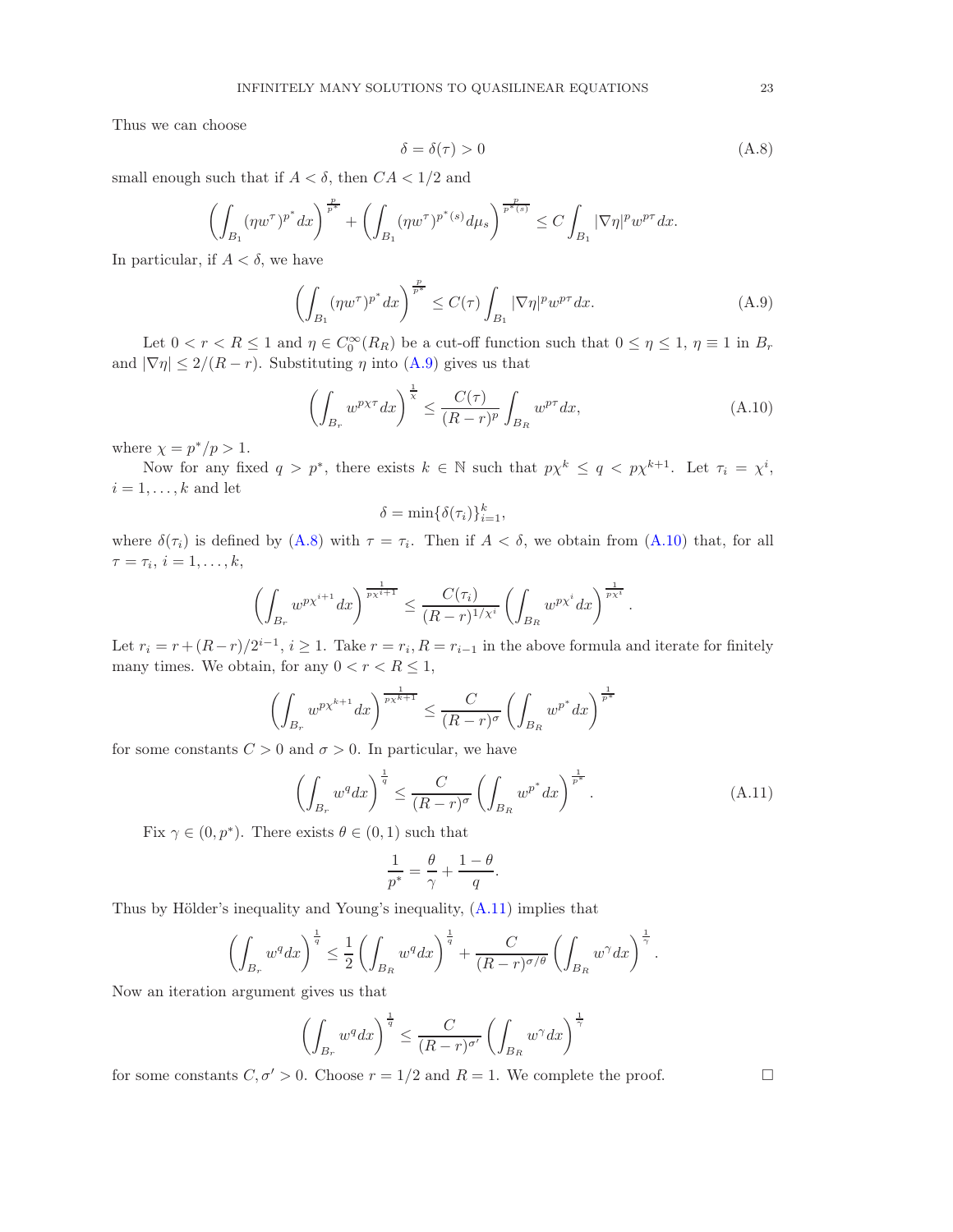#### Appendix B. A decay estimate

<span id="page-23-0"></span>We use  $\mathbb{R}_{*}^{N}$  to denote either  $\mathbb{R}_{*}^{N}$  or  $\mathbb{R}_{+}^{N}$ . Consider the following equation

<span id="page-23-2"></span>
$$
\begin{cases}\n-\Delta_p u = \mu |u|^{p^*-2} u + \frac{|u|^{p^*(s)-2} u}{|x|^s}, & \text{in } \mathbb{R}_*^N, \\
u \in \mathcal{D}_0^{1,p}(\mathbb{R}_*^N),\n\end{cases} \tag{B.1}
$$

.

where  $\mathcal{D}_0^{1,p}(\mathbb{R}_*^N)$  is the completion of  $C_0^{\infty}(\mathbb{R}_*^N)$  in the norm  $||u||_{\mathcal{D}_0^{1,p}(\mathbb{R}_*^N)} = ||\nabla u||_{p,\mathbb{R}_*^N}$ . In this section, we give an estimate for the decay of solutions to equation  $(B.1)$  at the infinity. We have the following result.

<span id="page-23-1"></span>**Proposition B.1.** Let u be a solution of [\(B.1\)](#page-23-2). Then there exists a constant  $C > 0$  such that

$$
|u(x)| \le \frac{C}{1+|x|^{\frac{N-p}{p-1}}}, \qquad \forall x \in \mathbb{R}_*^N
$$

To prove Proposition [B.1,](#page-23-1) the following preliminary estimate is needed.

<span id="page-23-3"></span>**Lemma B.2.** Let u be a solution of  $(B.1)$ . Then there is a constant  $C > 0$  such that

$$
|u(x)| \le \frac{C}{1+|x|^{\frac{N-p}{p}+\sigma}}, \qquad \forall |x| \ge 1,
$$

for some  $\sigma > 0$ .

Lemma [B.2](#page-23-3) can be proved as that of [\[6,](#page-26-9) Lemma B.3] or [\[7,](#page-26-24) Proposition 2.1]. So we omit the details. We also need the following comparison principle which is a special case of [\[7,](#page-26-24) Theorem 1.5].

<span id="page-23-4"></span>**Theorem B.3.** Let  $\Omega$  be an exterior domain such that  $\Omega^c = \mathbb{R}^N \setminus \Omega$  is bounded and  $f \in L^{\frac{N}{p}}(\Omega)$ . Let  $u \in \mathcal{D}^{1,p}(\Omega)$  be a subsolution of equation

$$
-\Delta_p u = f|u|^{p-2}u \qquad in \Omega,
$$
\n(B.2)

and  $v \in \mathcal{D}^{1,p}(\Omega)$  a positive supersolution of

$$
-\Delta_p v = g|v|^{p-2}v \qquad in \Omega,
$$
\n(B.3)

such that  $\inf_{\partial \Omega} v > 0$ , where functions g belongs to  $L^{\frac{N}{p}}(\Omega)$  and  $f \leq g$  in  $\Omega$ . Moreover, assume that

<span id="page-23-5"></span>
$$
\limsup_{R \to \infty} \frac{1}{R} \int_{B_{2R} \backslash B_R} u^p |\nabla \log v|^{p-1} = 0.
$$
 (B.4)

If  $u \leq v$  on  $\partial \Omega$ , then

$$
u \le v \qquad in \, \Omega.
$$

Now we can prove Proposition [B.1.](#page-23-1)

**Proof of Proposition [B.1](#page-23-1)**. Let u be a weak solution to equation [\(B.1\)](#page-23-2). In case  $\mathbb{R}^N_* = \mathbb{R}^N_+$ , we define an odd extension of u by

$$
\tilde{u}(x) = \begin{cases} u(x', x_N) & \text{if } x_N \ge 0; \\ -u(x', -x_N) & \text{if } x_N < 0 \end{cases}
$$

for  $x = (x', x_N) \in \mathbb{R}^N$ . Then it is direct to verify that  $\tilde{u} \in \mathcal{D}^{1,p}(\mathbb{R}^N)$  and  $\tilde{u}$  is a solution of equation [\(B.1\)](#page-23-2) in the whole space  $\mathbb{R}^N$ . Thus in the rest of the proof we assume that  $\mathbb{R}^N_* = \mathbb{R}^N$ .

We use Theorem [B.3](#page-23-4) to prove Proposition [B.1.](#page-23-1) Let  $\epsilon > 0$  and denote  $\gamma = (N - p)/(p - 1)$ . Let  $v(x) = |x|^{-\gamma} (1 + |x|^{-\epsilon})$  for  $x \neq 0$ . A simple calculation gives that

$$
-\Delta_p v = g(x)v^{p-1}, \quad \text{for } x \neq 0,
$$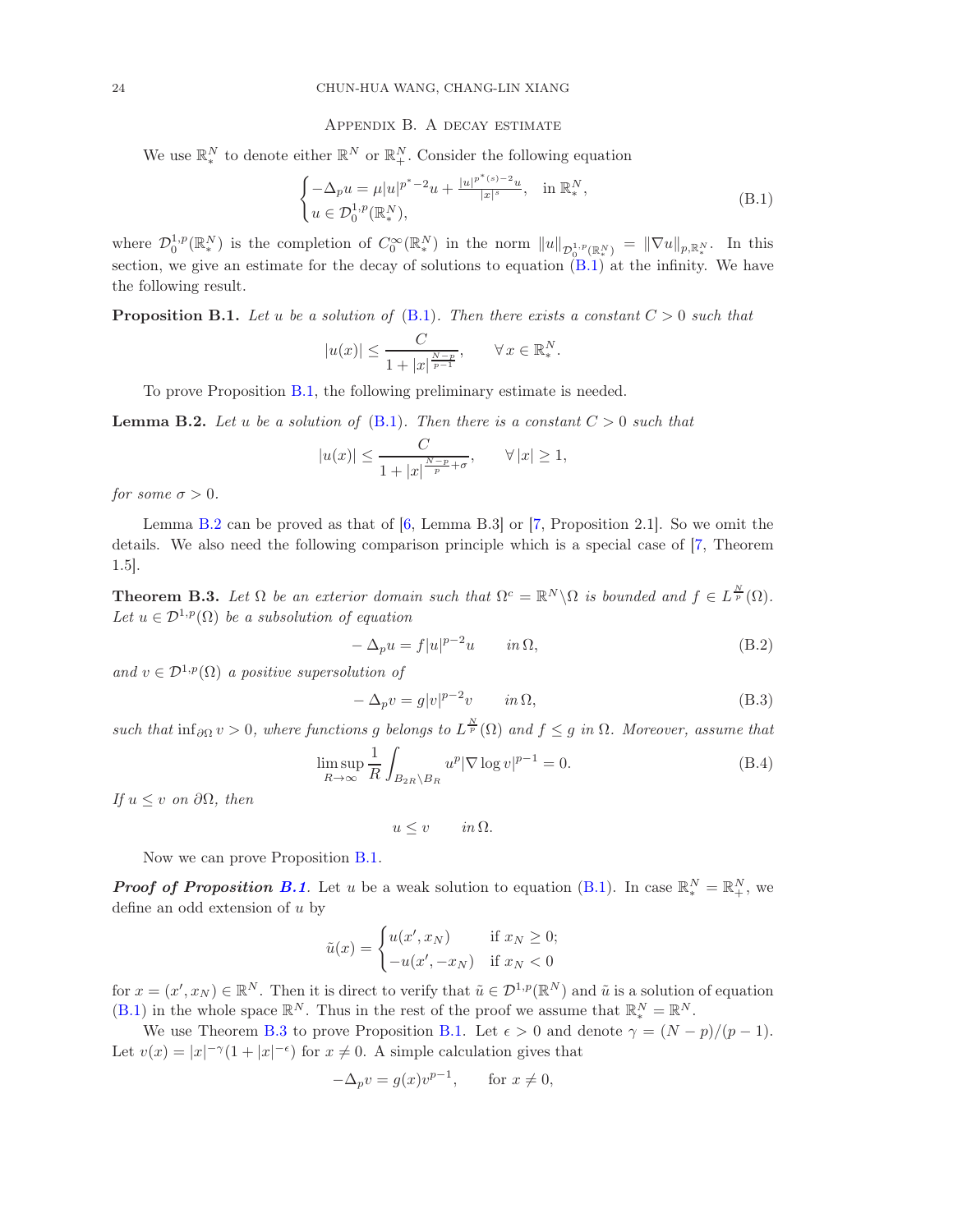where

$$
g(x) = \frac{(p-1)(\gamma + \epsilon)^p - (N-p)(\gamma + \epsilon)^{p-1}}{(1+|x|^{-\epsilon})^{p-1}|x|^{p+(p-1)\epsilon}}
$$

.

Since  $(p-1)(\gamma + \epsilon)^p - (N-p)(\gamma + \epsilon)^{p-1} > 0$  for any  $\epsilon > 0$ , it is easy to obtain that

$$
g(x) \ge C|x|^{-p-(p-1)\epsilon}, \quad \text{for } |x| \ge 1,
$$

for some constant  $C > 0$ . Thus  $g \in L^{\frac{N}{p}}(\mathbb{R}^N \backslash B_1(0))$  since  $\epsilon > 0$ .

On the other hand, let  $u$  be a solution to equation  $(B.1)$  and denote

$$
f(x) = \mu |u|^{p^* - p} + \frac{|u|^{p^*(s) - p}}{|x|^s}.
$$

Lemma [B.2](#page-23-3) implies that

$$
f(x) \le C|x|^{-\alpha} \qquad \text{for } |x| \ge 1,
$$

where

$$
\alpha = \min\left\{ (p^* - p) \left( \frac{N-p}{p} + \sigma \right), s + (p^*(s) - p) \left( \frac{N-p}{p} + \sigma \right) \right\} = p + (p^*(s) - p)\sigma
$$

since  $\sigma > 0$ , we have  $\alpha > p$ , and thus  $f \in L^{\frac{N}{p}}(\mathbb{R}^N \setminus B_1(0)).$ 

Choose  $\epsilon > 0$  small such that  $p + (p - 1)\epsilon < \alpha$ . Then we can find a large number  $R > 1$  such that

$$
g(x) \ge f(x), \quad \text{for } |x| \ge R.
$$

It is easy to verify that the condition [\(B.4\)](#page-23-5) is satisfied. Therefore, applying Theorem [B.3](#page-23-4) with  $\Omega = \mathbb{R}^N \backslash B_R(0)$  gives us

$$
\pm u(x) \le Cv(x), \qquad \text{for } |x| \ge R.
$$

That is,

$$
|u(x)| \leq C|x|^{-\frac{N-p}{p-1}},
$$
 for  $|x| \geq R$ .

So we obtain the decay rate for the solution  $u$  at the infinity. To prove Proposition [B.1,](#page-23-1) one only needs to note that  $u \in L^{\infty}_{loc}(\mathbb{R}^N)$ , which can be done by Moser's iteration method [\[24\]](#page-26-23). This finishes the proof.  $\Box$ 

## Appendix C. Estimates for p-Laplacian equation

<span id="page-24-0"></span>In this section, we copy two results on p-Laplacian equation from [\[6\]](#page-26-9) without proof. We assume that D is a bounded domain with  $\Omega \subset\subset D$ .

<span id="page-24-1"></span>**Proposition C.1.** ([\[6,](#page-26-9) Lemma 2.2]) For any functions  $f_1(x) \ge 0$  and  $f_2(x) \ge 0$ , let  $w \ge 0$  be the solution of

$$
\begin{cases}\n-\Delta_p w = f_1 + f_2 & \text{in } D, \\
w = 0 & \text{on } \partial D.\n\end{cases}
$$

Also, let  $w_i$ ,  $i = 1, 2$ , be the solution of

$$
\begin{cases}\n-\Delta_p w = f_i & \text{in } D, \\
w = 0 & \text{on } \partial D,\n\end{cases}
$$

respectively. Then, there is a constant  $C > 0$ , depending only on  $r = \frac{1}{3} dist(\Omega, \partial D)$ , such that

$$
w(x) \le C \inf_{y \in B_r(x)} w(y) + C w_1(x) + C w_2(x), \qquad \forall x \in \Omega.
$$

Next result gives an estimate for solutions of p-Laplacian equation by Wolff potential.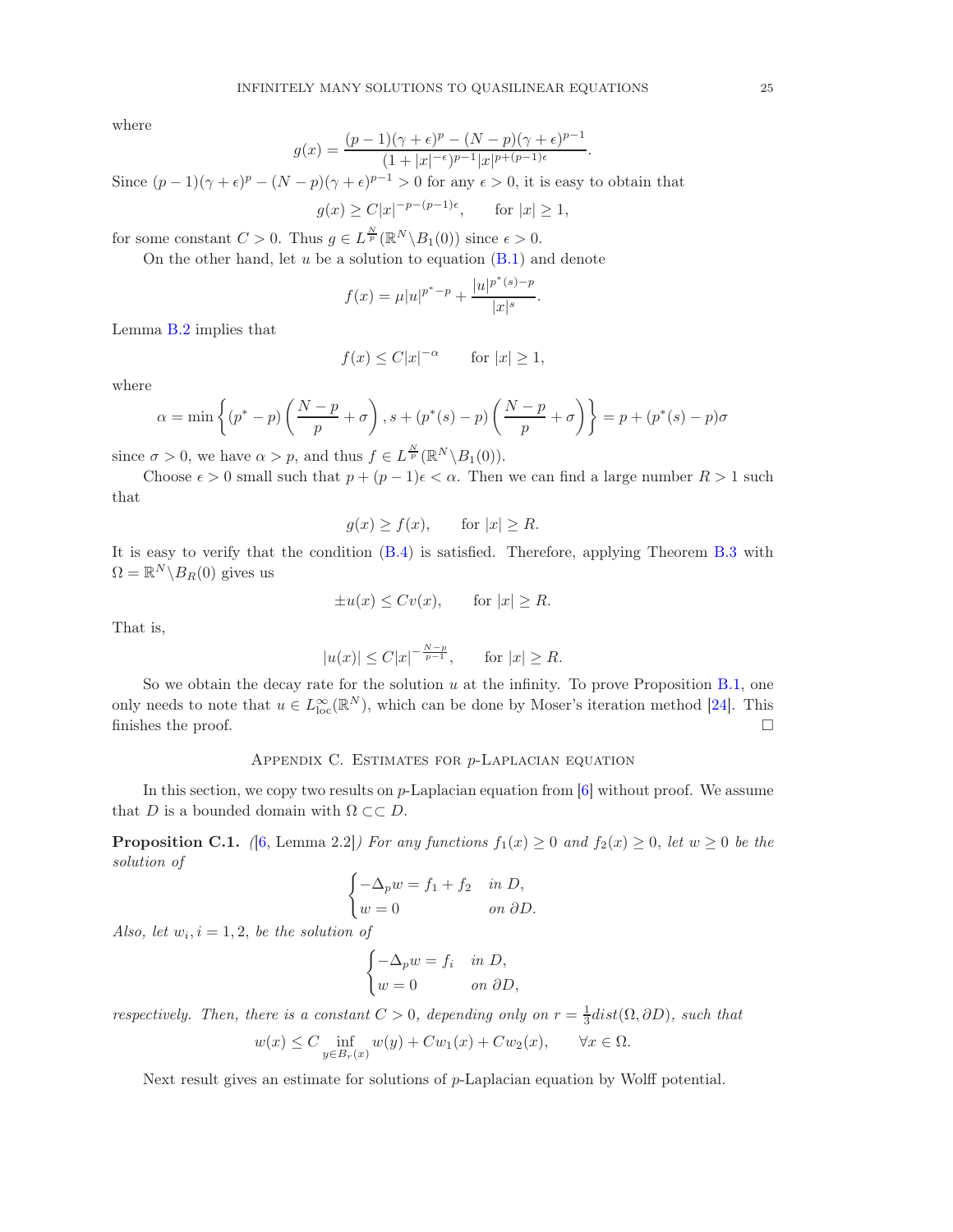<span id="page-25-2"></span>**Proposition C.2.** ([\[6,](#page-26-9) Proposition C.1]) There is a constant  $\gamma \in (p-1,(p-1)N/(N-p+1)),$ such that for any solution  $u \in W^{1,p}(D) \cap L^{\infty}(D)$  to equation

$$
-\Delta_p u = f, \qquad \text{in } D,
$$

where  $f \in L^1(D)$ ,  $f \geq 0$ , there exists a constant  $C = C(N, p, \gamma) > 0$ , such that for any  $x \in D$  and  $r \in (0, dist(x, \partial D)),$ 

$$
\left(\oint_{B_r(x)} u^{\gamma} dy\right)^{\frac{1}{\gamma}} \leq C + C \int_r^{\text{dist}(x,\partial D)} \left(\frac{1}{t^{N-p}} \int_{B_t(x)} f dy\right)^{\frac{1}{p-1}} \frac{dt}{t}.
$$

Appendix D. Global compactness result

<span id="page-25-0"></span>Recall that by  $(2.1)$  we define, for any function u,

$$
\rho_{x,\lambda}(u) = \lambda^{\frac{N-p}{p}} u(\lambda(\cdot - x))
$$

for any  $\lambda > 0$  and  $x \in \mathbb{R}^N$ . In this section, we give a global compactness result in the following proposition.

<span id="page-25-1"></span>**Proposition D.1.** Let  $u_n$ ,  $n = 1, 2, \ldots$ , be a solution of equation [\(1.4\)](#page-1-1) with  $\epsilon = \epsilon_n \to 0$ , satisfying  $||u_n|| \leq C$  for some constant C independent of n. Then  $u_n$  can be decomposed as

$$
u_n = u_0 + \sum_{j=1}^k \rho_{x_{n,j},\lambda_{n,j}}(U_j) + \sum_{j=k+1}^m \rho_{0,\lambda_{n,j}}(U_j) + \omega_n,
$$

where  $u_0$  is a solution for  $(1.1)$ ,  $\omega_n \to 0$  strongly in  $W_0^{1,p}(\Omega)$ ,  $x_{n,j} \in \Omega$ . And as  $n \to \infty$ ,  $\lambda_{n,j} \to \infty$ for all  $1 \leq j \leq m$ ,  $\lambda_{n,j}d(x_{n,j},\partial\Omega) \to \infty$  for  $j = 1, \cdots, k$ .

For  $j = 1, 2, \dots, k$ ,  $U_j$  is a solution of

$$
\begin{cases}\n-\Delta_p u = b_j \mu |u|^{p^*-2} u, & \text{in } \mathbb{R}^N, \\
u \in \mathcal{D}^{1,p}(\mathbb{R}^N),\n\end{cases}
$$

for some  $b_i \in (0,1]$ .

For  $j = k + 1, k + 2, \dots, m, U_j$  is a solution of

$$
\begin{cases}\n-\Delta_p u = b_j \mu |u|^{p^*-2} u + b_j \frac{|u|^{p^*(s)-2} u}{|x|^s}, & \text{in } \mathbb{R}^N_*, \\
u \in \mathcal{D}_0^{1,p}(\mathbb{R}^N_*)\n\end{cases}
$$

for some  $b_j \in (0,1]$ , where  $\mathbb{R}^N_* = \mathbb{R}^N$  if  $0 \in \Omega$ , while  $\mathbb{R}^N_* = \mathbb{R}^N_+$  if  $0 \in \partial\Omega$ .

Moreover, set  $x_{n,i} = 0$  for  $i = k + 1, \dots, m$ . For  $i, j = 1, 2, \dots, m$ , if  $i \neq j$ , then

$$
\frac{\lambda_{n,j}}{\lambda_{n,i}} + \frac{\lambda_{n,i}}{\lambda_{n,j}} + \lambda_{n,j}\lambda_{n,i}|x_{n,i} - x_{n,j}|^2 \to \infty
$$

as  $n \to \infty$ .

*Proof.* The proof is similar to  $[6, 8, 29]$  $[6, 8, 29]$  $[6, 8, 29]$  $[6, 8, 29]$  and we omit the details.

Acknowledgments. The authors would like to thank Prof. Xiao Zhong for his guidance in the preparation of this paper. The first author is partially supported by NSFC (No.11301204; No. 11371159; No.11101171) and self-determined research funds of Central China Normal University from the colleges basic research and operation of MOE(CCNU14A05036). The second author is financially supported by the Academy of Finland, project 259224.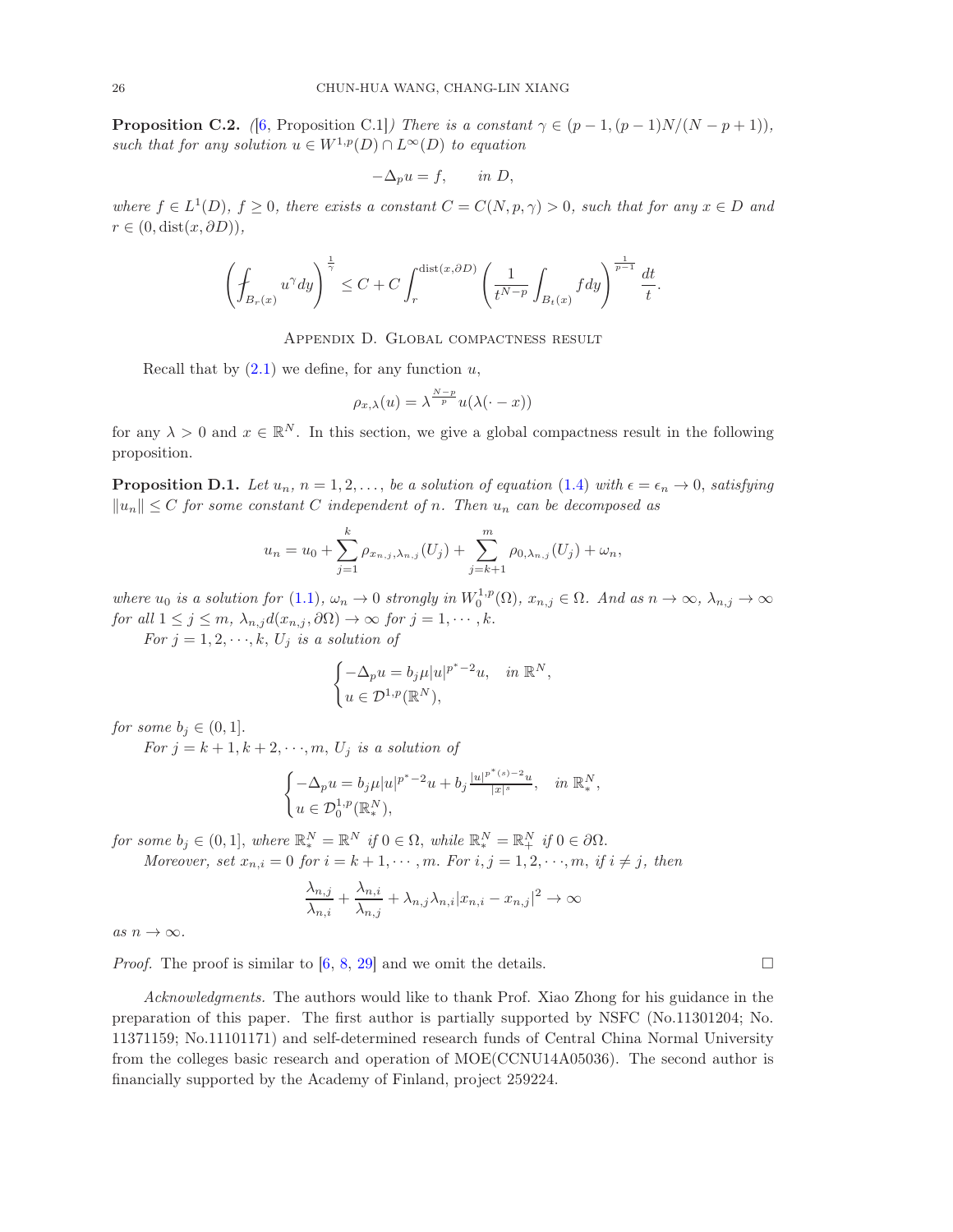#### <span id="page-26-0"></span>**REFERENCES**

- <span id="page-26-16"></span><span id="page-26-3"></span>[1] A. AMBROSETTI, P. H. RABINOWITZ, Dual variational methods in critical point theory and applications. J. Funct. Anal. 14 (1973), 349-381.
- <span id="page-26-4"></span>[2] A. Bahri, J. Coron, On a nonlinear elliptic equation involving the critical Sobolev exponent: the effect of the topology of the domain. Comm. Pure Appl. Math. 41 (1998), 253-294.
- [3] H. Brézis, Nonlinear elliptic equations involving the critical Sobolev exponent-survey and perspectives. Directions in partial differential equations (Madison, WI, 1985), 17-36, Publ. Math. Res. Center Univ. Wisconsin, 54, Academic Press, Bonston, MA, 1987.
- <span id="page-26-2"></span><span id="page-26-1"></span>[4] H. Brézis, L. Nirenberg, Positive solutions of nonlinear elliptic equations involving critical Sobolev exponents. Comm. Pure Appl. Math. 36 (1983), no. 4, 437-477.
- <span id="page-26-9"></span>[5] L.A. CAFFARELLI, R. KOHN, L. NIRENBERG, First order interpolation inequalities with weights. Compos. Math. 53, (1984), 259-275.
- <span id="page-26-24"></span>[6] D. Cao, S. Peng, S. Yan, Infinitely many solutions for p-Laplacian equation involving critical Sobolev growth. J. Funct. Anal. **262** (2012), no. 6, 2861-2902.
- <span id="page-26-17"></span>[7] C.L.Xiang,Asymptotic behaviors of solutions to quasilinear elliptic equations with critical Sobolev growth and Hardy potential. Submitted.
- [8] D. Cao, S. Yan, Infinitely many solutions for an elliptic problem involving critical Sobolev growth and Hardy potential. Calc. Var. Partial Differential Equations 38 (2010), no. 3-4, 471-501.
- <span id="page-26-6"></span><span id="page-26-5"></span>[9] A. Capozzi, D. Fortunato, G. Palmieri, An existence result for nonlinear elliptic problems involving critical exponents. Ann. Inst. H. Poinceré Anal. Non Linéaire 2 (1985), 463-470.
- <span id="page-26-18"></span>[10] G. Cerami, S. Solimini, M. Struwe, Some existence results for superlinear elliptic boundary value problems involving critical exponents. J. Funct. Anal. 69 (1986), 289-306.
- <span id="page-26-10"></span>[11] J.L. Chern, C.-S. Lin, Minimizers of Caffarelli-Kohn-Nirenberg inequalities with the singularity on *the boundary.* Arch. Ration. Mech. Anal.  $197$  (2010), 401-432.
- <span id="page-26-11"></span>[12] S. Cingolani, G. Vannella, Multiple positive solutions for a critical quasilinear equation via Morse theory. Ann. Inst. H. Poincaré Anal. Non Liné aire 26 (2009), 397-413.
- <span id="page-26-7"></span>[13] S. CINGOLANI, G. VANNELLA, On the multiplicity of positive solutions for p-Laplace equations via Morse theory, J. Differential Equations 247 (2009), 3011-3027.
- <span id="page-26-12"></span>[14] J.M. Coron, Topologie et cas limite des injections de Sobolev (Topology and limit case of Sobolev embeddings). C. R. Acad. Sci. Paris Ser. I Math. 299 (1984), 209-212 (in French).
- <span id="page-26-8"></span>[15] M. DEGIOVANNI, S. LANCELOTTI, Linking solutions for p-Laplace equations with nonlinearity at critical growth. J. Funct. Anal. 256 (2009), 3643-3659.
- <span id="page-26-13"></span>[16] G. Devillanova, S. Solimini, Concentration estimates and multiple solutions to elliptic problems at critical growth. Adv. Differential Equations 7 (2002), 1257-1280.
- [17] H. Egnell, Existence and nonexistence results for m-Laplace equations involving critical Sobolev exponents. Arch. Ration. Mech. Anal. 104 (1988), 57-77.
- <span id="page-26-19"></span>[18] N. GHOUSSOUB, X.S. KANG, Hardy-Sobolev critical elliptic equations with boundary singularities. Ann. Inst. H. Poincaré Anal. Non Linéaire 21 (2004), 767-793.
- <span id="page-26-20"></span><span id="page-26-14"></span>[19] N. GHOUSSOUB, F.ROBERT, The effect of curvature on the best constant in the Hardy-Sobolev inequalities. Geom. Funct. Anal. 16 (2006), 1201-1245.
- <span id="page-26-15"></span>[20] N. Ghoussoub, C. Yuan, Multiple solutions for quasilinear PDEs involving critical Sobolev and Hardy exponents. Trans. Amer. Math. Soc. 352 (2000), 5703-5743.
- [21] M. GUEDDA, L. VÉRON, Quasilinear elliptic equations involving critical Sobolev exponents. Nonlinear Anal. 13 (1989), 879-902.
- <span id="page-26-21"></span>[22] C.H. HSIA, C.-S. LIN, H. WADADE, Revisiting an idea of Brézis and Nirenberg. J. Funct. Anal. 259 (2010), 1816-1849.
- <span id="page-26-22"></span>[23] Y.Y. Li, C.-S. Lin, A nonlinear elliptic PDE and two Sobolev-Hardy critical exponents. Arch. Ration. Mech. Anal. 203 (2012), no. 3, 943–968.
- <span id="page-26-23"></span>[24] J. Moser, A new proof of De Giorgi's theorem concerning the regularity problem for elliptic differential equations. Comm. Pure Appl. Math. 13 (1960) 457-468.